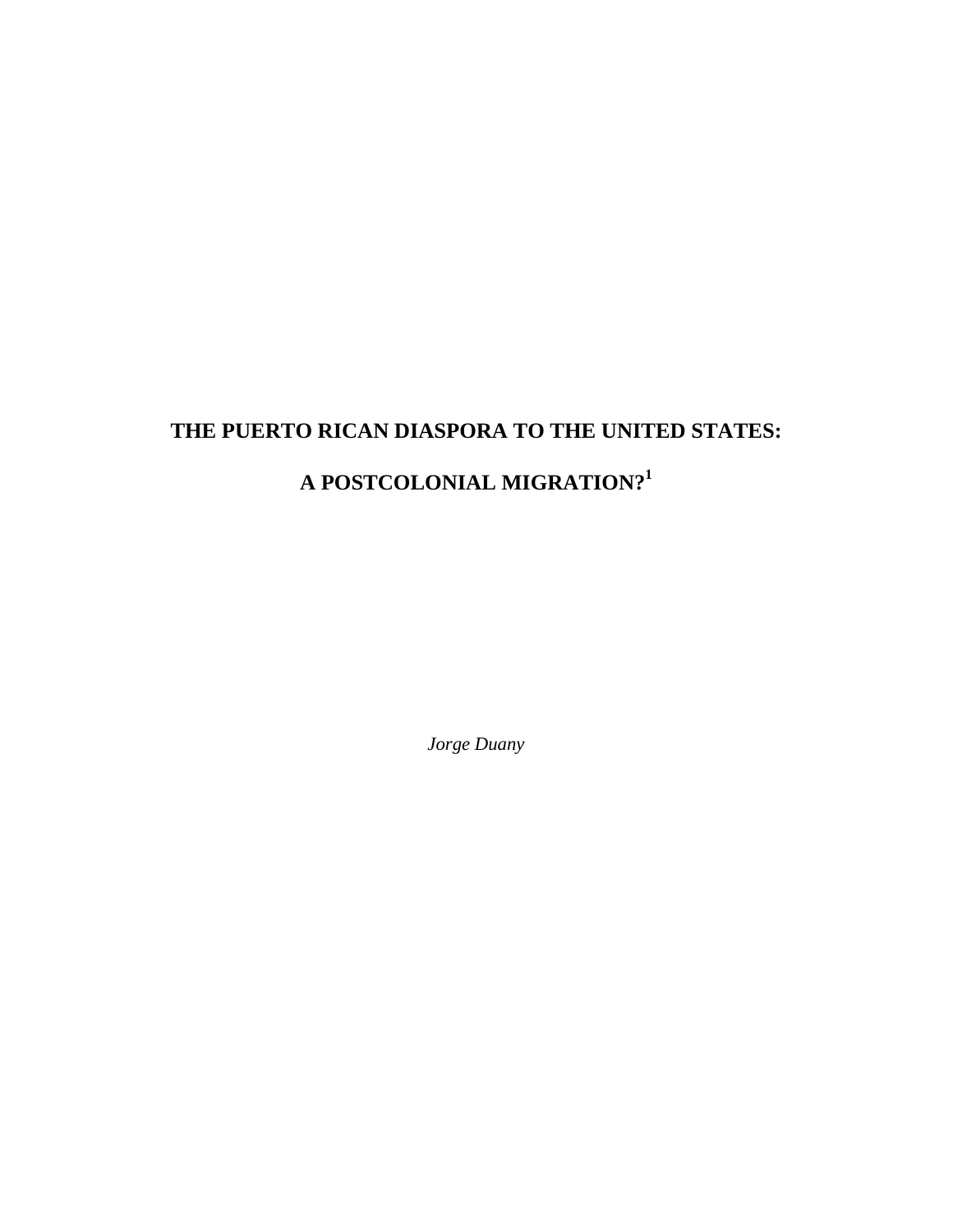In 1953, the General Assembly of the United Nations removed Puerto Rico from its list of 'nonself-governing territories'. Officially, the Island was no longer considered a 'colony' of the United States. Since then, the US government has repeatedly claimed that the Puerto Rican people have exercised their right to self-determination, that they adopted their own Constitution, that they have attained self-government and that they are freely associated with the United States (Mekdad, 2002). The leaders of Puerto Rico's Popular Democratic Party (PDP), who favour the current political status, insist that in 1952 the Island entered into a 'bilateral compact' with the United States. That year, 81.9 per cent of the Island's electorate approved the Constitution of the Commonwealth of Puerto Rico (*Estado Libre Asociado*, in Spanish, or 'Associated Free State'). From this perspective, Puerto Rico may be deemed a 'postcolonial' state that has received the consent of the majority of the governed. This state is characterised by free elections, a competitive party system, respect for human rights and legal protection of civic liberties, as well as extensive welfare and social programmes.

However, the exact nature of the relationship between Puerto Rico and the United States has been intensely disputed since the creation of the Commonwealth. Both independence supporters and proponents of the Island's incorporation as the fifty-first state of the American union have denounced the continuing 'colonial' relations between Puerto Rico and the United States. The Island remains under the 'plenary power' of the US Congress, and residents of Puerto Rico do not enjoy all the constitutional rights and privileges of US citizenship. In particular, the Island's residents cannot vote for the President and Vice-President of the United States or for their own congressional delegates, yet they depend greatly upon the actions of these elected officials. From this standpoint, the Island is an 'incomplete democracy' with 'partial

1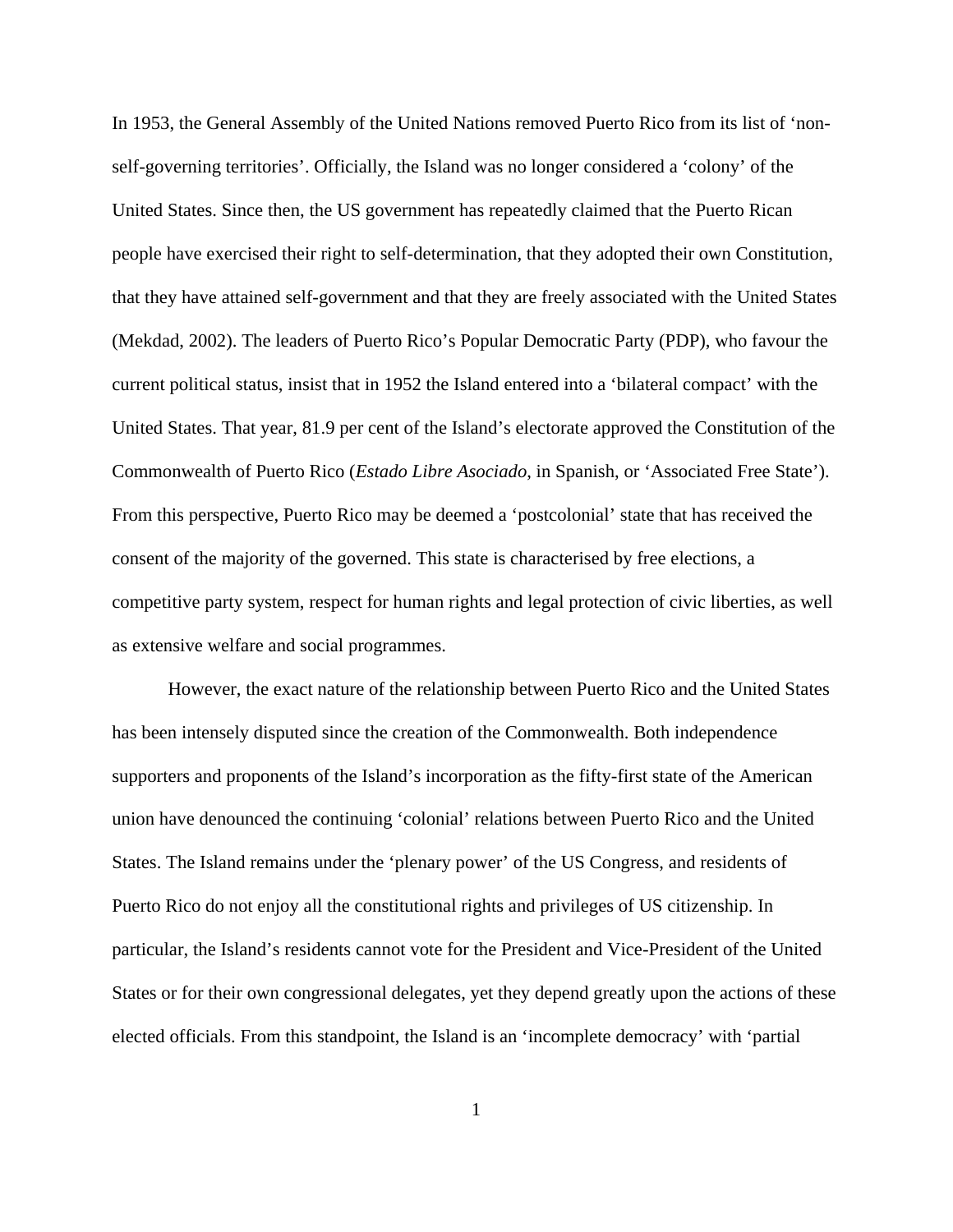citizenship', subordinated to an external political entity that does not represent its own inhabitants. (For more details on Puerto Rico's enduring 'colonial dilemma', see Duany & Pantojas-García, 2005; Ramos & Rivera, 2001; Rivera Ramos, 2001).

Puerto Ricans in the United States have been dubbed 'colonial immigrants' because they are US citizens who can travel freely between the Island and the mainland but are not fully covered by the American Constitution on the Island (Grosfoguel, 2003; Rodríguez, 1989). As Ramón Grosfoguel (2004) has argued, Puerto Ricans share much with other 'colonial subjects', such as the residents of other Caribbean dependent territories who have relocated in large numbers to their metropoles. For instance, the parallels between Puerto Ricans in the United States and Antilleans in France and the Netherlands are striking, including their subordinate position within metropolitan societies, largely as a consequence of colonial racism, despite conditions of legal equality (see also de Jong, 2005; Giraud, 2002; Milia-Marie-Luce, 2002, 2007; Oostindie & Klinkers, 2004). For other analysts, Puerto Rico resembles a 'postcolonial colony' because it combines elements of classical colonial rule with political autonomy, relative prosperity and a strong national culture (Duany, 2002; Flores, 2000, 2008). In any case, Puerto Rico occupies a marginal space within the US academy and particularly within postcolonial debates, partly because it is not formally recognised as a colony.

Recent studies of Puerto Ricans have revisited their colonial history, national identity and transnational migration from various standpoints, including postcolonial, transnational, postmodern, queer and cultural studies (see Duany, 2002; Grosfoguel, 2003; Martínez-San Miguel, 2003; Negrón-Muntaner, 2004; Pabón, 2002; Pérez, 2004; Ramos-Zayas, 2003). Most scholars in the social sciences and the humanities no longer question whether Puerto Rico is a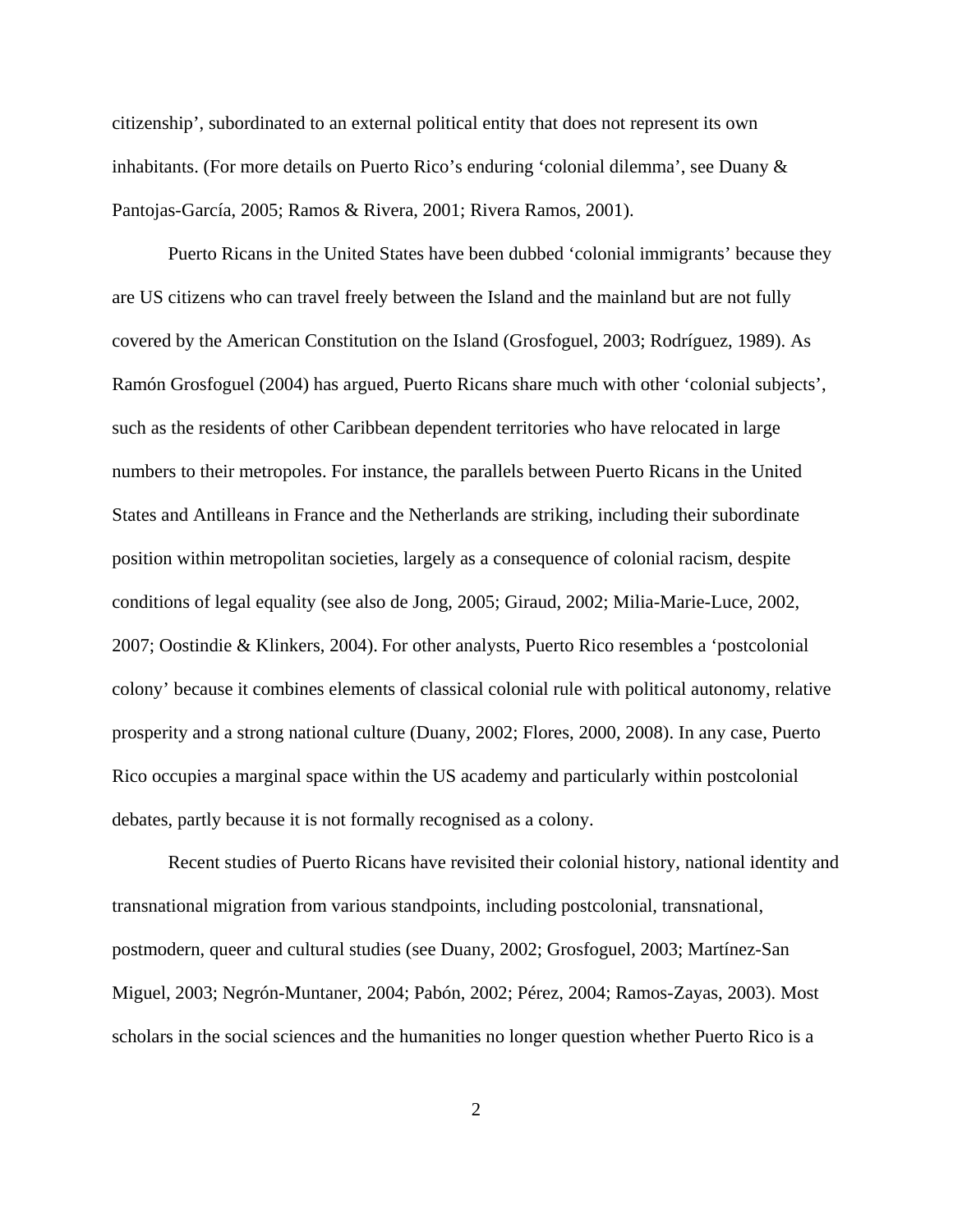colony of the United States. They often discuss, sometimes angrily, the precise form of US colonialism on the Island, the extent to which it has acquired certain 'postcolonial' traits such as linguistic and cultural autonomy, and the possibility of waging an effective decolonization process. The issue of national identity in Puerto Rico is still contested as intensely as ever. What is different about current scholarly discussions is that many intellectuals, especially those who align themselves with postmodernism, are highly critical of nationalist discourses. Other debates focus on the appropriate approach to population movements between the Island and the US mainland. For example, some outside observers insist that, technically speaking, the Puerto Rican exodus should be considered an internal, not international, migration, while others, including myself, refer to such a massive dispersal of people as transnational or diasporic. Much of this controversy centers on the significance of geographic, cultural, linguistic and even racial borders between the Island and the US mainland.

Puerto Rico is one of the overseas territories acquired by the United States since the end of the nineteenth century, including Hawaii (1898–1959), Cuba (1898–1902), the Philippines (1898–1946), Guam (1898), the Northern Mariana Islands (1898), American Samoa (1899), the Panama Canal Zone (1903–1979) and the US Virgin Islands (1917). The expansion of the continental United States into what has been called 'the imperial archipelago' in the Caribbean and the Pacific (Thompson, 2002) quickly displaced the inhabitants of one territory to another during the first decades of the twentieth century. Perhaps the most relevant case for comparison with Puerto Rico is the Philippines; both territories were ceded by Spain to the United States after the War of 1898 and both have staged large-scale population flows to the US mainland. The first migrations of Filipino workers were directed towards Hawaii and other US territories in the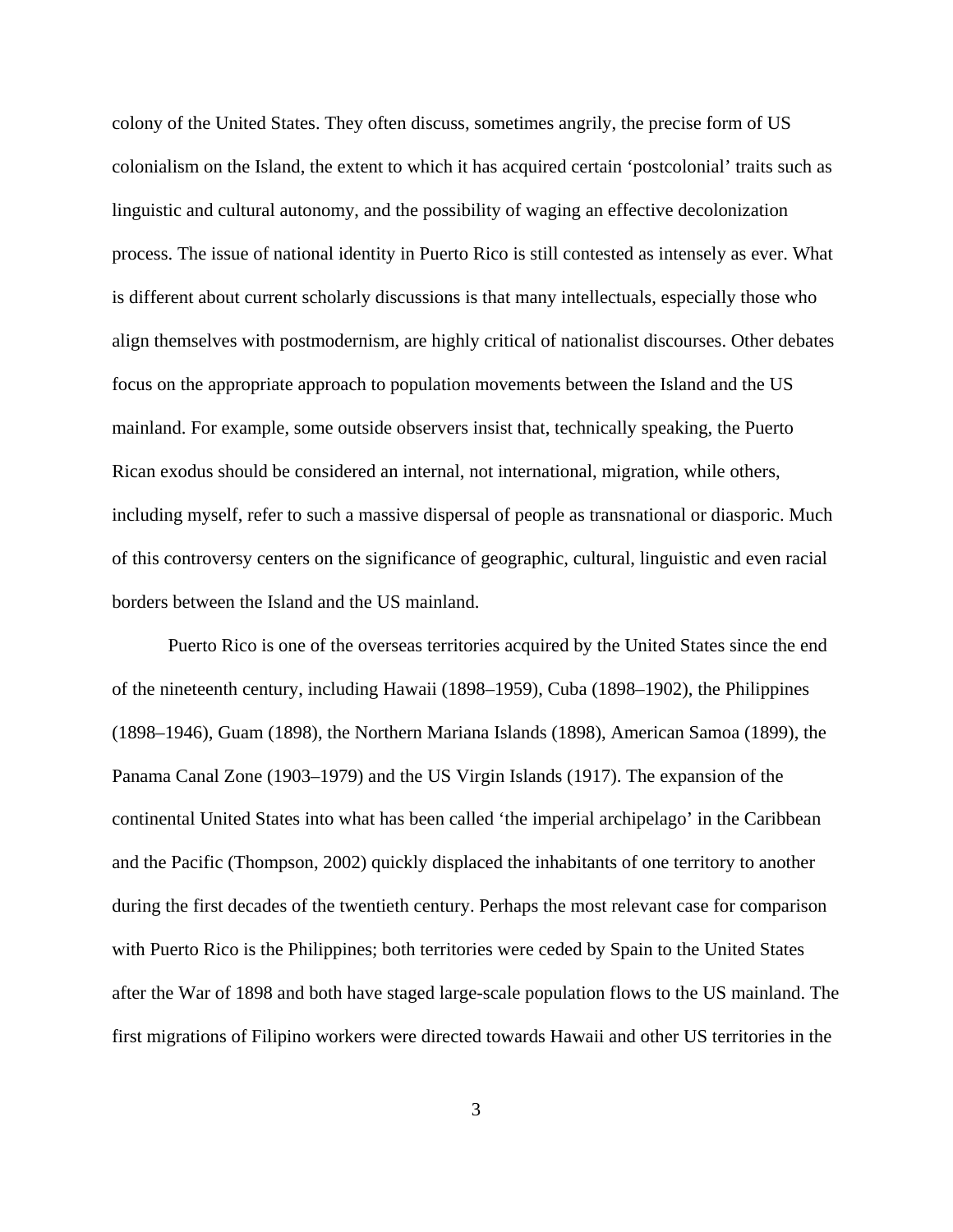Pacific. At the time, Filipinos were considered 'nationals' but not citizens of the United States, a spurious legal status that allowed them to move freely to the United States until 1934. That year, Congress established an immigration quota from the Philippines and the number of Filipino immigrants decreased sharply (Asis, 2006). In 1946, the Philippines became independent from the United States. After the US Immigration and Nationality Act of 1965 abolished restrictions by national origin, Filipino migration increased greatly. Today, Filipinos are the second largest foreign-born group (with more than 1.7 million people) in the United States, after Mexicans.

Puerto Rico is the leading source of migration from the overseas possessions of the United States. Table 1 provides recent estimates of the population originating in the major territories annexed by the United States (though both Cuba and the Philippines are independent republics and Hawaii is a state of the union). The figures show that Puerto Rican immigrants and their descendants surpass by far all the other groups, including Filipinos, Cubans, Guamanians, Hawaiians, Samoans and US Virgin Islanders in the United States. Except for American Samoa, Puerto Rico also has the highest share of its population residing abroad. Moreover, Puerto Ricans have migrated en masse to the US mainland for more than six decades, the most sustained movement among all the territories acquired by the United States over the last century or so. Hence, focusing on the peculiarities of the Puerto Rican case seems well justified.

[Insert table 1 near here]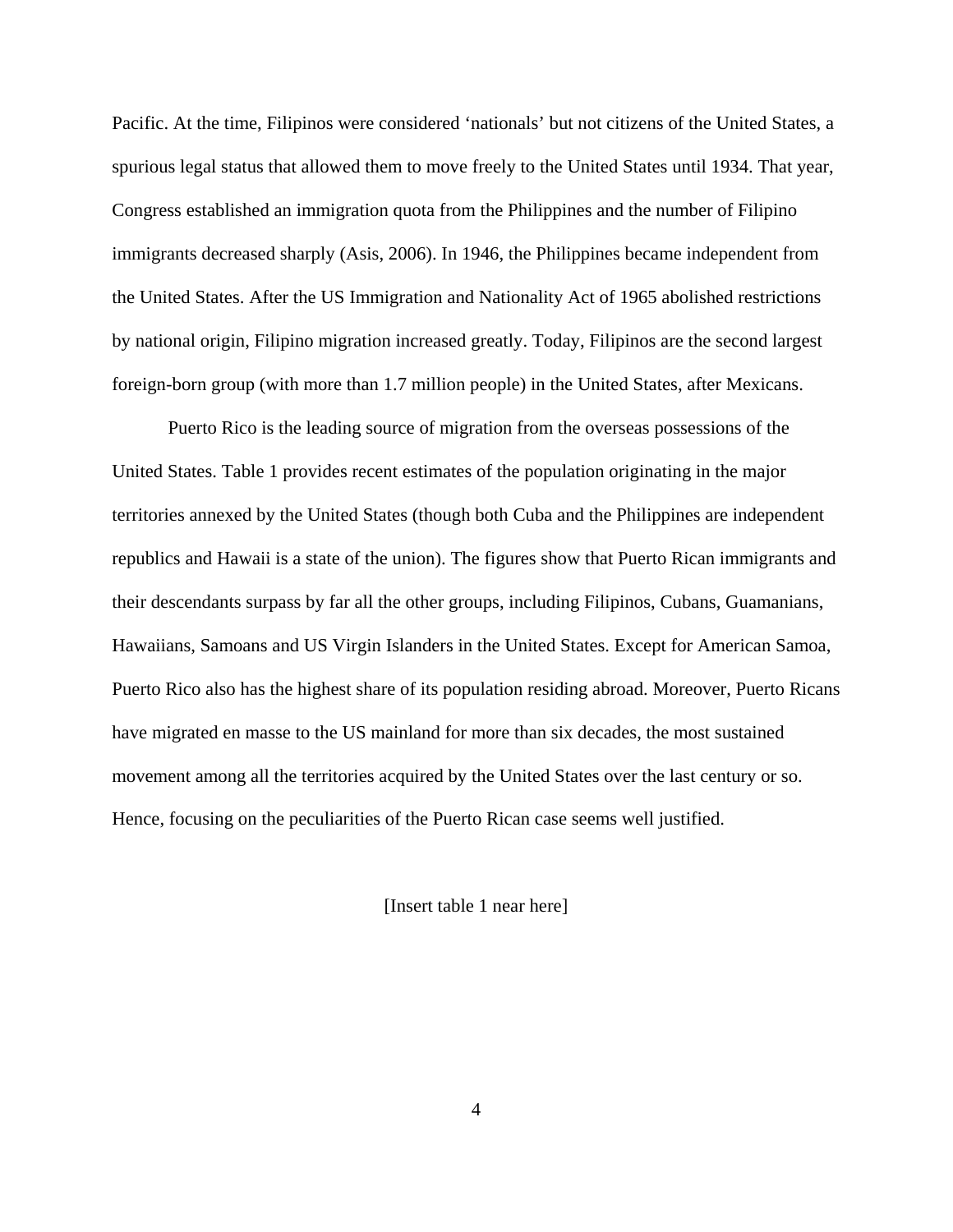#### **BRIEF HISTORICAL OVERVIEW**

Puerto Rico was one of Spain's two remaining colonies in the Americas until 1898 (the other was Cuba), when it became an overseas possession of the United States as a result of the Spanish-Cuban-American War. On 25 July 1898, US troops invaded the Island and have retained a strong presence there ever since. In 1901, the US Supreme Court paradoxically defined Puerto Rico as 'foreign to the United States in a domestic sense' because the Island was neither a state of the union nor a sovereign republic. The Court also ruled that Puerto Rico was an 'unincorporated territory' of the United States and that Congress would determine which parts of the American Constitution would 'follow the flag' (Burnett & Marshall, 2001). In 1904, the Court declared that Puerto Ricans were not 'aliens' in the United States for immigration purposes (Erman, 2008). In 1917, Congress granted statutory US citizenship to all Puerto Ricans, but the Island remained an 'unincorporated territory'. In the 1930s, the federal government extended the New Deal through the Puerto Rican Emergency Relief Administration (PRERA) and the Puerto Rican Reconstruction Administration (PRRA). In 1947, President Harry S. Truman appointed the first Puerto Rican-born governor, Jesús T. Piñero. That same year, the Puerto Rican legislature approved the Industrial Incentives Act, which lured US investments through tax exemptions for manufacturing enterprises. Thus was launched 'Operation Bootstrap' (*Manos a la Obra*, in Spanish), the government's much-touted programme of 'industrialisation by invitation'.

 In 1948, Luis Muñoz Marín became the Island's first elected governor, a post to which he was re-elected three times. In 1952, Puerto Rico became a US Commonwealth with limited self-

5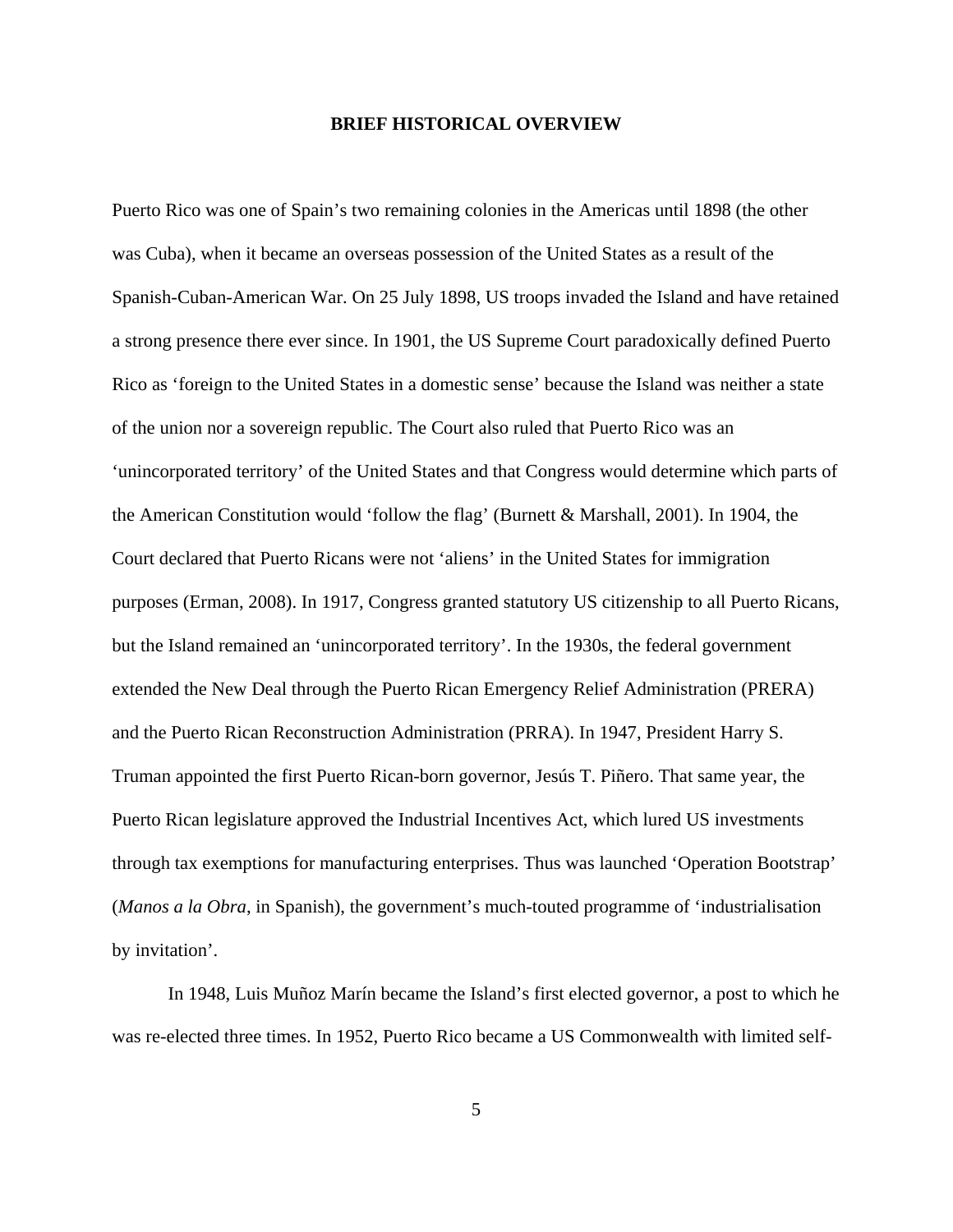government in local matters, such as taxation, education, health, housing, culture and language. However, the US federal government retained jurisdiction in most state affairs, including citizenship, immigration, customs, defence, currency, transportation, communications, foreign trade and diplomacy. Beginning in the 1970s, the Puerto Rican model of development underwent a crisis, as many factories closed down and moved to more attractive locations, such as the Dominican Republic, Ireland or Singapore. In 1974, the federal government introduced the food stamp program in Puerto Rico to alleviate increasing poverty. In 1996, Congress eliminated Section 936 of the Internal Revenue Code, which since 1976 had allowed for the repatriation of untaxed profits from US companies operating in Puerto Rico. Consequently, manufacturing employment in Puerto Rico declined by 45,600 jobs between 1998 and 2007 (Junta de Planificación de Puerto Rico, 2008). The Island's export-led manufacturing strategy has lost most of its steam.

#### **STATE POLICIES TOWARDS MIGRATION**

Since the first decades of the twentieth century, the colonial Puerto Rican government assumed an active role in promoting and managing migration to the United States (Lapp, 1990). This public policy was based on the widespread perception that Puerto Rico was a small, poor and overpopulated country with few natural resources. As the American Governor Arthur Yager wrote in 1915, 'the only really effective remedy [to the problem of overpopulation] is the transfer of large numbers of Porto Ricans [sic] to some other region' (cited in Whalen & Vázquez-Hernández, 2005:8). Early efforts focused on recruiting agricultural workers from the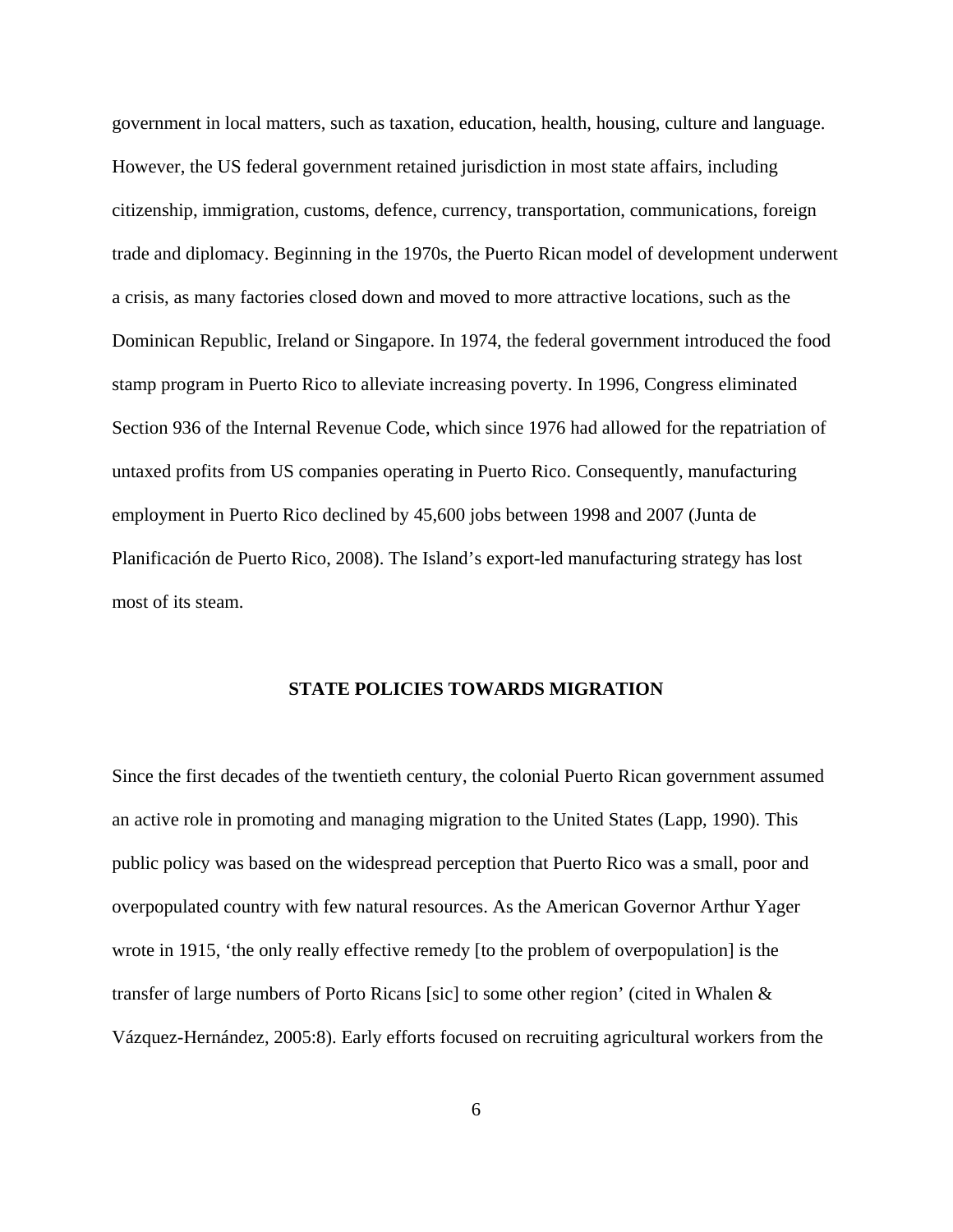Island to sugar plantations in Hawaii, the Dominican Republic, Cuba and the US Virgin Islands, especially St. Croix (History Task Force, 1979; Mustelier Ayala, 2006; Rosario Natal, 1983). However, the Puerto Rican exodus gained impetus during the 1940s, when it was largely reoriented towards the US mainland.

Notwithstanding its lack of sovereignty, Puerto Rico's government acted as a 'transnational' intermediary for its migrant citizens for most of the twentieth century (Meléndez, 1997). Thus, the Island's government established several agencies in the United States with different names: the Bureau of Employment and Identification (1930–1948), the Office of Information for Puerto Rico (1945–1949), the Bureau of Employment and Migration (1947– 1951), the Migration Division of the Department of Labor (1951–1989) and the Department of Puerto Rican Community Affairs in the United States (1989–1993) (Duany, 2002). Among other initiatives, these agencies supervised an extensive programme for contract farm workers; promoted employment opportunities for Puerto Ricans in the United States; lobbied for the rights of migrant workers; negotiated cheaper airfares between the Island and the US mainland; led public relations campaigns for Puerto Ricans in the United States; registered thousands of Puerto Rican voters; and helped organise the Puerto Rican community in New York, Chicago, Philadelphia and elsewhere (García-Colón, 2008; Lapp, 1990; Stinson Fernández, 1996). The Department of Puerto Rican Community Affairs in the United States was eliminated in 1993 because pro-statehood leaders, then a majority in the Island's legislature, believed that the agency represented an unwarranted instance of applying public policy in another jurisdiction. Still, the Commonwealth government maintains a formal presence in the mainland through the

7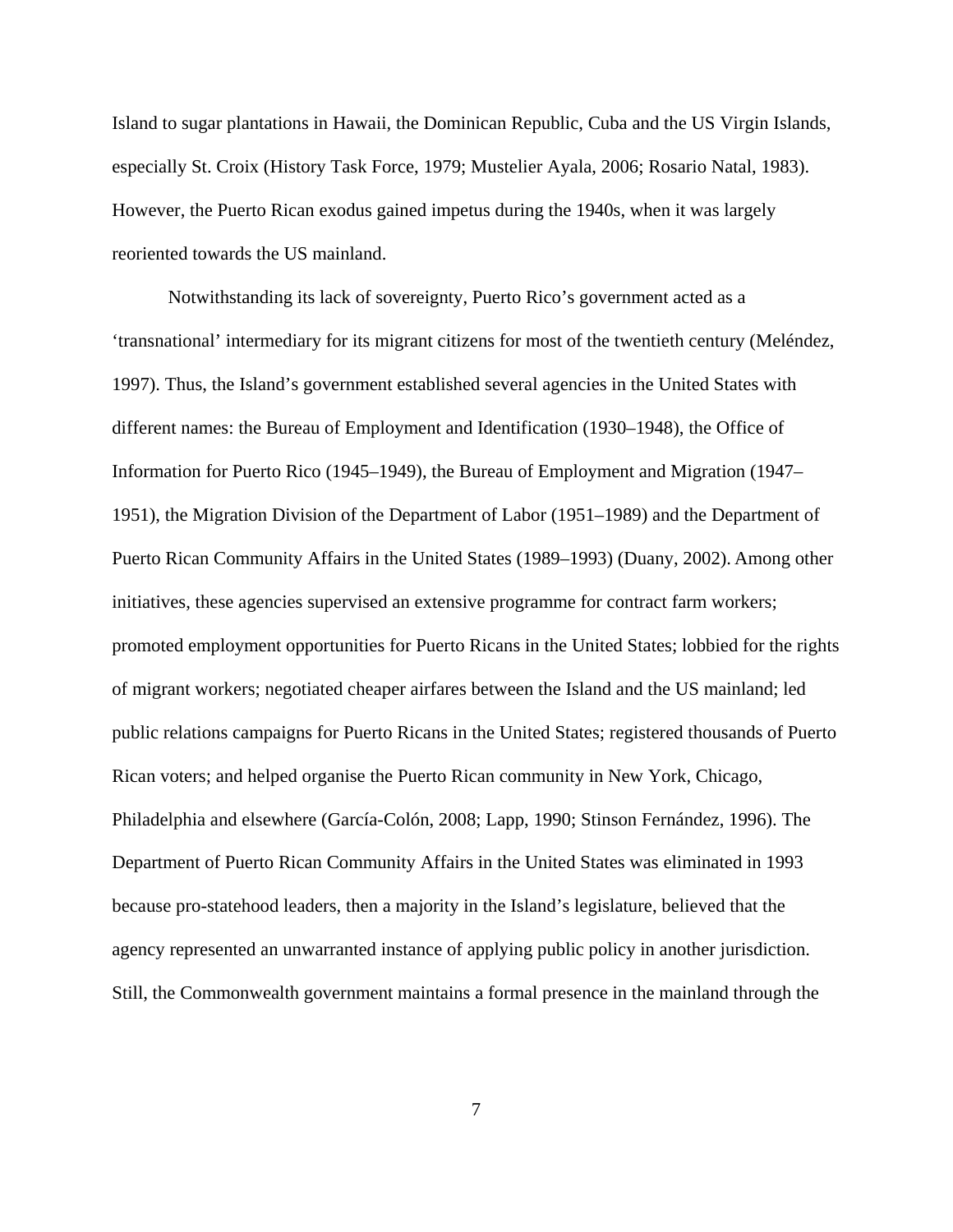Puerto Rico Federal Affairs Administration. Nowadays, this agency has greatly reduced its budget and influence over the diaspora.

 The project of organising and supervising migration from Puerto Rico was first elaborated by the American sociologist Clarence Senior, who later directed the Migration Division (1951–1960). In an influential monograph, Senior (1947) advocated establishing an emigration office attached to the governor's executive staff and working closely with the Island's Department of Labor. The main function of this office would be to recruit workers from Puerto Rico to the United States and Latin America, especially Venezuela. The office would provide migrant workers with information on job openings, training, transportation, settlement and insurance, as well as promote further emigration from the Island. Although the plan to relocate Puerto Ricans in Latin America proved too expensive, the idea of finding jobs for them in the United States, primarily in New York City, later crystallised in the Migration Division.

 Senior's blueprint for planned emigration was well received by Muñoz Marín, then President of the Puerto Rican Senate (1941–1948) and later Governor (1949–1964). Muñoz Marín agreed that it was 'necessary to resort to emigration as a measure for the immediate relief to the problem posed by our surplus population, while we seek permanent solutions in the long run' (Muñoz Marín, 1946; my translations throughout). An economist working for the Office of Puerto Rico in Washington, DC, Donald J. O'Connor, also urged the resettlement of Puerto Ricans in the United States and other countries such as the Dominican Republic or Brazil. According to O'Connor, 'migration can accomplish what economic programs on the island cannot do quickly' – that is, create jobs and sources of income, while reducing population growth (O'Connor, 1948). High-ranking members of the ruling PDP, such as Antonio Fernós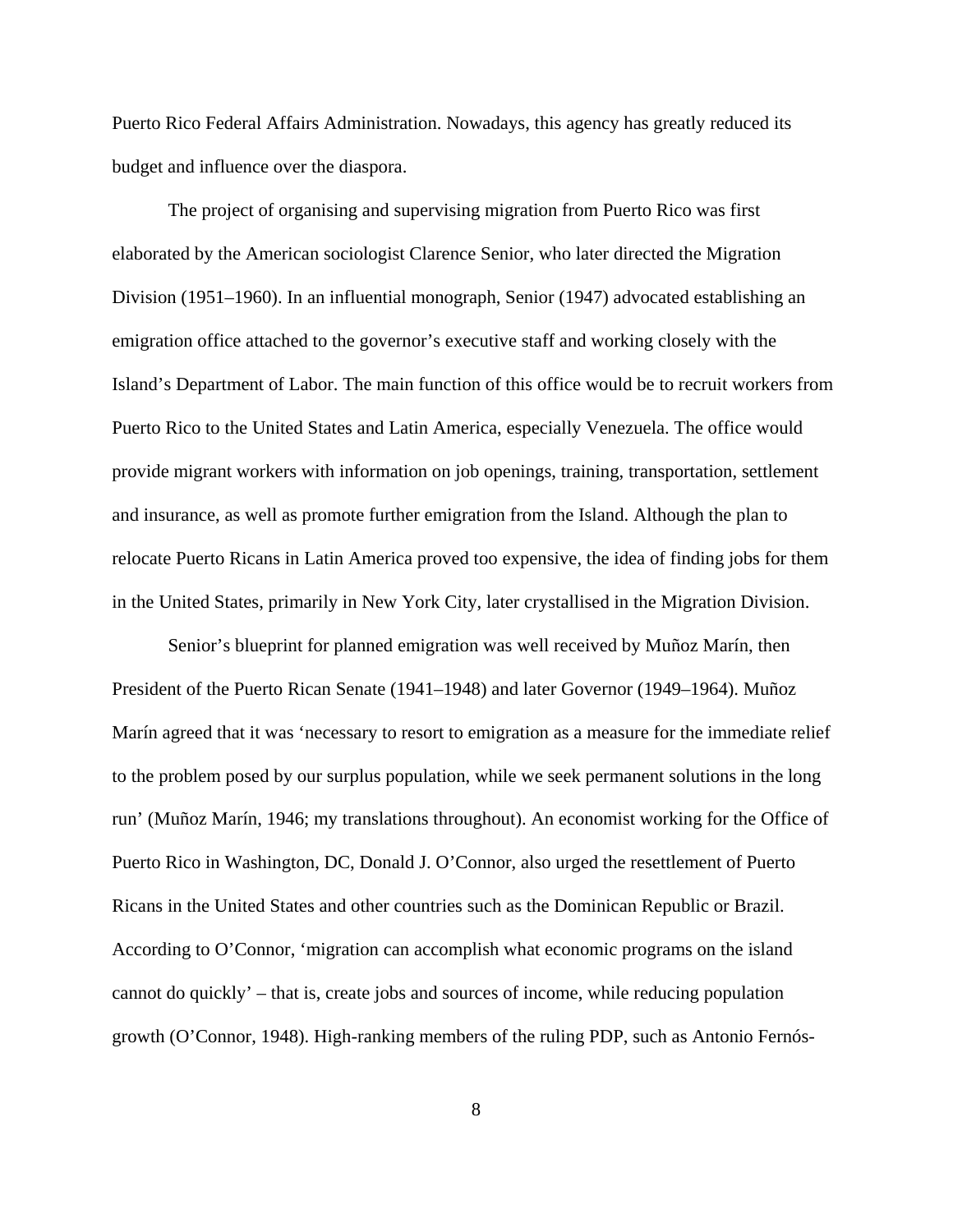Isern, Teodoro Moscoso and Rafael Picó, concurred with O'Connor's optimistic assessment. Thus began a state-supported project of emigration as 'safety valve' for Puerto Rico's demographic and economic pressures.

 On 12 May 1947, the Island's legislature passed Public Law 25, creating the Bureau of Employment and Migration. From its inception, the Bureau (and its heirs, the Migration Division and the Department of Puerto Rican Community Affairs in the United States) sought 'to follow its migrant citizens to facilitate their adjustment and adaptation in the communities in which they chose to live'. According to Public Law 25, 'the Government of Puerto Rico does not stimulate or discourage the migration of Puerto Rican workers to the United States or any other foreign country; but it deems its duty to duly orient [them] regarding the occupational opportunities and adjustment problems in ethnologically strange settings' (Estado Libre Asociado de Puerto Rico, 1972–1973:1; 1977–1978:6). The public policy of 'following migrant citizens' to the United States, while officially neither 'stimulating nor discouraging' their departure, paid off in the short run. The growth of the Island's labour force slowed down, while living standards rose substantially between the 1940s and 1960s. Population control was a key ideological tenet of the PDP's development strategy throughout this period (Pantojas-García, 1990).

 Post-war Puerto Rican migration has ebbed and flowed according to various stages of Operation Bootstrap, as well as to the changing demands of the US economy, particularly in the large urban centres of the Northeast (Rivera-Batiz & Santiago, 1996; Rodríguez, 1989; Whalen, 2001). Although Operation Bootstrap created thousands of factory jobs, it could not absorb many more thousands of unskilled workers displaced by a swift agricultural decline. In 1940, agriculture employed 44.9 per cent of the Island's labour force; by 1970, that sector only

9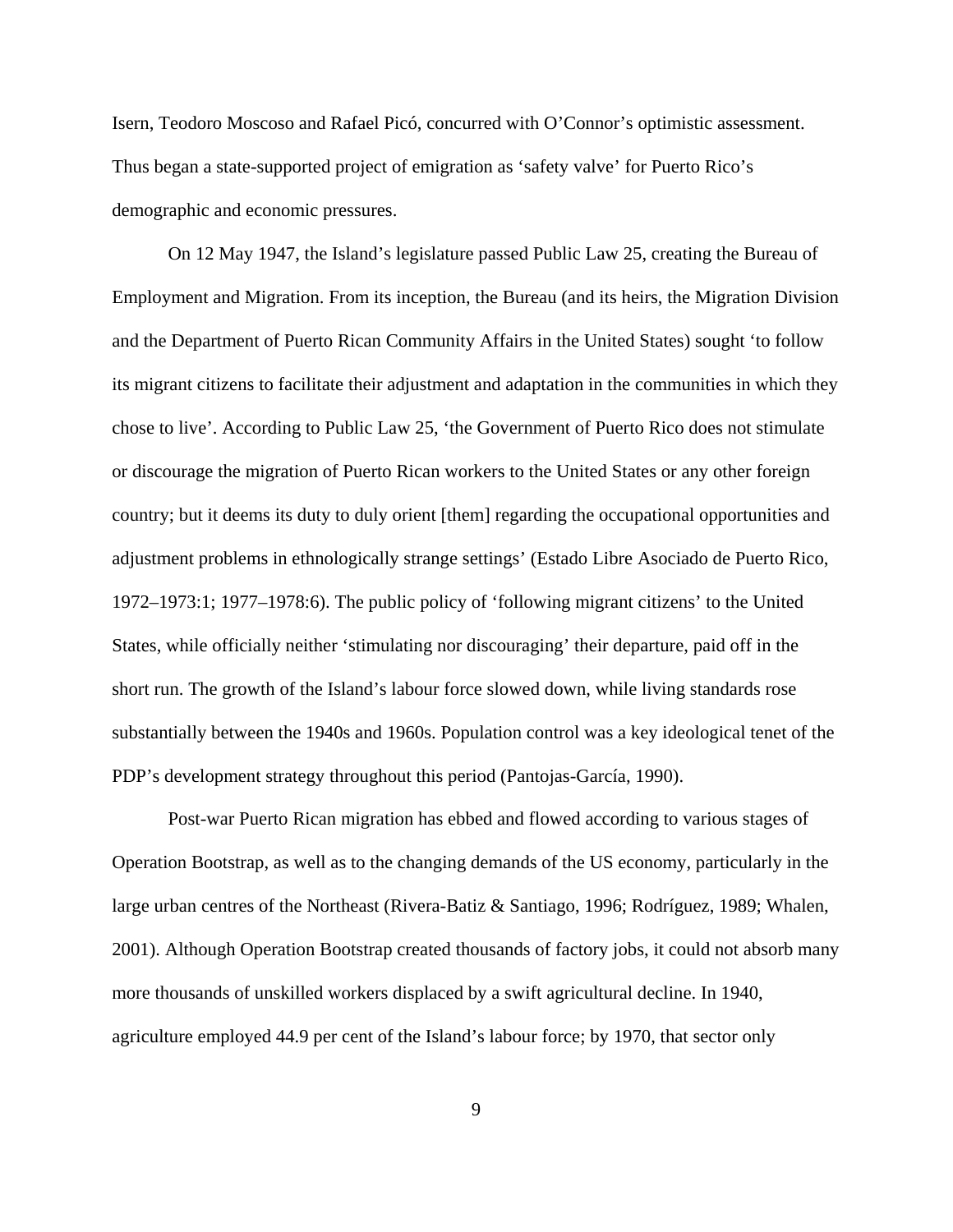employed 9.9 per cent (Junta de Planificación de Puerto Rico, 1983). During this period, Puerto Rico's development strategy expelled a large share of its rural population, both on and off the Island, primarily to mainland cities that required cheap labour, such as New York City, Chicago and Philadelphia. Afterwards, Puerto Ricans tended to resettle abroad when job opportunities were more attractive on the mainland and returned when economic conditions improved on the Island. Today, many people travel back and forth in search of higher wages and living standards, as well as to reunite with their families, study or retire in either the Island or the mainland. US citizenship, cheap air transportation and far-flung social networks facilitate such comings and goings.

 Defining himself as a return migrant, Governor Muñoz Marín advised stateside Puerto Ricans to adapt themselves to their new environment, by learning English and registering to vote in local elections. Nonetheless, he encouraged migrants to preserve their cultural identity, proudly assert their Puerto Rican origin and return to the Island, once socioeconomic conditions improved there. At the tenth anniversary of the Migration Division in New York, Muñoz Marín (1958) proclaimed: 'I envisage, not immediately or soon, but in the not too distant future, the time in [which] more citizens, of Puerto Rican origin or not, will follow my second example and migrate to Puerto Rico'. The number of returnees began to surpass those leaving for the United States in the early 1970s, especially as a result of minimum wage hikes on the Island and the fiscal crisis of New York City, the traditional core of the Puerto Rican diaspora (Meléndez, 1993). The ensuing shift from manufacturing to high-technology and service industries further eroded the socioeconomic position of Puerto Ricans in the United States.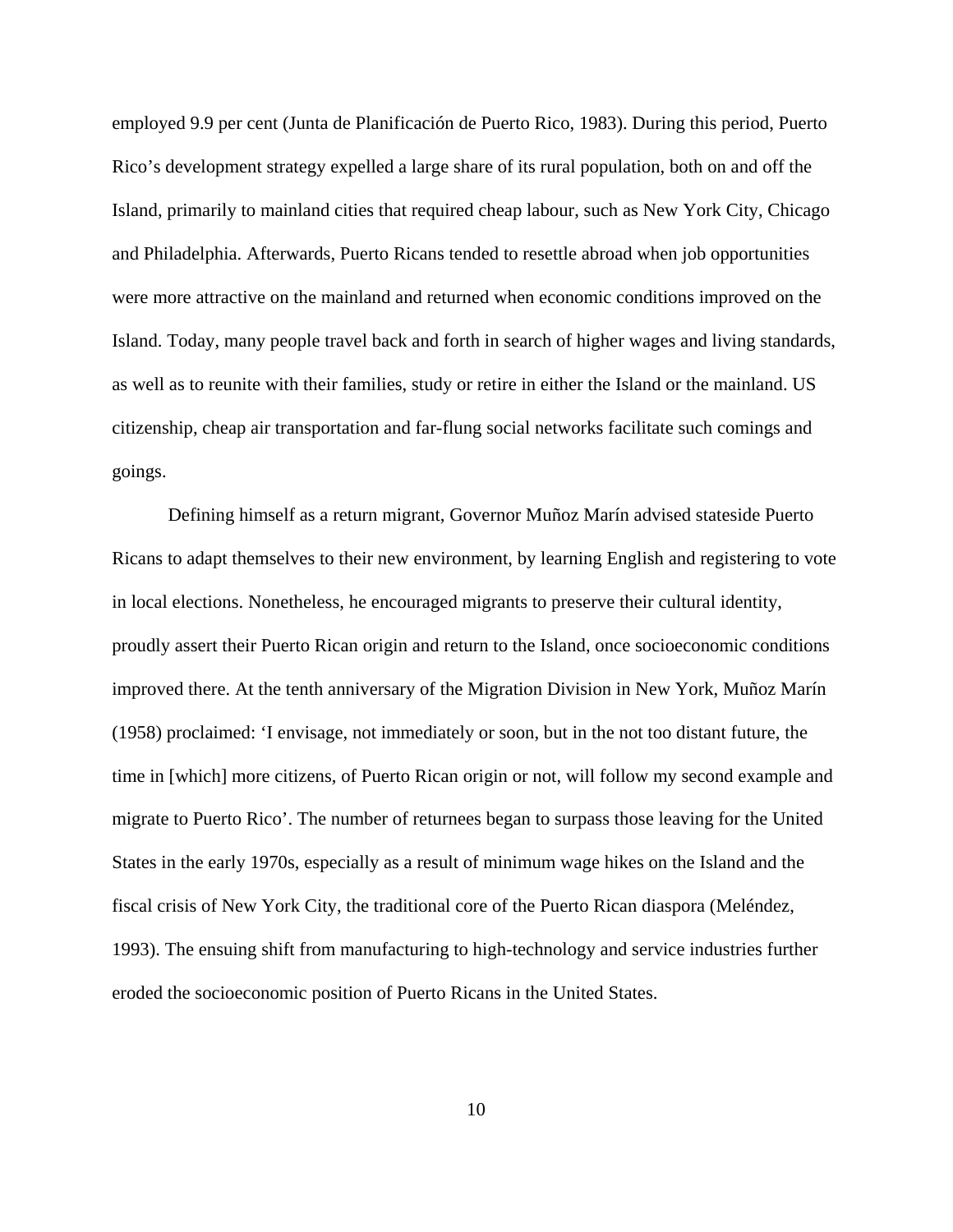#### **MAPPING PUERTO RICAN MIGRATION**

The main destinations for Puerto Rican migrants towards the end of the nineteenth century were other Caribbean and Latin American countries, such as the Dominican Republic, Cuba, Venezuela and Panama. A small number of political exiles from the Spanish colonial regime also settled in the US mainland, particularly in New York City, between 1868 and 1898. The first major migrant stream under US rule was directed to Hawaii, another US territory, in 1900 and 1901. Until 1920, Hawaii had the highest concentration of Puerto Rican migrants. Smaller enclaves existed in states like California and Arizona.

 The earliest and largest mainland Puerto Rican settlements emerged in New York City, the US port with the best transportation links with San Juan since the nineteenth century. Until the 1940s, most migrants arrived on passenger steamboats such as the *Marine Tiger*, the *Borinquen* and the *Coamo* (Matos-Rodríguez & Hernández, 2001). Many Puerto Rican communities (or *colonias*, as they were called then) developed alongside African American neighbourhoods such as Harlem in Manhattan or Bedford-Stuyvesant in Brooklyn. Over time, predominantly Puerto Rican *barrios* would become more mixed with other Hispanics, particularly Dominicans and Mexicans. From New York, Puerto Ricans spread out to New Jersey, Connecticut and Pennsylvania, especially those employed in seasonal agriculture. A secondary Puerto Rican concentration developed in the Midwest during the 1950s, particularly Chicago, Cleveland and smaller industrial cities such as Lorain, Ohio, and Gary, Indiana. A third nucleus emerged around Philadelphia, Camden, Lancaster and other cities along the Delaware River Valley (Whalen, 2001). After World War II, most Puerto Ricans arrived in New York by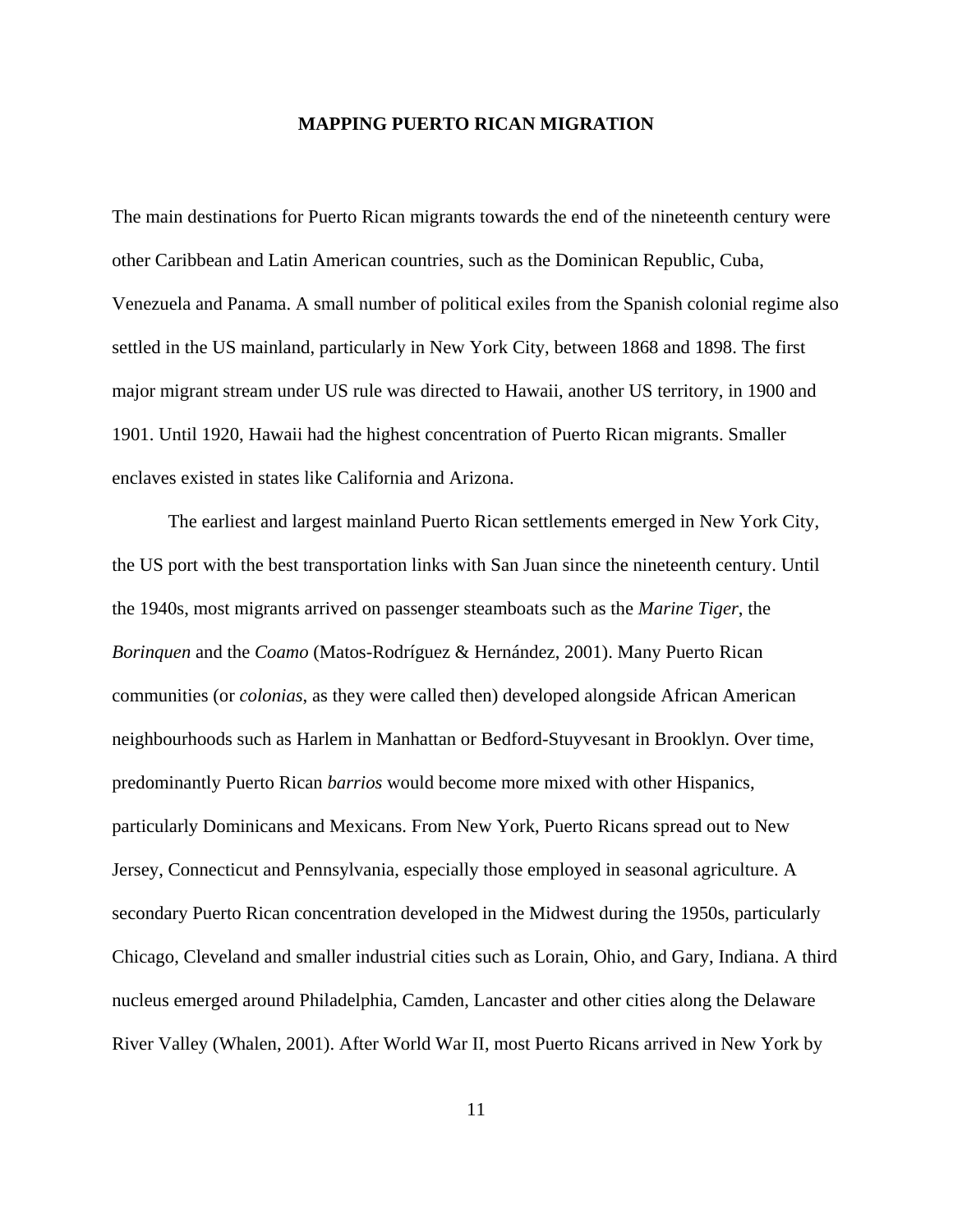airplane, making them the first large-scale airborne migration in history. During the 1970s, Puerto Ricans began to move en masse to the south, especially Florida.

 As the diaspora has become more widely scattered, regional differences have intensified. Today, Puerto Rican communities in the Southeast and Southwest tend to be economically better off than in the Northeast and Midwest (Acosta-Belén & Santiago, 2006). Moreover, Puerto Ricans are more likely to come into contact with Cubans in Miami and with Mexicans in Los Angeles than in New York City, where they are more prone to interact with African Americans and Dominicans. Partly in response to local conditions, stateside Puerto Ricans have developed varied cultural identities. For example, 'Chicago-Ricans' embraced a pan-Latino label earlier than elsewhere, because they often mingled with Mexicans as co-workers, neighbours and marriage partners, and mobilised politically according to their common Hispanic origins. At the same time, Puerto Ricans and Mexicans in Chicago and elsewhere racialise each other's cultural and language practices and maintain their social distance, reinforced by distinct settlement patterns (De Genova & Ramos-Zayas, 2003).

 Throughout the twentieth century, Puerto Ricans left their homeland primarily for economic reasons, such as chronic unemployment, poverty, low wages and a high cost of living. After World War II, Operation Bootstrap displaced many rural workers to urban centres, especially San Juan, the capital. Lack of sufficient jobs on the Island, combined with a growing demand for cheap labour in the mainland, produced the first massive exodus in the 1940s. Another reason for sustained high rates of emigration has been the wide discrepancy between wages in Puerto Rico and the United States. On average, Island workers earn less than half than their US counterparts. The gap is much higher in some occupations, such as the police force,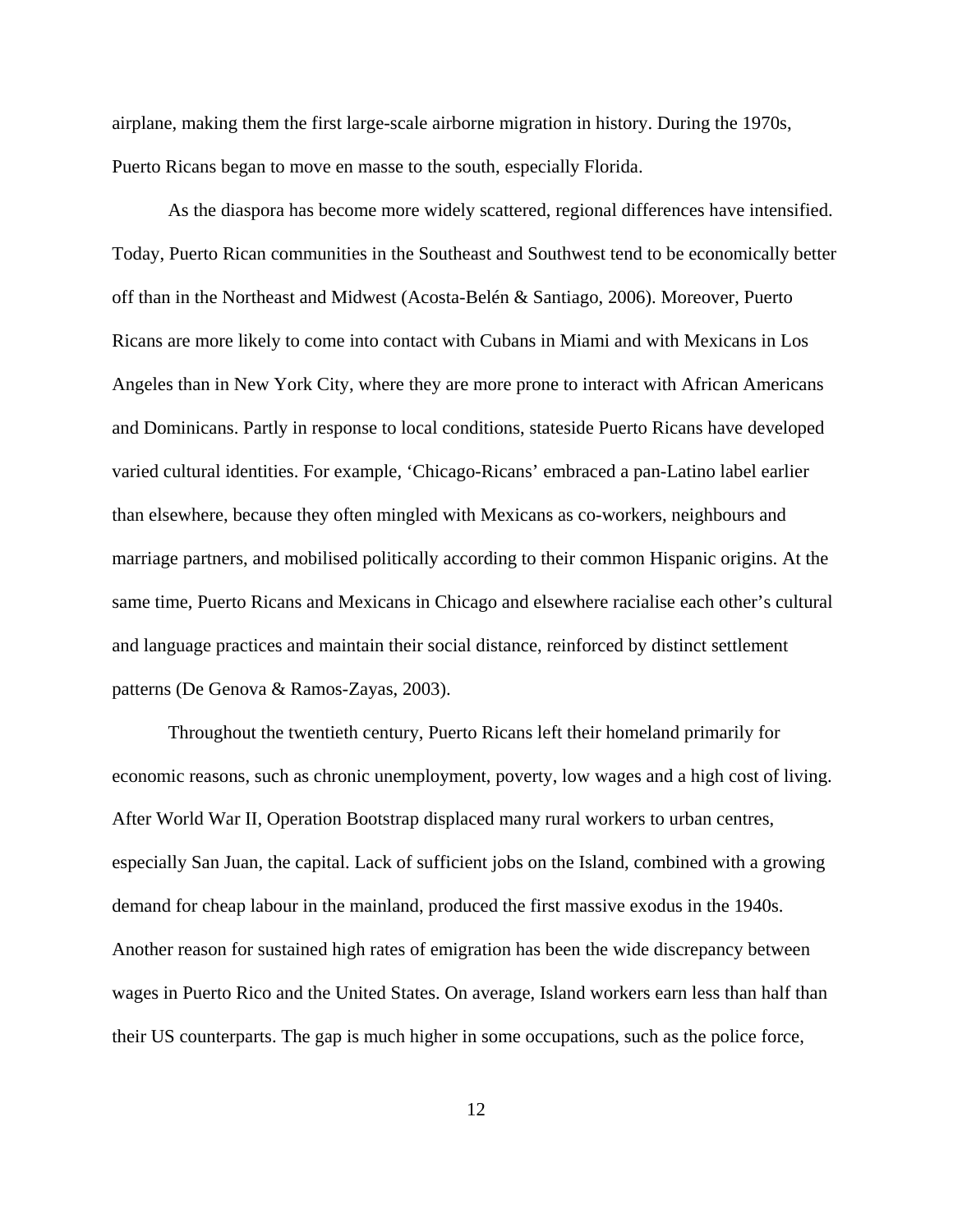construction workers, electricians, nurses and physicians (Sotomayor, 2000). Recently, middleclass sectors have searched for a 'better quality of life' abroad, especially educational and health services. Some journalistic sources have sounded the alarm of a 'brain drain' from the Island.

The Puerto Rican diaspora has undergone three main phases since the beginning of the twentieth century (Rodríguez, 1989; Sánchez Korrol, 1983). The pioneering wave, between 1917 and 1944, clustered in a few neighbourhoods of New York City, such as East Harlem, Chelsea, Manhattan's Lower East Side and Brooklyn's Navy Yard. These early settlements were relatively small; were well integrated with other Spanish-speaking immigrants, especially Cubans and Spaniards; and were not stigmatised as 'social problems'. Many were skilled workers, especially cigar makers. About 90,000 Puerto Ricans moved to the mainland between 1898 and 1944 (Vázquez Calzada, 1979).

 The second wave, often dubbed the 'Great Migration', took place between 1945 and 1965. Puerto Rican communities expanded into the South Bronx and Brooklyn, especially Williamsburg and Sunset Park. Puerto Ricans became the second largest minority in New York City, after African Americans; the second largest Hispanic population in the United States, after Mexicans; and one of the most disadvantaged groups, together with Native Americans. More than half a million Puerto Ricans moved abroad during this stage. Most were unskilled workers, with little education and knowledge of the English language, and were largely incorporated into the lower rungs of the US labour market, such as light manufacturing, domestic service and seasonal agriculture.

 The third period, between 1966 and the present, has been characterised by a growing 'revolving-door' migration – the back-and-forth movement between the Island and the US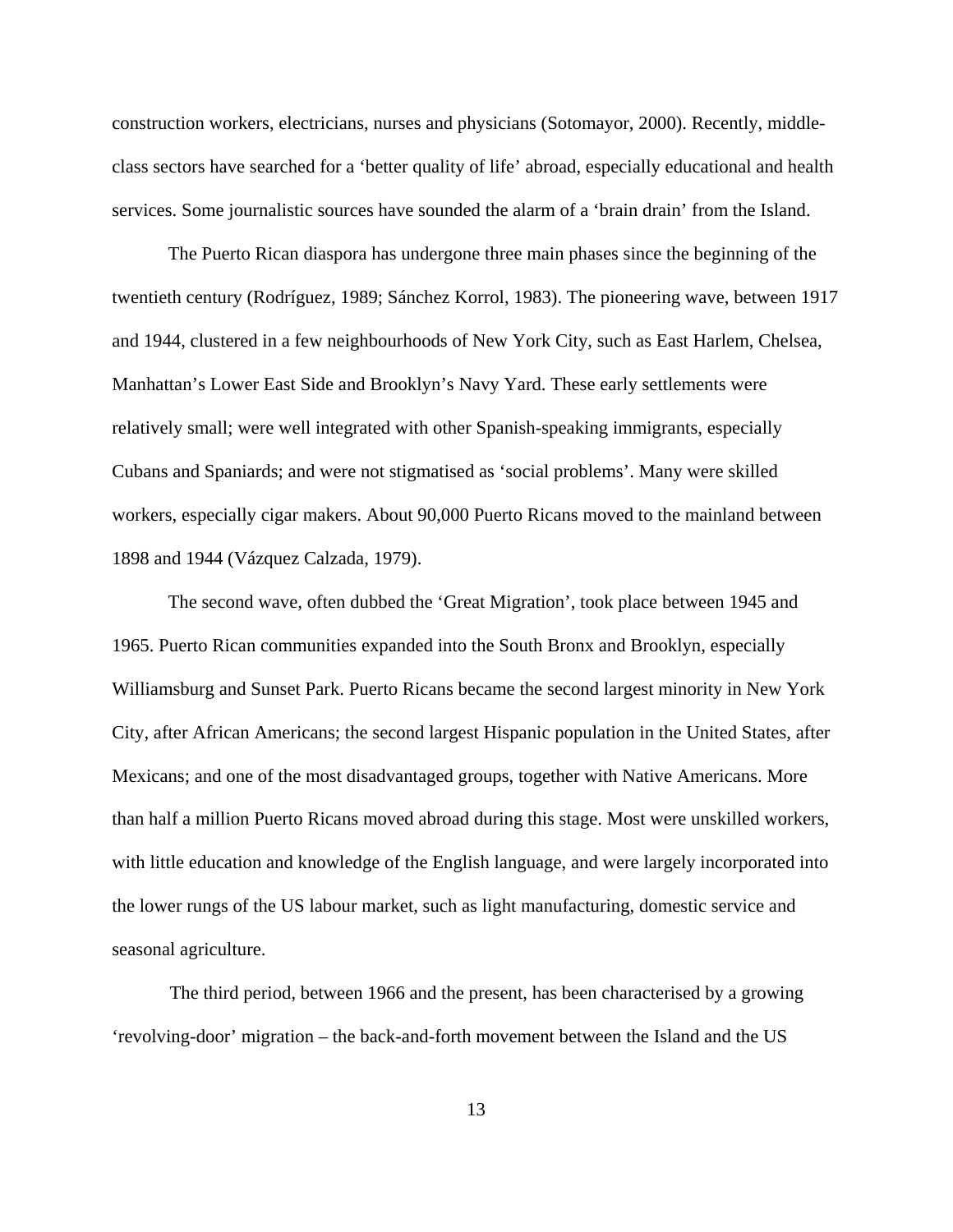mainland. The return of Puerto Ricans to the Island has taken massive proportions since the 1970s. Between 1991 and 1998, Puerto Rico received 144,528 return migrants (Junta de Planificación de Puerto Rico, 2000). In 1994–95 alone, 18,177 persons immigrated to the Island; nearly 95 per cent were returnees and their children (Olmeda, 1998). In 2000, the US Census Bureau (2008) found that 6.1 per cent of Puerto Rico's population was born in the United States and that 3.2 per cent had lived there in 1995. At the same time, large-scale emigration from the Island has continued unabated. As I have argued elsewhere, Puerto Rico has become 'a nation on the move' (Duany, 2002).

#### **THE GROWING DISPERSAL OF THE PUERTO RICAN PEOPLE**

A basic problem in documenting the Puerto Rican diaspora is the absence of reliable records on the number of people who move between the Island and the US mainland. In turn, this situation is due to Puerto Rico's peculiar condition as an 'unincorporated territory' of the United States as well as the treatment of Puerto Ricans as not 'aliens' by US immigration authorities. Although official statistics based on passenger traffic are notoriously unreliable, they provide a crude estimate of the net movement of people between Puerto Rico and the United States. These figures show that emigration became massive during the 1940s, expanded during the 1950s, contracted during the 1970s and regained strength during the 1980s (see figure 1).

[Insert figure 2 near here]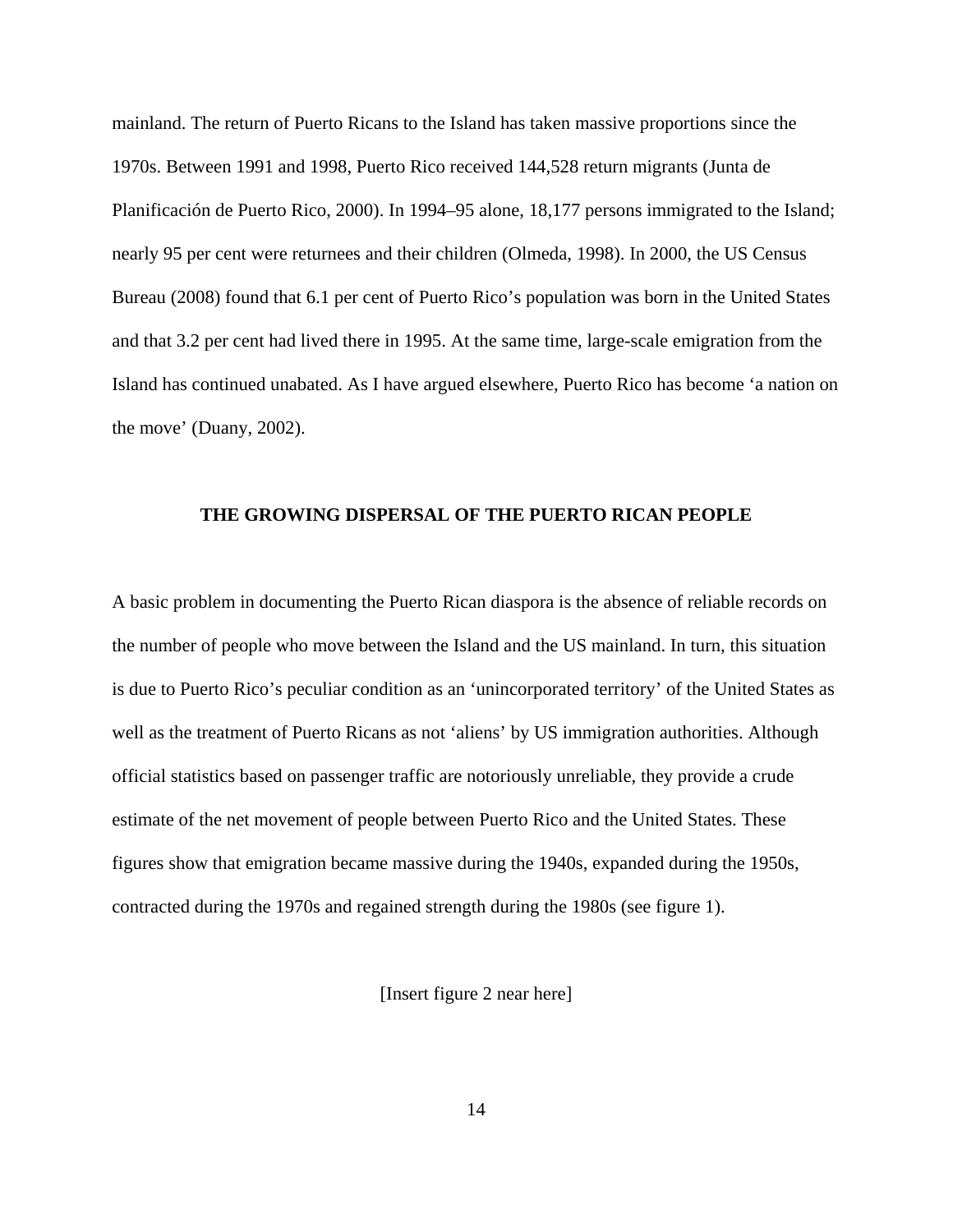According to these statistics, the contemporary diaspora has equalled and perhaps surpassed the post-war 'Great Migration'. Almost 8 per cent of the Island's inhabitants relocated to the US mainland during the 1990s. Between the years 2000 and 2007, even more Puerto Ricans (some 415,000) emigrated than in the previous decade (326,000). More than two million people have moved from the Island to the US mainland since the mid-twentieth century. The proportions of this exodus are even more staggering when one recalls that Puerto Rico's population had not reached four million in the year 2007. Aside from nineteenth-century Ireland and twentieth-century Suriname, the magnitude of the Puerto Rican diaspora has few historical precedents or contemporary parallels.

 Census data confirm the spectacular growth of the diaspora after World War II (see figure 2). The number of stateside Puerto Ricans was relatively small until about 1940, when it began to expand quickly. Since 1960, the population of Puerto Rican origin abroad has increased less rapidly, but at a more accelerated pace than on the Island. By the year 2006, according to census estimates, the number of Puerto Ricans in the US mainland had overcome those on the Island. (For recent demographic portraits of the stateside Puerto Rican population, see Acosta-Belén & Santiago, 2006; Falcón, 2004a; Meléndez, 2007).

#### [Insert figure 2 near here]

 Until the mid-twentieth century, the Puerto Rican exodus was primarily directed towards New York City. Hence the term 'Nuyorican' was coined in the 1950s to refer to all persons of Puerto Rican descent living in the United States. Other metropolitan areas in the Northeast and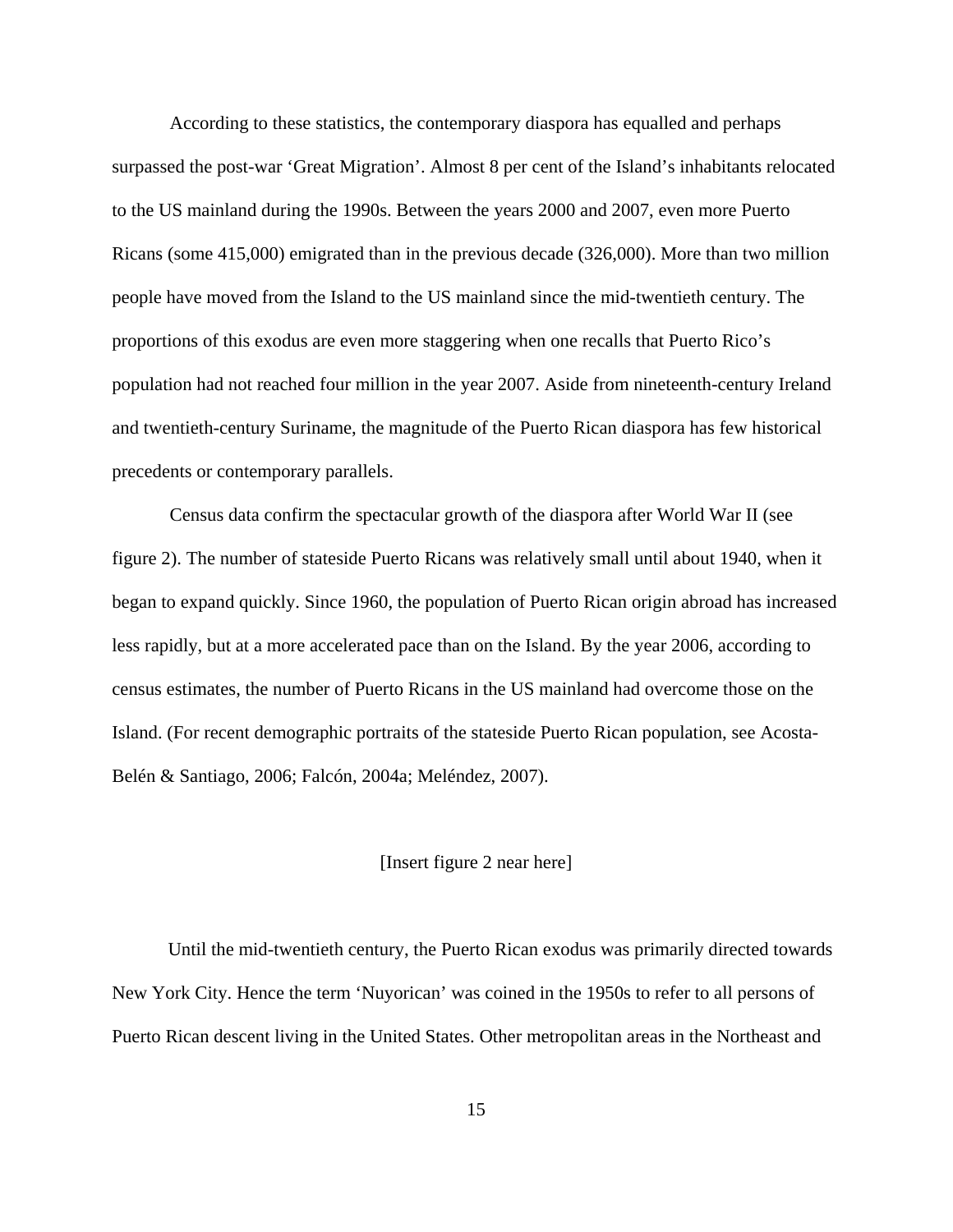Midwest that received large numbers of people from the Island included Chicago, Philadelphia, Newark and Hartford. Since the 1960s, the migrants have amply spread out (see table 2). Although Puerto Ricans still concentrate in the state of New York, their proportion decreased from nearly three-fourths of the total in 1960 to slightly more than one-fourth in 2007. During the 1990s, New York was the only state that lost part of its Puerto Rican population (about 3.3 per cent). Still, New York City has the largest concentration of Puerto Rican residents in the world – 788,560 persons in 2007.

#### [Insert table 2 near here]

 Correspondingly, the proportion of stateside Puerto Ricans has increased elsewhere, notably in Florida, which displaced New Jersey as the state with the second largest Puerto Rican concentration in the United States. The 'Flori-Rican' population grew from a little more than 2 per cent of all stateside Puerto Ricans in 1960 to nearly 18 per cent in 2007. Puerto Ricans have also congregated in north-eastern states such as New Jersey, Pennsylvania, Massachusetts and Connecticut. In 2007, nearly 640,000 Puerto Ricans lived in states that did not have the ten largest concentrations of immigrants from the Island. Altogether, census data document the dispersal of Puerto Ricans outside their original niche in New York during the past five decades. (For more details on the changing settlement patterns of Puerto Ricans in the United States, see Vargas-Ramos, 2006; for excellent studies of various diasporic Puerto Rican communities, see Whalen & Vázquez-Hernández, 2005; for the case of Florida, see Duany & Matos-Rodríguez, 2006.)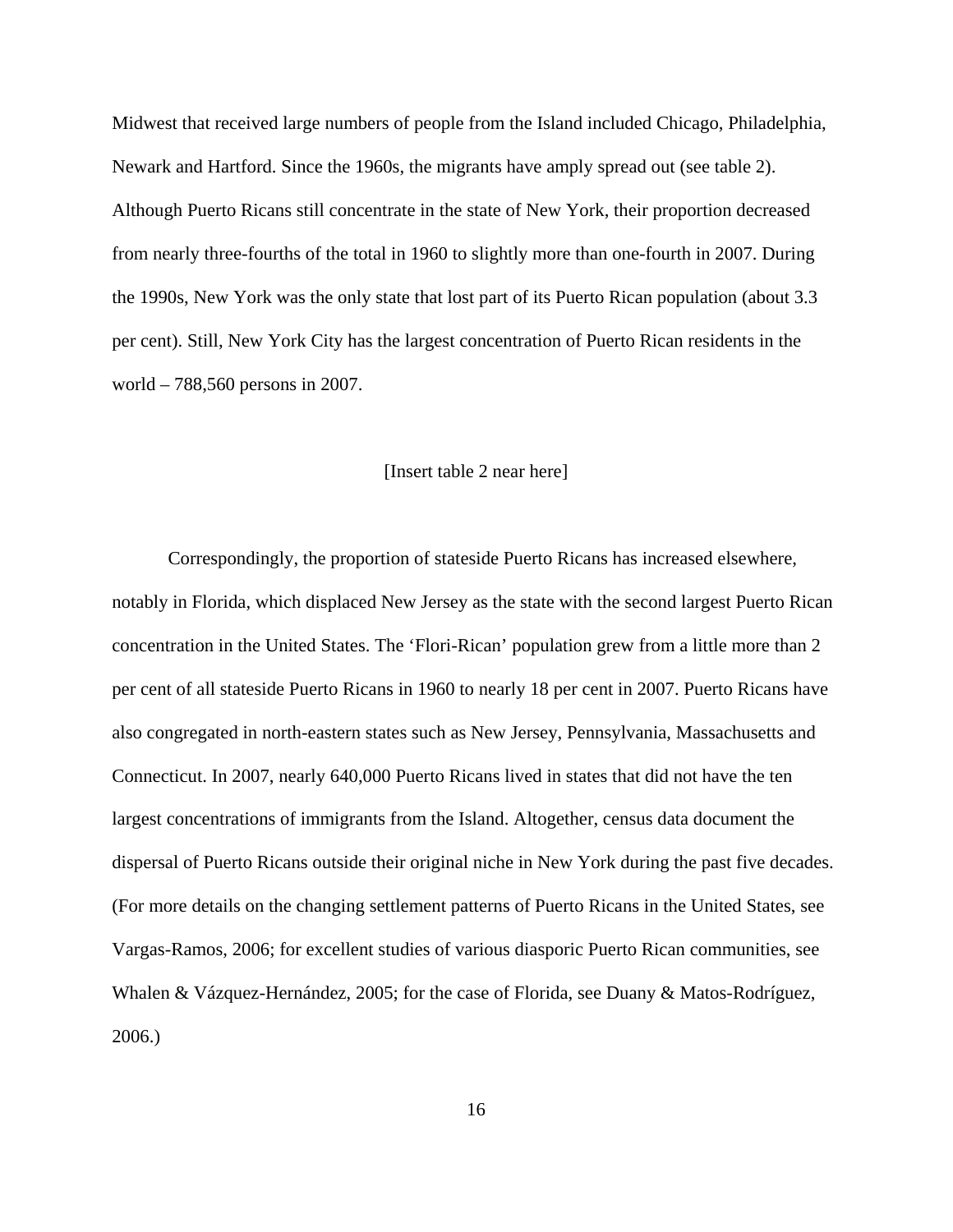During the second half of the 1990s, Orange and Osceola counties in Central Florida became the primary destinations for Puerto Ricans, replacing the Bronx and other counties in New York, Pennsylvania and Illinois (see table 3). Moreover, Florida has five of the top ten places (including Hillsborough, Miami-Dade and Broward) where recent migrants from the Island congregated. This trend has continued over the last decade, according to the American Community Survey (US Census Bureau, 2008). Census data also confirm the constant coming and going of people – the *vaivén* – between Puerto Rico and the United States, which I have analyzed in more depth elsewhere (Duany, 2002). Many more Puerto Ricans are moving away from the Bronx and other traditional destinations (such as New York and Kings counties in New York City, and Cook county in Illinois, not shown in the table) than from most places in Florida.

#### [Insert table 3 near here]

 A final demographic aspect I would like to underline is the swift expansion of the Island's 'Nuyorican' population – as all return migrants and their US-born descendants are commonly called in Puerto Rico, regardless of where they resided abroad. As figure 3 illustrates, the immigration of persons of Puerto Rican ancestry in Puerto Rico was statistically insignificant until 1950. Thereafter, the number of Island residents originating in the United States – mostly children and grandchildren of Puerto Ricans who had left before – increased substantially. The presence of more than 200,000 US-born Puerto Ricans – with all of its political, cultural, linguistic and even pedagogic consequences – has gone practically unnoticed in recent research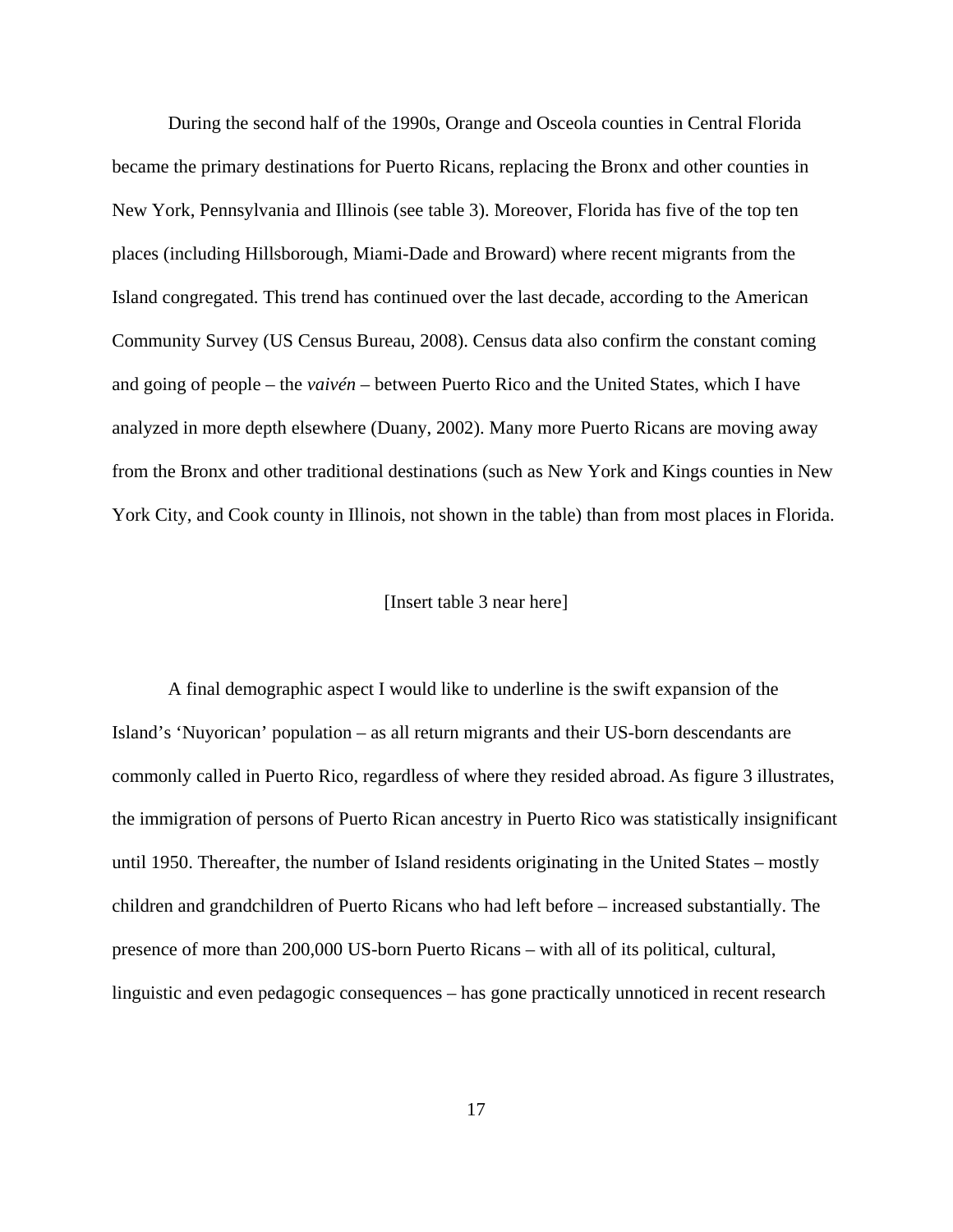on the Island.(For some relevant studies, all published in the United States, see Aranda, 2007; Lorenzo-Hernández, 1999; Pérez, 2004; Vargas-Ramos, 2000; Zentella, 2003.)

[Insert figure 3 near here]

#### **THE RISE AND FALL OF THE FARM LABOR PROGRAM**

A fascinating case study of how the Commonwealth government navigated the 'colonial' and 'postcolonial' intricacies of Puerto Rico's political status is the Farm Labor Program. Between 1947 and 1990, 420,980 Puerto Ricans were recruited to work in the US mainland as part of the agricultural programme initiated by the Island's government. At its peak in 1968, 22,902 contract farm labourers moved from the Island to the mainland (Monserrat, 1991). Most of the workers concentrated in north-eastern states, especially New Jersey, New York, Pennsylvania, Connecticut and Massachusetts. The vast majority were young married men with limited schooling and proficiency in the English language. Most had been landless rural labourers in the sugar, coffee and tobacco industries (Cruz, 1998; García-Colón, 2008; History Task Force, 1979; Whalen, 2001). Although they were popularly known as *los tomateros* ('the tomato pickers'), Puerto Ricans also planted and cut shade tobacco in the Connecticut River Valley; picked apples in New England and Washington; strawberries and cabbages in New York; corn, blueberries and asparagus in the Delaware River Valley; peaches in South Carolina; avocadoes, potatoes and lettuce in South Florida; and other crops like cranberries, oranges and mushrooms elsewhere.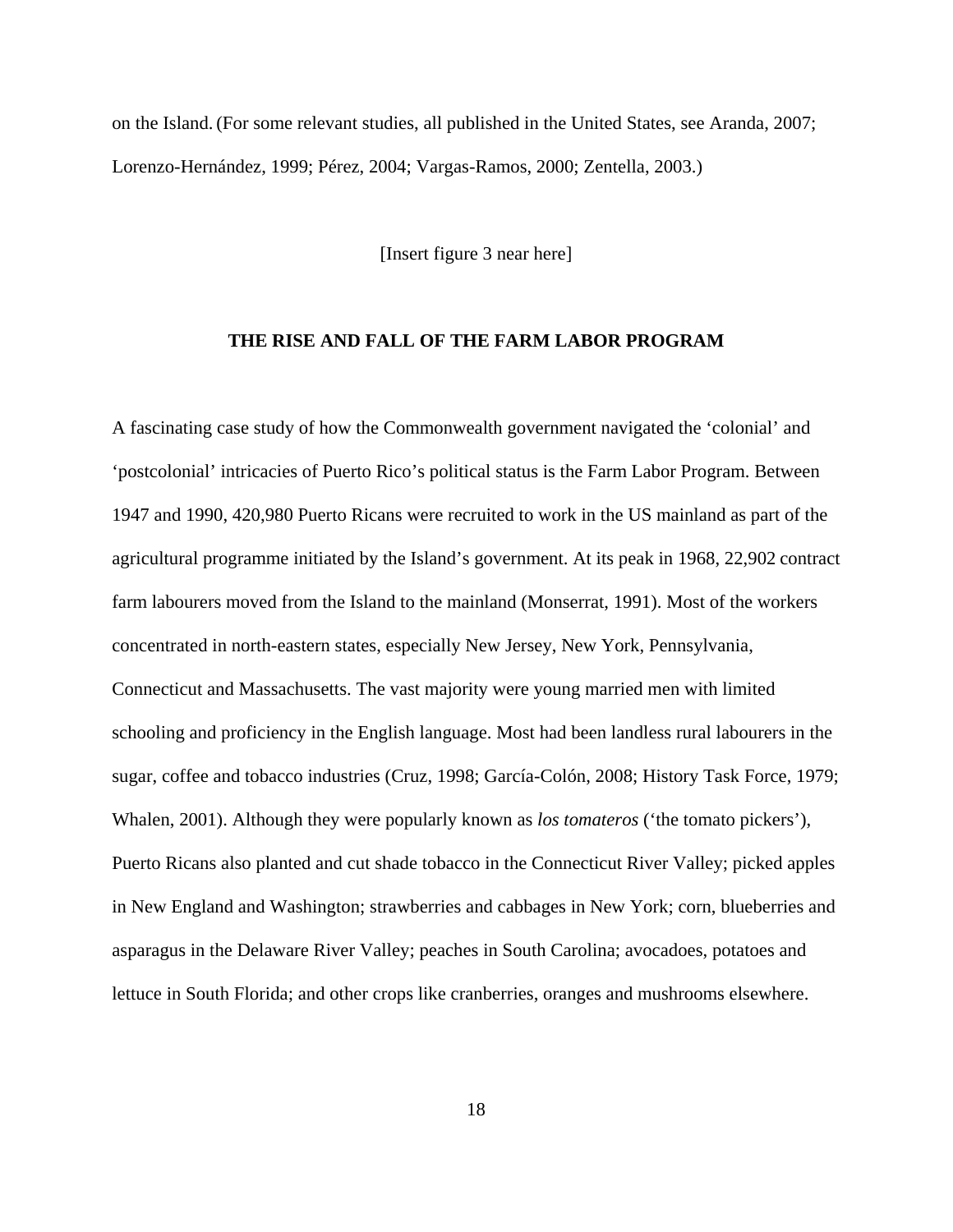Several diasporic communities originated as former contract workers resettled in cities such as Philadelphia, Lancaster, Camden, Buffalo, Hartford, Boston, Milwaukee, Detroit and Miami.

 The Farm Labor Program of the Puerto Rican government was created by Public Law 89 in 1947, making the Island's Commissioner of Labor responsible for supervising the recruitment of agricultural workers in Puerto Rico. In 1951, the Wagner-Peyser Act, which established the Bureau of Employment Security within the US Department of Labor, was extended to Puerto Rico. Thereafter, the Island was formally recognised as part of the 'domestic' labour supply in the United States (Monserrat, 1991). In effect, Puerto Rico was treated as a state of the American union regarding seasonal agricultural workers. Hence, the Island's Farm Labor Program processed thousands of 'clearance orders' from US employers requesting Puerto Rican farm workers through the US Department of Labor. The arrangement between the Commonwealth and federal governments worked reasonably well between the 1950s and 1970s. It produced the peculiar situation of a 'colonial' state representing its 'migrant citizens' within a complex metropolitan legal structure and labour market. Throughout this period, the Commonwealth government insisted that Puerto Rican farm workers were legally 'domestic', but culturally 'foreign' to the United States.

 The field representatives of Puerto Rico's Farm Labor Program had multiple duties. First, they supervised the transportation of agricultural workers from various recruiting stations on the Island and often welcomed them at US airports. Second, they oriented migrants about their rights and privileges as US citizens. Third, they inspected housing and eating arrangements at labour camps to ensure their compliance with the Commonwealth's contract with employers. Fourth, they investigated accident, salary and unemployment claims by disgruntled workers (and they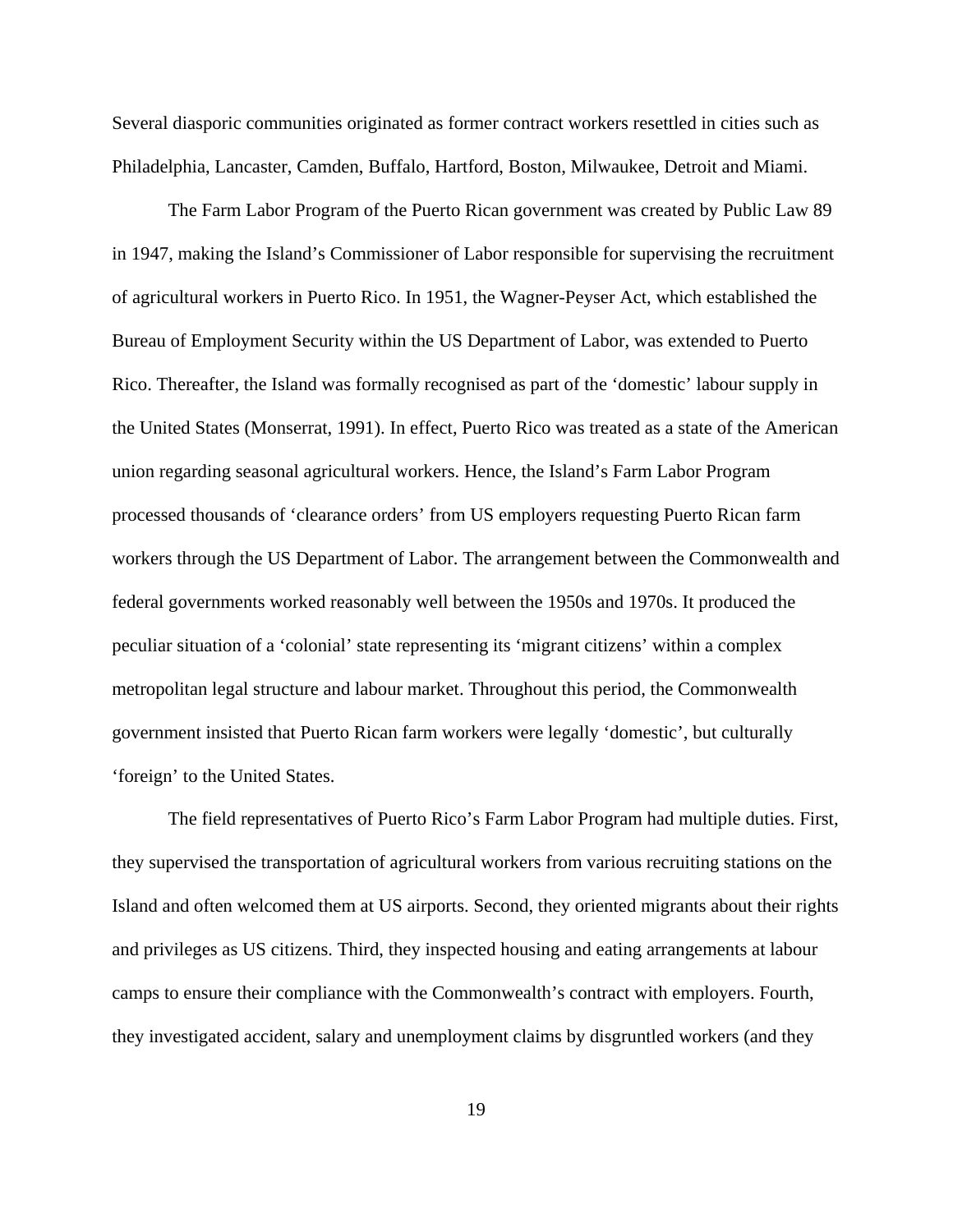were many). Fifth, they mediated labour disputes between workers and representatives of the growers' associations. Finally, they coordinated the services offered by state, federal and private agencies, including insurance, health care, English language classes and recreational activities (Estado Libre Asociado de Puerto Rico, 1966–1967). A character in a promotional film commissioned by Puerto Rico's Labor Department, *Los beneficiarios* ('The Beneficiaries', Viguié Films, undated), quips that the field representative of the Migration Division played the roles of 'father confessor, nurse, psychologist, chauffeur, translator, teacher, defence lawyer – and everything for the worker'. Another character adds, 'he's a friend of the worker. Someone who fixes everything (*arreglalotodo*)'.

Puerto Rico's Farm Labor Program declined steadily in the 1970s. To begin, the demand for seasonal agricultural workers in the Northeast decreased because of the mechanisation of several crops and the increasing availability of local labour. Furthermore, as US citizens, Puerto Ricans were generally paid higher wages and had better living and working conditions than other immigrants, such as Jamaicans or Mexicans. Puerto Rican farm workers also organised labour unions to defend their collective rights, which earned them the reputation of being 'troublesome' among employers (Bonilla-Silva, 1988). In 1968, the election of a New Progressive Party (NPP) government weakened the thrust for recruiting agricultural workers for mainland farms. By this time, Puerto Rico itself had become largely urbanised and fewer Puerto Ricans sought work in agriculture. Lastly, two legal controversies undermined the manoeuvring capacity of the Migration Division to recruit farm labour from Puerto Rico to the United States.

 During the 1970s, Puerto Rico's Secretary of Labor bitterly complained that US apple growers preferred to hire West Indians over Puerto Ricans. In 1979, a class action suit, Ríos v.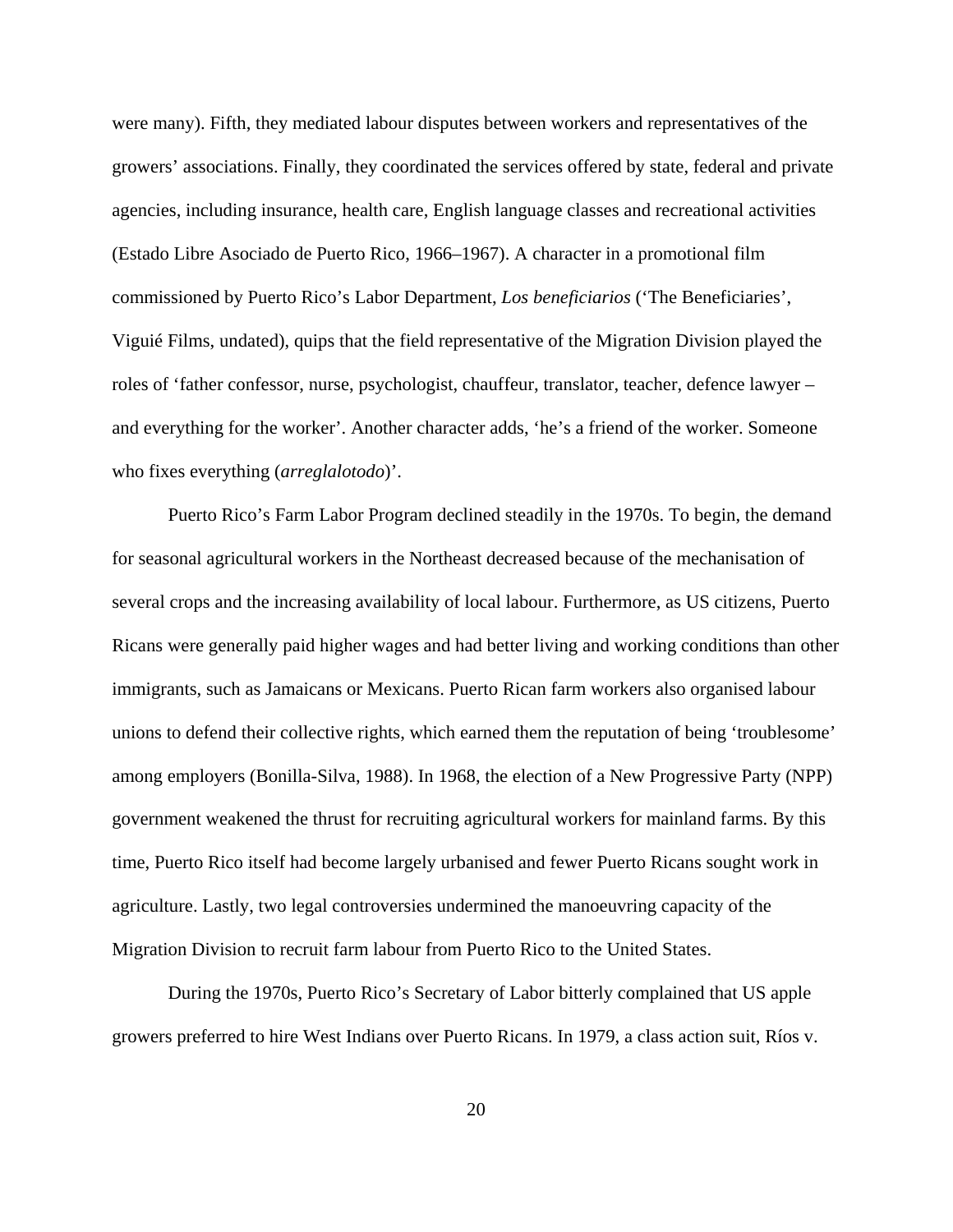Marshall, alleged that temporary foreign workers, especially Jamaicans, were recruited in the annual New York apple harvest, without first guaranteeing jobs for Puerto Ricans and other 'domestic' workers. The US Secretary of Labor at the time had certified that 'no domestic workers were available' because Public Law 87 eliminated Puerto Ricans from the labour supply. As the US Under Secretary of Labor wrote to the Chairman of the Subcommittee on Agricultural Labor of the US House of Representatives, 'It is our hope that the regulations under Puerto Rican Public Law 87 can be adjusted to make these workers more effectively available for employment on the mainland' (Aders, 1976). In 1978, Public Law 87 was amended to allow exceptions to the Commonwealth's contract, which many mainland growers were unwilling to accept, particularly the jurisdiction of Puerto Rican courts in any disputes. This decision hampered the Island's bargaining position vis-à-vis US agricultural employers.

Perhaps more damaging to the Farm Labor Program was the protracted litigation surrounding Vazquez v. Ferre (1973). This lawsuit accused former Commonwealth Governor Luis Ferré, Secretary of Labor Julia Rivera Vincenty, National Director of the Migration Division Nick Lugo and other public authorities of allowing unsafe, unsanitary and unhealthy living conditions in the agricultural labour camps. The main plaintiff, David Vazquez, was a Puerto Rican farm worker from Arecibo, employed by the Glassboro Service Association in New Jersey. Among other grievances, Vazquez alleged that the camp where he toiled had inadequate living quarters, unhygienic cooking facilities, no heating, insufficient sleeping space and unclean bathing and toilet facilities. Attorneys employed by the Puerto Rican Legal Defense and Education Fund, which filed the suit on behalf of Vazquez and other migrant workers, charged that the farm's housing conditions violated the Wagner-Peyser Act, Commonwealth laws and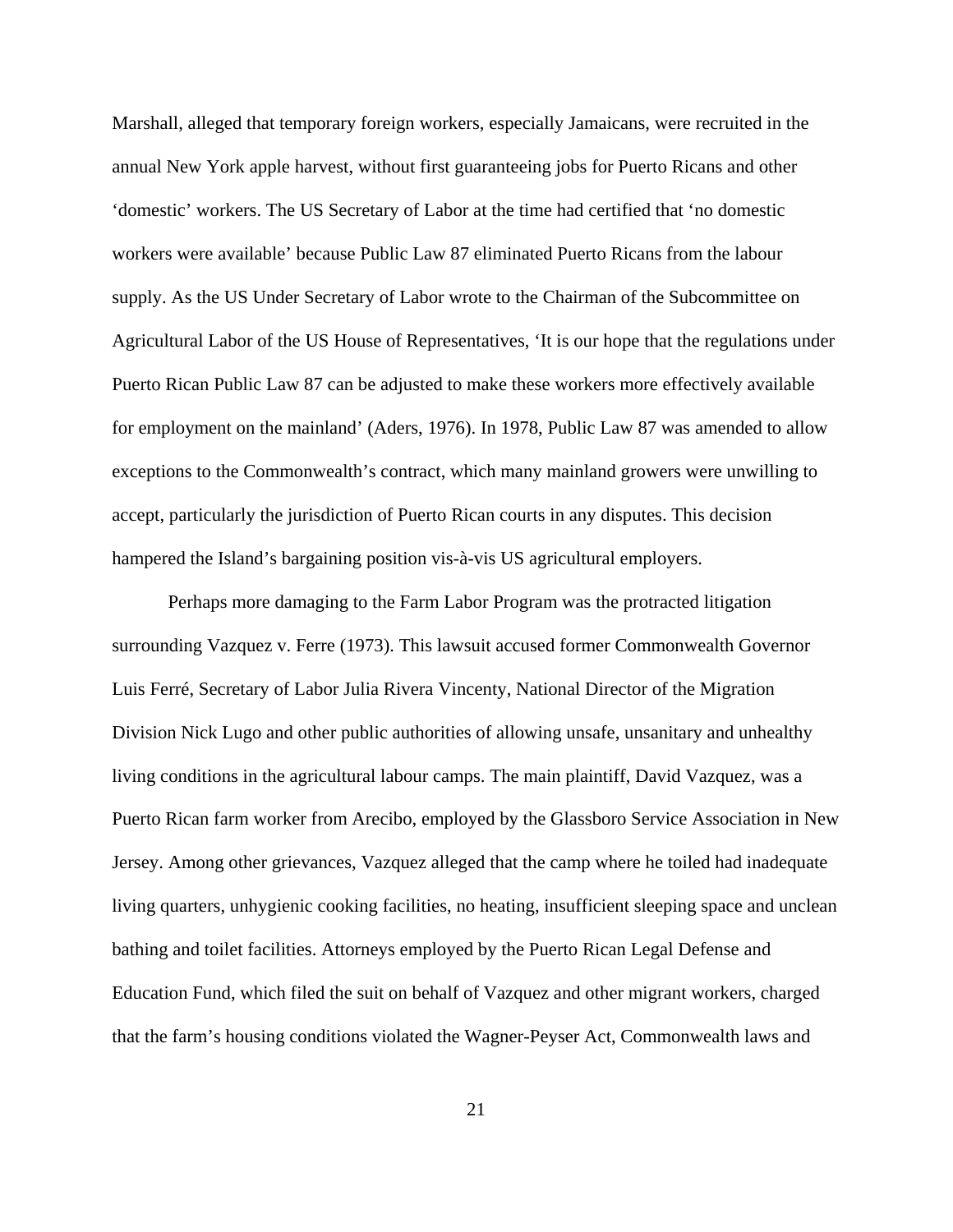regulations and the contract with the Glassboro Service Association. After years of negotiations, the Commonwealth government settled the case in 1977, agreeing to inspect farms before assigning them workers (Puerto Rican Legal Defense and Education Fund, various dates). By then, less than 4,200 Puerto Ricans from the Island had been recruited by US farms (Monserrat, 1991).

#### **THE EMERGENCE OF DIASPORIC POLITICS**

Clearly, the *Estado Libre Asociado* did not eliminate Puerto Rico's colonial dependence on the United States, although it did provide greater local autonomy. On the one hand, Commonwealth status allowed – perhaps even required – that the Island's public authorities intervene on behalf of contract workers in the US mainland. On the other hand, the Island's government must comply with all applicable federal laws and regulations. In particular, the Commonwealth lacks the power to establish its own immigration policies. Currently, foreign immigration in Puerto Rico is under the jurisdiction of the US Department of Homeland Security, as in any other state of the union. Unlike a state, however, Island residents have no voting representatives in Congress and cannot help to elect the leading executive officials of the United States. In this regard, Puerto Ricans resemble colonial migrants in their metropolitan countries (Grosfoguel, 2003). As colonial subjects, Puerto Ricans share some benefits of metropolitan citizenship, yet lack power in decisive spheres of the federal government. But, once they move to the mainland, Puerto Ricans acquire all the legal rights and obligations of US citizens. Consequently, the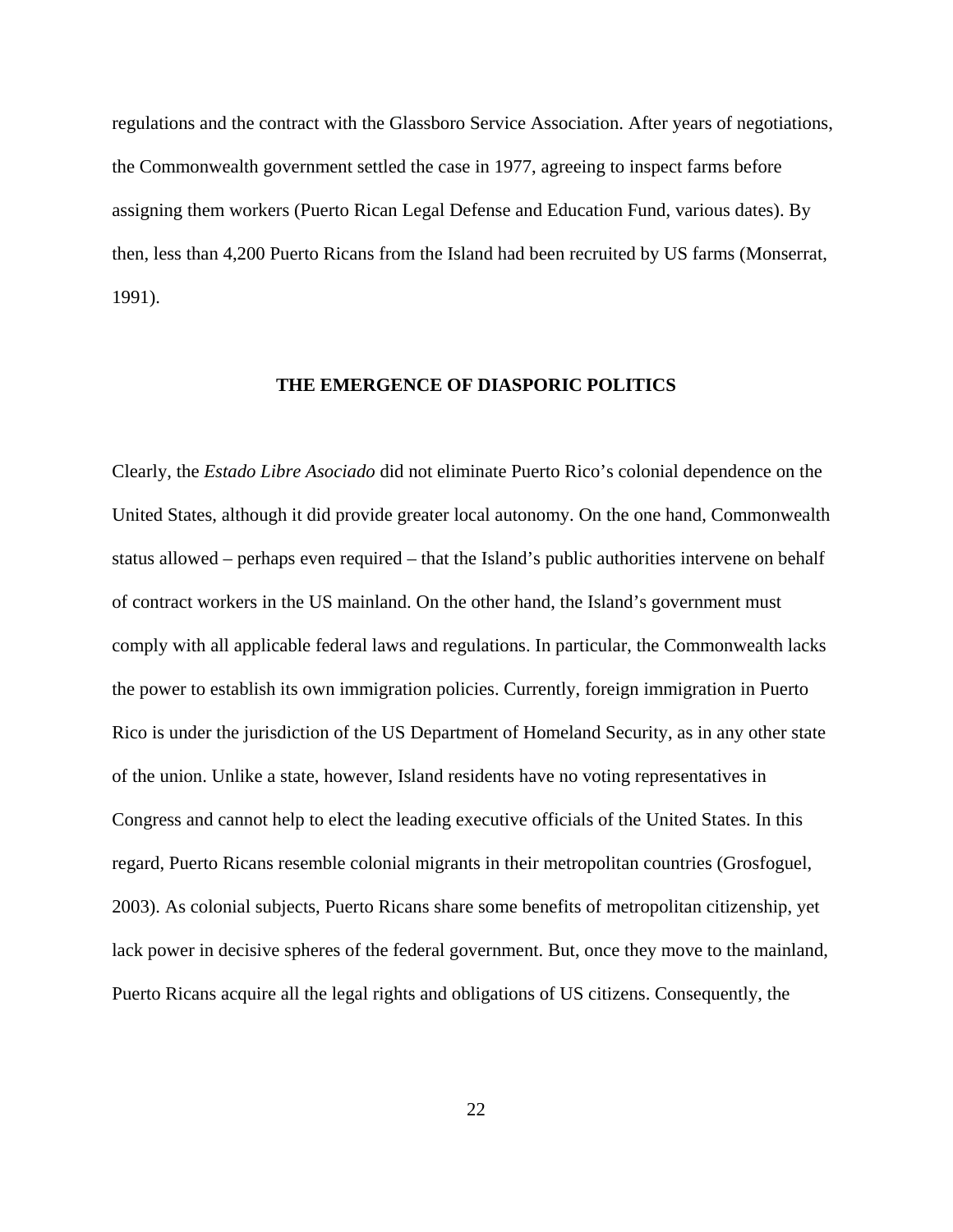Puerto Rican diaspora, through its legislative representatives and other elected officials, could substantially influence the relations between Puerto Rico and the United States.

Despite (or perhaps because of) their 'colonial' condition, Puerto Rican migrants have preserved multiple political links with their country of origin. For decades, the Island's political parties have had a formal presence in the United States. The pro-Commonwealth PDP, which controlled the Island's government between 1941 and 1968, crafted the Migration Division as an informal 'consular' office in several cities with large numbers of Puerto Rican immigrants (Duany, 2002; Lapp, 1990). Moreover, official documents under the prolonged PDP administration explicitly connected Operation Bootstrap and sponsored migration. For instance, one annual report stated bluntly, 'It is obvious that migration, although voluntary, is an integral part of the programme of economic and social development that is being carried on by the Commonwealth of Puerto Rico' (Estado Libre Asociado de Puerto Rico, 1966–1967:8–9). When the pro-statehood NPP gained power in 1969 and again in 1977 and 1985, it attempted to restructure the Migration Division to further the Island's annexation into the United States. For their part, several left-wing groups have been active in the US mainland, including the Young Lords, the Puerto Rican Socialist Party, the Armed Forces for National Liberation and the Puerto Rican Popular Army, better known as *Los Macheteros* (literally, 'The Cane Cutters') (Torres & Velázquez, 1998).

Puerto Ricans in the United States have attained a relatively high degree of political representation, although they remain underrepresented in proportion to their numbers (Cruz, 1998, 2000). In 1999, there were 95 elected officials of Puerto Rican ancestry in the municipal, state and federal spheres of the US government (National Puerto Rican Coalition, 1999). By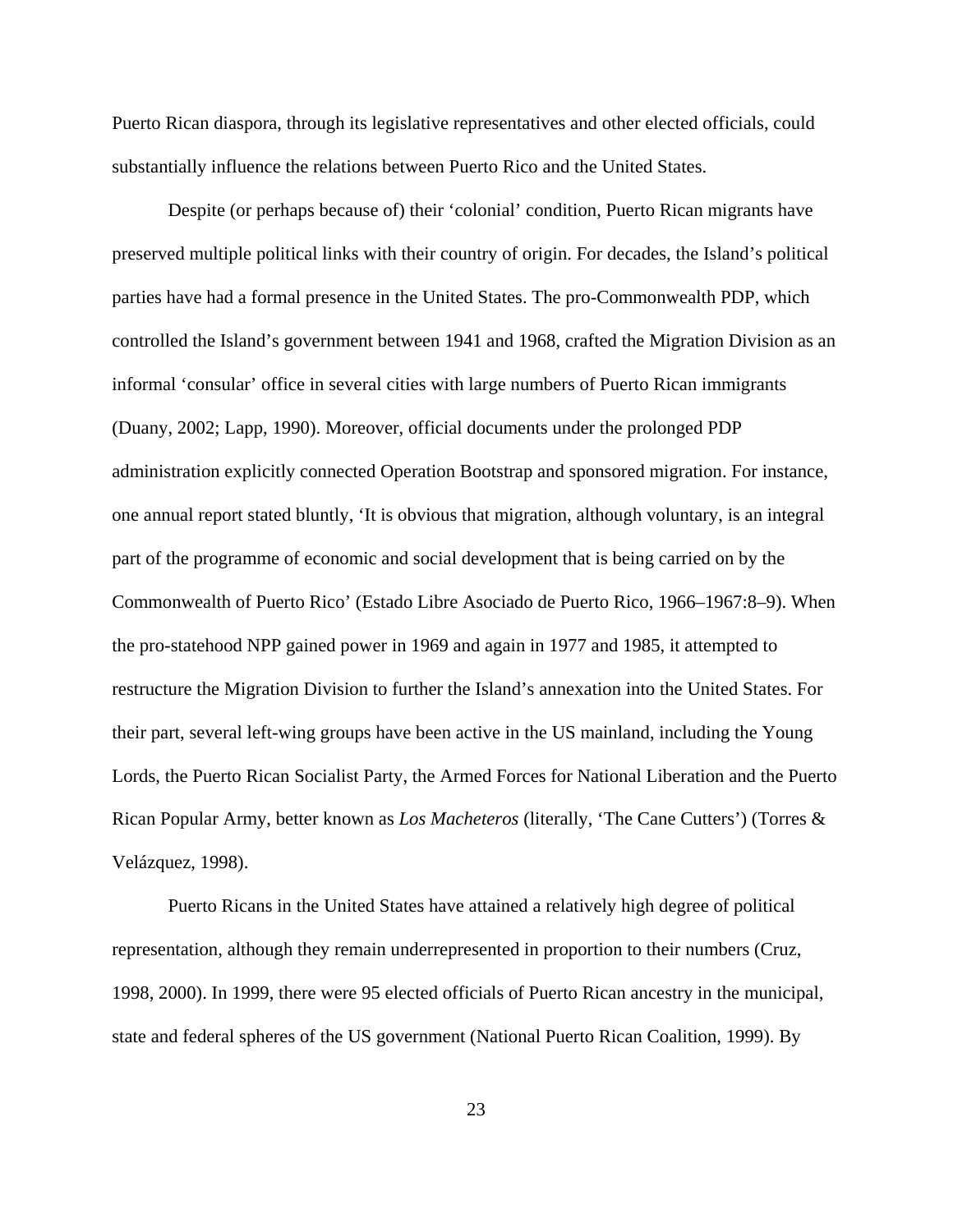2004, the figure had increased to 150 (*Puerto Rico Herald*, 2004). As of November 2008, the US House of Representatives had three Puerto Rican members (Luis Gutiérrez, José Serrano and Nydia Velázquez), in addition to the Island's nonvoting Resident Commissioner (Luis Fortuño, who would become Governor in 2009). More particularly, New York City had 23 elected officials of Puerto Rican origin, including the Bronx Borough President, several city council members, state senators and assembly members (Falcón, 2004b).

 Much of the public behaviour of Puerto Rican politicians in the United States suggests that their electorates are located in the Caribbean as well as in North America. Puerto Rico's status is a primary concern for 'transnational' politicians such as Gutiérrez, Serrano and Velázquez, together with other issues that affect Hispanics, such as bilingual education and immigration reform. For instance, several community leaders from New York, Chicago and other US cities supported the 'Peace for Vieques' movement, which sought to end the US Navy's presence in Vieques, an offshore municipality of Puerto Rico. Among others, the three representatives of Puerto Rican origin were arrested during peaceful manifestations against military operations in Vieques. On 1 May 2003, due to public pressure on the Island and abroad, the US Navy terminated nearly 60 years of bombing exercises in Vieques. In various ways, the Puerto Rican diaspora has influenced US policies towards the Island.

 Perhaps the most controversial issue is how the diaspora can contribute to solving Puerto Rico's 'colonial' status. Until now, all local elections, referenda and plebiscites have been restricted to US citizens who reside on the Island. Nonetheless, Puerto Ricans in the United States have reiterated their desire to participate in the definition of the political future of their country of origin (Delgado, 2006; Falcón, 1993, 2007). Judging from scattered evidence, the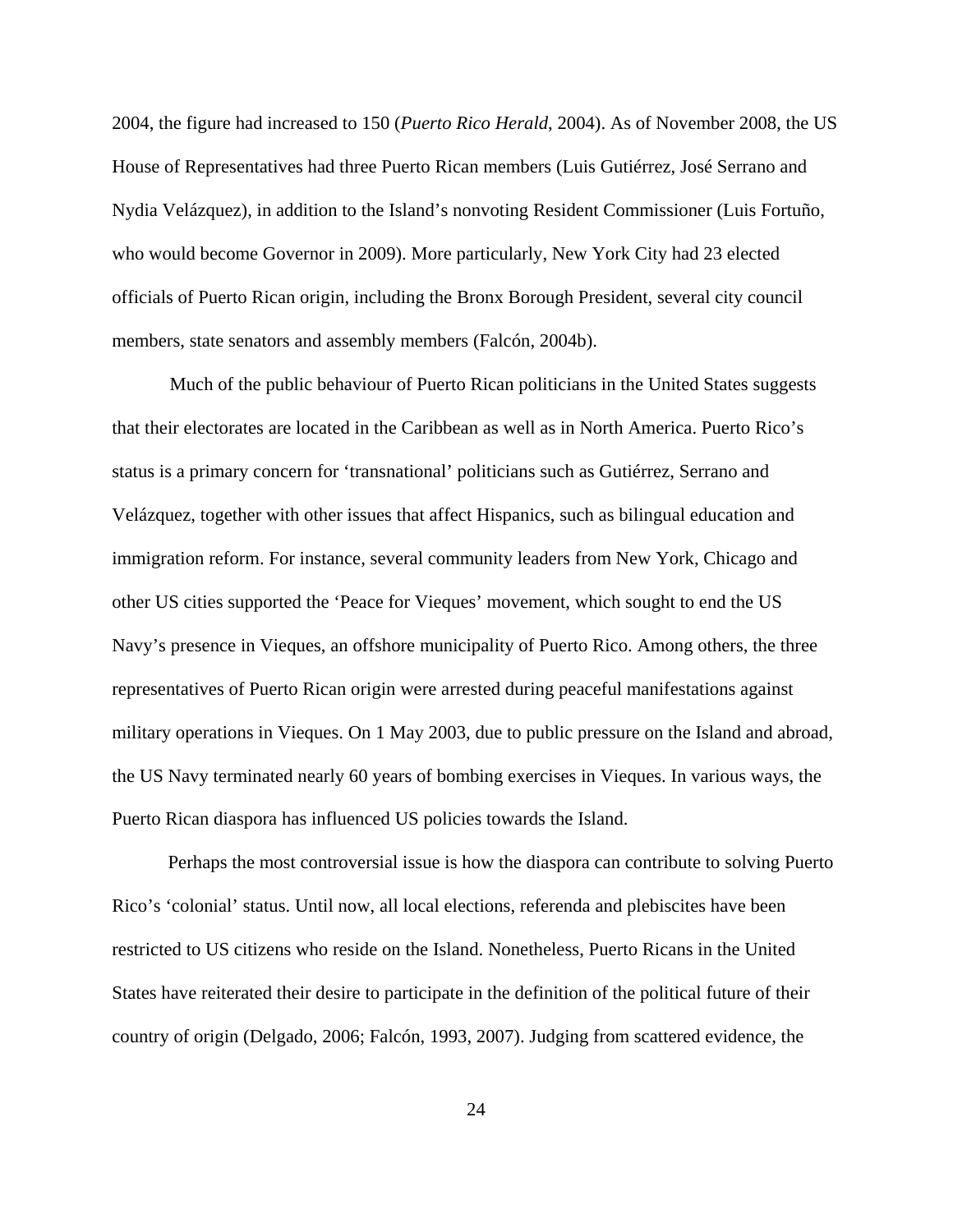ideological preferences of stateside Puerto Ricans are similar to those of Island residents. For example, a public poll sponsored by the newspaper *El Nuevo Día* (2004) found that 48 per cent of Puerto Ricans in Central Florida favoured the current Commonwealth status, while 42 per cent preferred the Island's annexation as a state of the American union and 5 per cent supported independence. At the time of this writing (November 2008), a legislative project to celebrate a new plebiscite on Puerto Rico's status is still pending approval by the US House of Representatives. The Puerto Rico Democracy Act of 2007 (H.R. 900), sponsored by Serrano and Fortuño, would extend the right to vote to US residents born on the Island. It is unlikely that the diaspora's participation would radically alter the plebiscite's results in Puerto Rico.

#### **A TRANSNATIONAL NATIONALISM**

One concern of statehood supporters is that many leaders of the Puerto Rican diaspora prefer the Island's independence (Falcón, 2007). In particular, Puerto Ricans in Chicago have earned the reputation of being more nationalistic than their compatriots on the Island and elsewhere in the United States. Anthropologist Ana Yolanda Ramos-Zayas (2003) has argued that the leaders of Chicago's Puerto Rican community have often resorted to a nationalist discourse to further multiple ideological and material agendas, such as the immigrants' class, race and gender interests. Nationalism has brought together numerous activists and residents of the Puerto Rican *barrio* near Humboldt Park, where immigrants from the Island clustered since the 1950s. That neighbourhood now boasts *Paseo Boricua* ('Puerto Rican Promenade'), an urban revitalisation project extending over a mile along Division Street, marked by two enormous steel flags of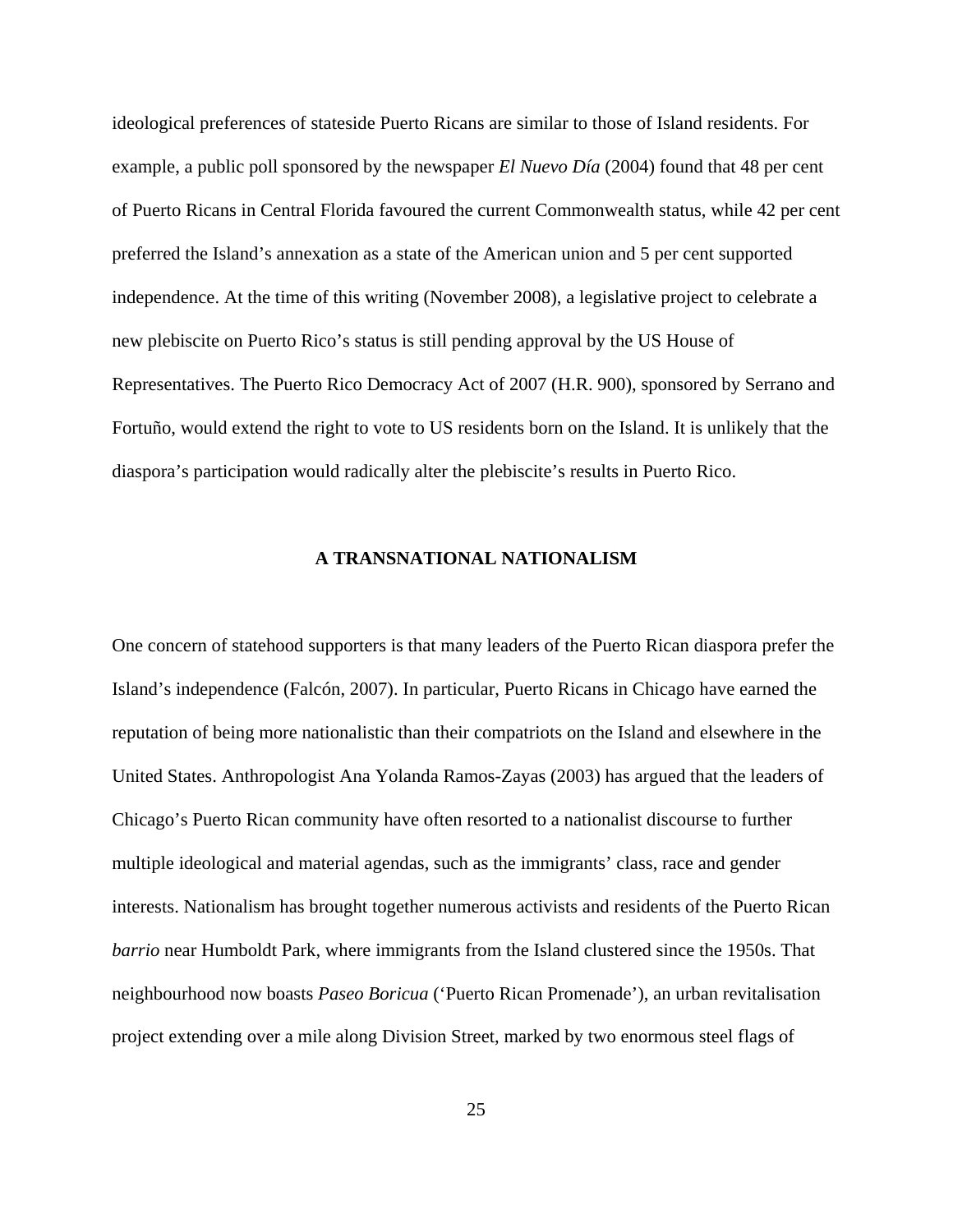Puerto Rico. There one finds bakeries, grocery stores, restaurants, cafeterias, barber shops, record stores, cultural centres, housing cooperatives, schools, churches and a *casita* ('little house') in honour of the nationalist leader Pedro Albizu Campos. Every year, multitudinous public events are celebrated, such as Three Kings Day, *Desfile del Pueblo* ('People's Parade') and *Fiesta Boricua* ('Puerto Rican Festivity'). *Paseo Boricua* is one of the most successful community efforts of Puerto Ricans in the United States (see Flores-González, 2001; Pérez, 2004; Rinaldo, 2002).

According to Ramos-Zayas, Puerto Rican immigrants and their descendants have elaborated nationalist symbols (such as Albizu Campos's mythical figure) as proofs of cultural authenticity. These symbols have been disseminated through local institutions such as the Roberto Clemente and Pedro Albizu Campos schools, the Juan Antonio Corretjer and Segundo Ruiz Belvis cultural centres, the Institute of Puerto Rican Arts and Culture, and the Puerto Rican Arts Alliance. Unlike on the Island, Puerto Rican nationalism in Chicago combines an anticolonial ideology with cultural practices that do not rely exclusively on Hispanic traditions. Instead, it combats the public representation of a criminalised and marginalised community, by asserting its hybrid identity, including the use of rap music and 'Spanglish', the mixture of Spanish and English.

Despite its reputation as a bastion of radicalism, the 'Chicago-Rican' population consists largely of immigrant workers unlikely to sympathise with Puerto Rico's independence or leftwing politics. However, compared with other centres of the diaspora, Chicago's community is better organised to resist ethnic prejudice, racial discrimination and residential displacement. Ramos-Zayas's analysis confirms that the nationalist discourse enjoys more popularity in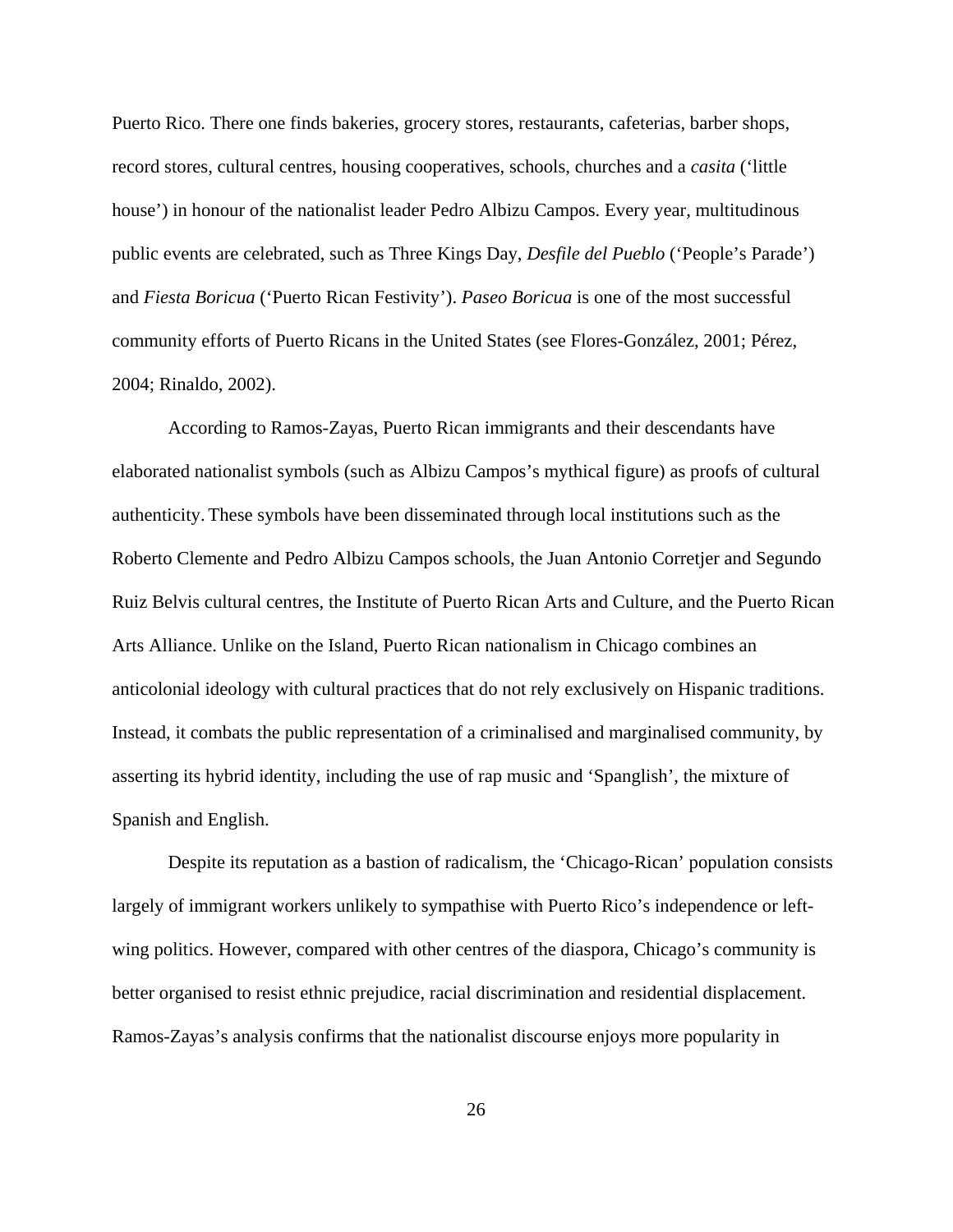Chicago than in other Puerto Rican settlements in the United States (and even on the Island). In Philadelphia, for example, the main organisations of Puerto Rican immigrants participated actively in the civil rights movement spurred by African Americans since the 1950s (Whalen, 2001). In most diasporic communities, the great majority of Puerto Rican voters have aligned themselves with the liberal ideology of the Democratic Party.

## **ECONOMIC INTEGRATION, RESIDENTIAL SEGREGATION AND INTERMARRIAGE**

The incorporation of most Puerto Ricans into the US labour and housing markets has been problematic from the start. Traditionally, Puerto Ricans in the United States concentrated in lower-status occupations such as garment workers, dishwashers, waiters, porters, domestic employees and laundry workers (Chenault, 1938; Sánchez Korrol, 1983). In the 1940s and 1950s, most of the immigrants lacked the educational credentials, occupational experience or English language skills required for higher-wage white-collar jobs. Nowadays, compared to other ethnic and racial groups, Puerto Ricans are still more likely to be blue-collar and service workers, except for private household workers. Conversely, the proportion of managers and professionals (26.6 per cent in 2007) is much lower among Puerto Ricans than among most other groups, except Mexicans, Dominicans and other Hispanics.

 Today, Puerto Ricans remain one of the most underprivileged groups in the United States. Most socioeconomic indicators place Puerto Ricans in the lowest rungs of the US social structure, below African Americans and other Hispanics such as Cubans and Colombians.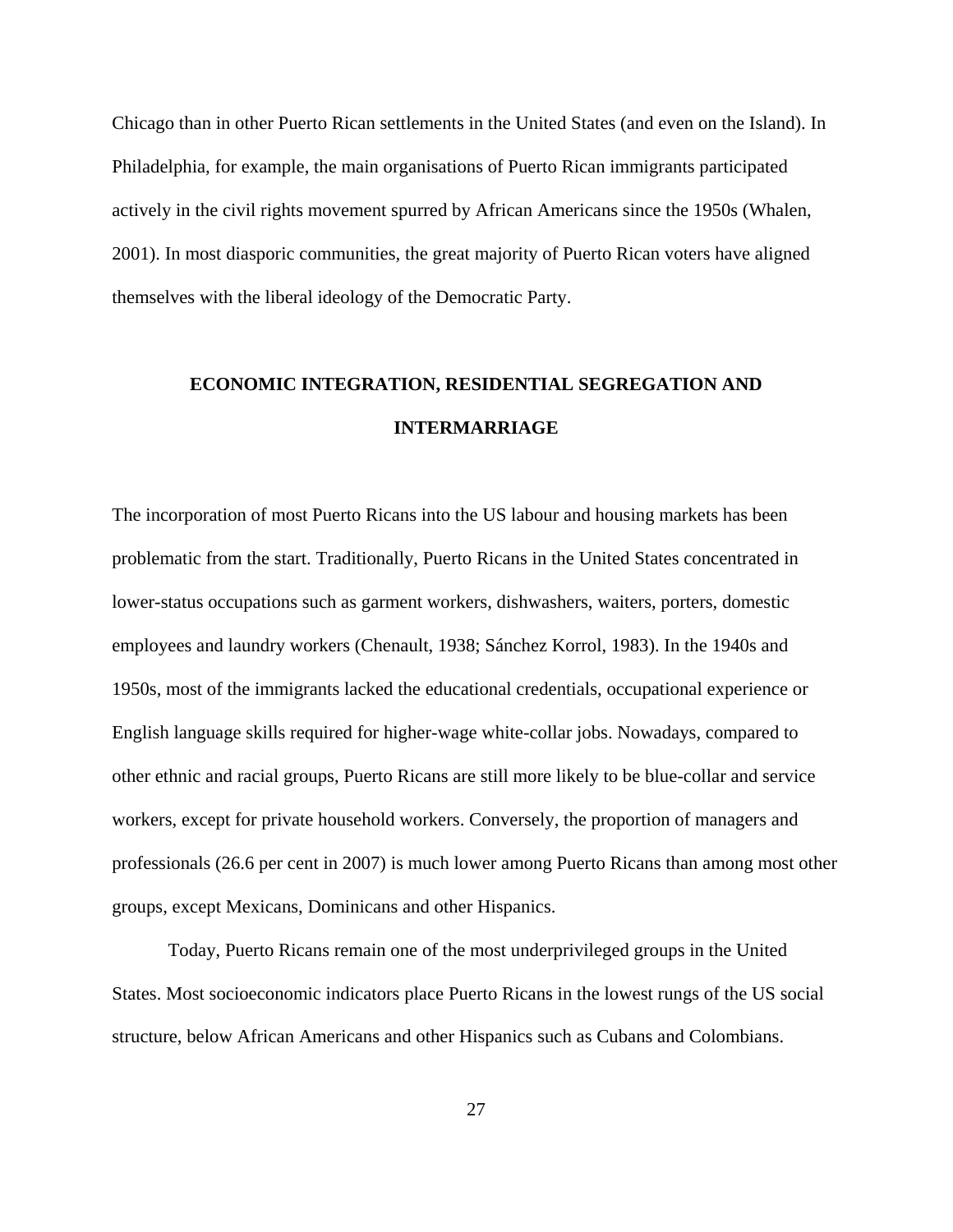According to the 2007 American Community Survey, Puerto Ricans are more likely to be unemployed and poor, live in female-headed households and have lower levels of income, educational attainment and occupational status than the other major ethnic and racial groups, except all Hispanics (see table 4). Other census data confirm the economic disadvantages of stateside Puerto Ricans. In 2002, Puerto Ricans owned less than 7 per cent of all Hispanic businesses in the United States, even though they represented nearly 9 per cent of the Hispanic population (US Census Bureau, 2006). These figures document the continuing material deprivation of Puerto Ricans on the mainland, especially in New York City, six decades after the takeoff of massive migration. The deteriorated living conditions of Puerto Ricans in the United States are basically due to the economic restructuring of New York City, Philadelphia, Chicago, Boston and other industrial centres, as well as the increasing polarisation between well-paid skilled jobs and poorly-paid unskilled jobs, particularly in the service sector. The automation, computerisation, suburbanisation, overseas relocation and decline of entire manufacturing sectors like the garment industry displaced many Puerto Rican workers, who were heavily concentrated in such sectors (Rodríguez, 1989).

#### [Insert table 4 near here]

 Another disturbing sign of the disadvantaged situation of stateside Puerto Ricans is their persistent residential segregation. In the year 2000, three out of five Puerto Ricans in the United States lived in central cities (US Census Bureau, 2008). In these urban areas, Puerto Ricans are more likely than other Hispanics (except perhaps Dominicans) to live in overcrowded and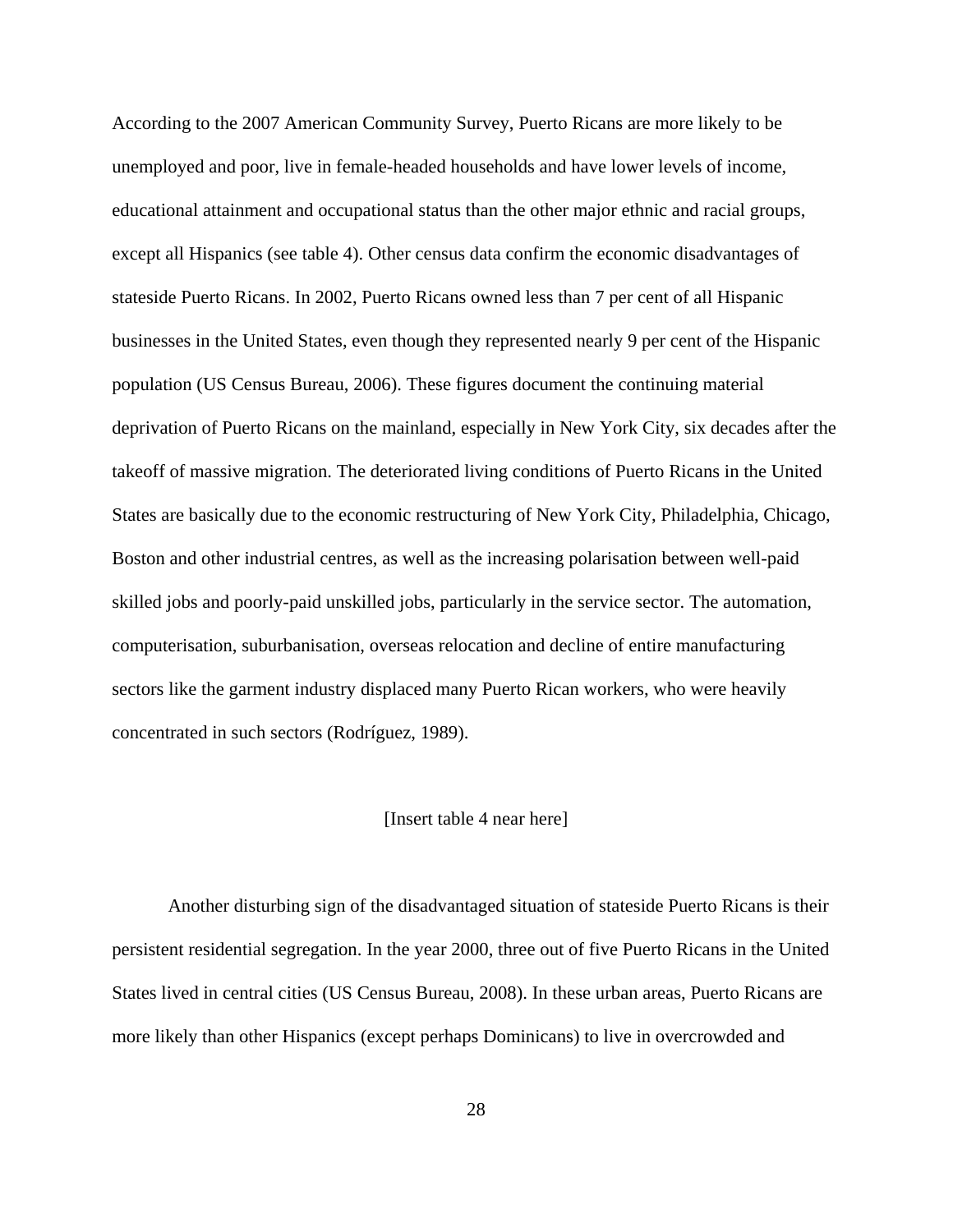dilapidated housing quarters. In 2007, Puerto Ricans had the lowest rate (40.3 per cent) of home ownership among the major ethnic and racial groups in the United States (table 4). This characteristic is related to high levels of poverty, unemployment and concentration in inner cities. Newer Puerto Rican communities in Los Angeles and Tampa are more likely to be suburban middle-class neighbourhoods than in Chicago or Hartford. Residential segregation from non-Hispanic whites, blacks and other Hispanics is much higher in places like Philadelphia than in Orlando (Rivera-Batiz & Santiago, 1994; Vargas-Ramos, 2006).

 Another indicator of social integration (or lack thereof) is the rate of intermarriage between immigrants and other groups. During the 1990s, Puerto Ricans in New York City still tended to marry within their own community or with other Hispanics, especially Dominicans (Gilbertson et al., 1996). The relatively low outmarriage rate of New York Puerto Rican immigrants and their descendants reflects their spatial segregation, low educational attainment and relative economic deprivation. It also suggests that most Nuyoricans are racialised as 'nonwhite' Hispanics. Nationwide, Puerto Ricans had a higher outmarriage rate than most ethnic and racial groups (Aquino, 2004). By the year 2000, Puerto Ricans were the Hispanic group most likely to intermarry (with 21 per cent of all couples) in the United States (Lee and Edmonston, 2005).

#### **ORGANISING THE PUERTO RICAN COMMUNITY IN THE UNITED STATES**

A pervasive myth about the Puerto Rican diaspora is that it is not as well organised as previous waves of immigrants. On the contrary, since the late nineteenth century, Puerto Ricans have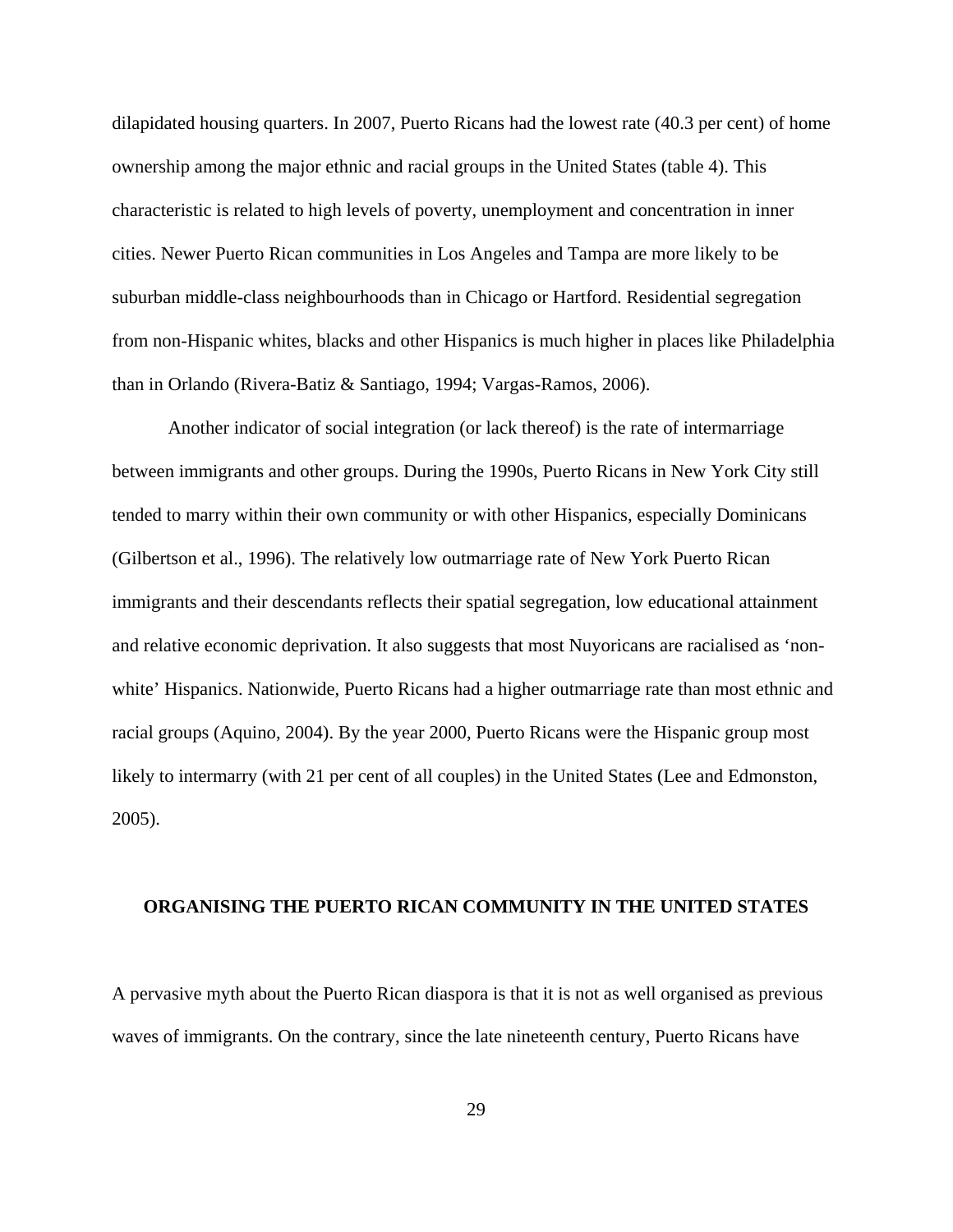established numerous voluntary associations in the United States. Immigrants often adapted Island-based traditions such as labour unions, mutual aid societies, hometown clubs, religious congregations, Masonic lodges, political parties and athletic leagues. Between 1920 and 1945, they founded at least three dozen organisations in New York City (Estades, 1978:36). One of their earliest voluntary associations was the *Alianza Obrera Puertorriqueña* (Puerto Rican Workers Alliance), founded in 1923 and affiliated with the Puerto Rican Socialist Party. This group sought 'to establish a better intelligence and cooperation among all of us Puerto Ricans living in New York City, principally among the men and women who militate in the ranks of labour'. That same year, the Porto Rican League was established in New Jersey to 'unite in links of fraternity and mutual protection all Puerto Ricans residing in the United States and those who visit this country' (Duany, 2002:187). The league was associated with the Democratic Party in the United States but not with any political party in Puerto Rico. Another early Puerto Rican organisation in New York City was *Los Jíbaros* (The Peasants), a social, cultural and sports club founded around 1928.

 Organised sports were especially appealing to Puerto Rican migrants. In the early twentieth century, baseball became the most popular pastime among Puerto Ricans in New York as well as on the Island. In 1924, for example, a Puerto Rican baseball team from New York's East Side – 'the unbeatable San Juan Baseball Club' – played against the Porto Rican Stars from the Island (Duany, 2002:189). Since the 1930s, stateside Puerto Ricans have shown increasing enthusiasm for prize fighting, especially after several of their compatriots became world boxing champions. Although athletic activities have not received much scholarly attention in Puerto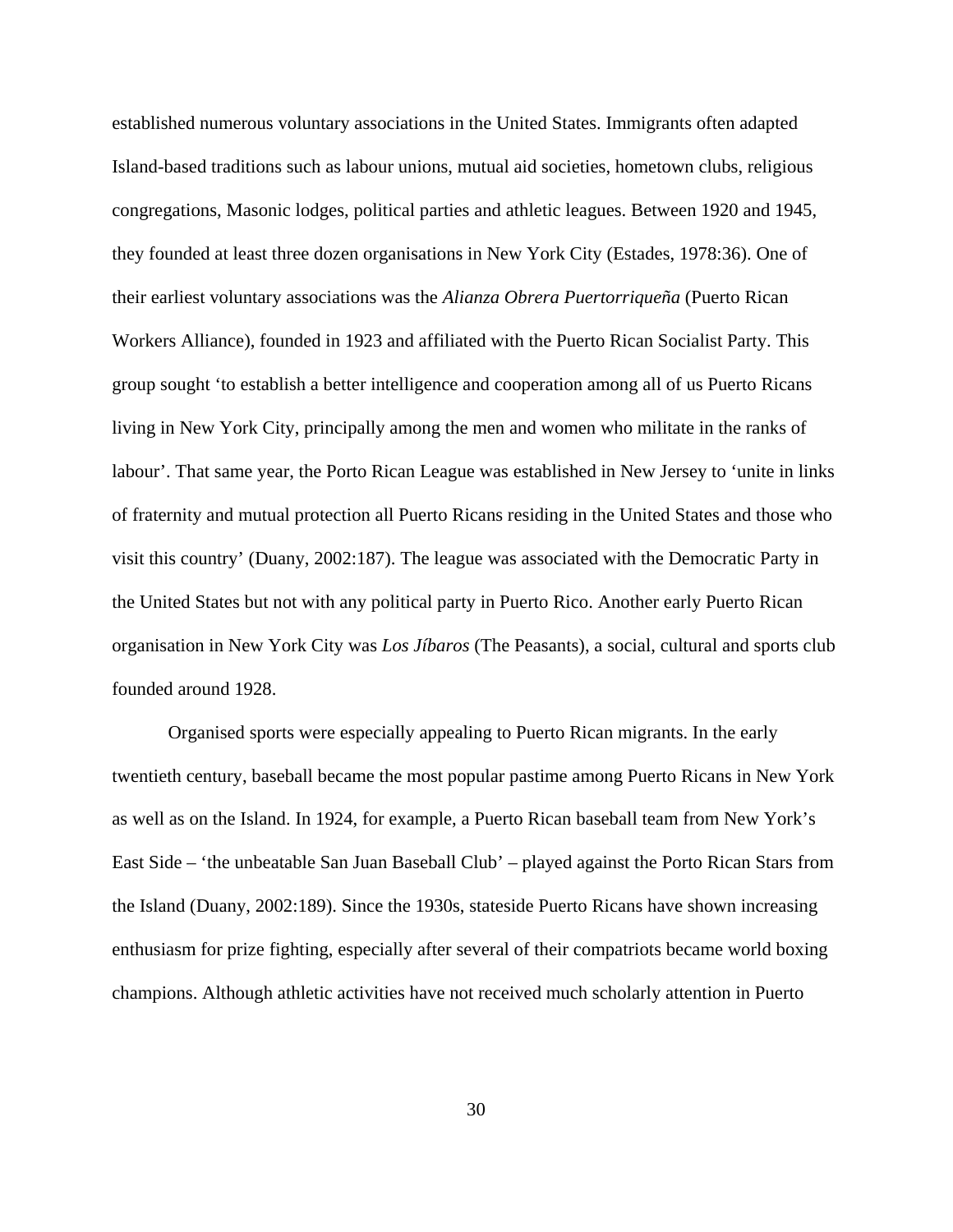Rican studies, sports played a key role in forging a sense of community and solidarity among migrants.

 As New York's Puerto Rican population swelled, so did its community organisations after World War II. In 1940, at least 40 Puerto Rican associations were operating in New York City (Vega, 1944 [1977]:242). During the 1950s, grassroots groups increasingly focused on the educational, economic and political advancement of Puerto Ricans in the United States rather than on the Island. By 1960, around 300 community organisations were active in New York City (Senior, 1965:105). During the 1960s, second-generation immigrants began to claim a separate ethnic identity, both from the Island and from the American mainstream, combining cultural nationalism with the civil rights movement. In 1961, ASPIRA became the first Puerto Rican community agency in New York City to receive outside funds to develop young Puerto Rican leaders through educational counselling and occupational training. The radical wing of the Puerto Rican community, which supported the Island's independence, established eight core groups in the United States (Torres & Velázquez, 1998). Today, dozens of groups represent various sectors of the diaspora – from professionals and scholars to merchants and civil servants. More than 400 organisations are affiliated with the National Puerto Rican Coalition, a policyoriented lobbying group based in Washington, DC.

 Some of the earliest community organisations founded by Puerto Ricans in New York and New Jersey in the 1920s were Democratic voting clubs (Duany, 2002). As the party that has traditionally favoured immigrants and ethnic minorities, the Democratic Party attracted the largest number of Puerto Rican followers. In New York and other north-eastern states, Puerto Ricans now play a major role in that party. Elsewhere, as in Florida, they are more inclined to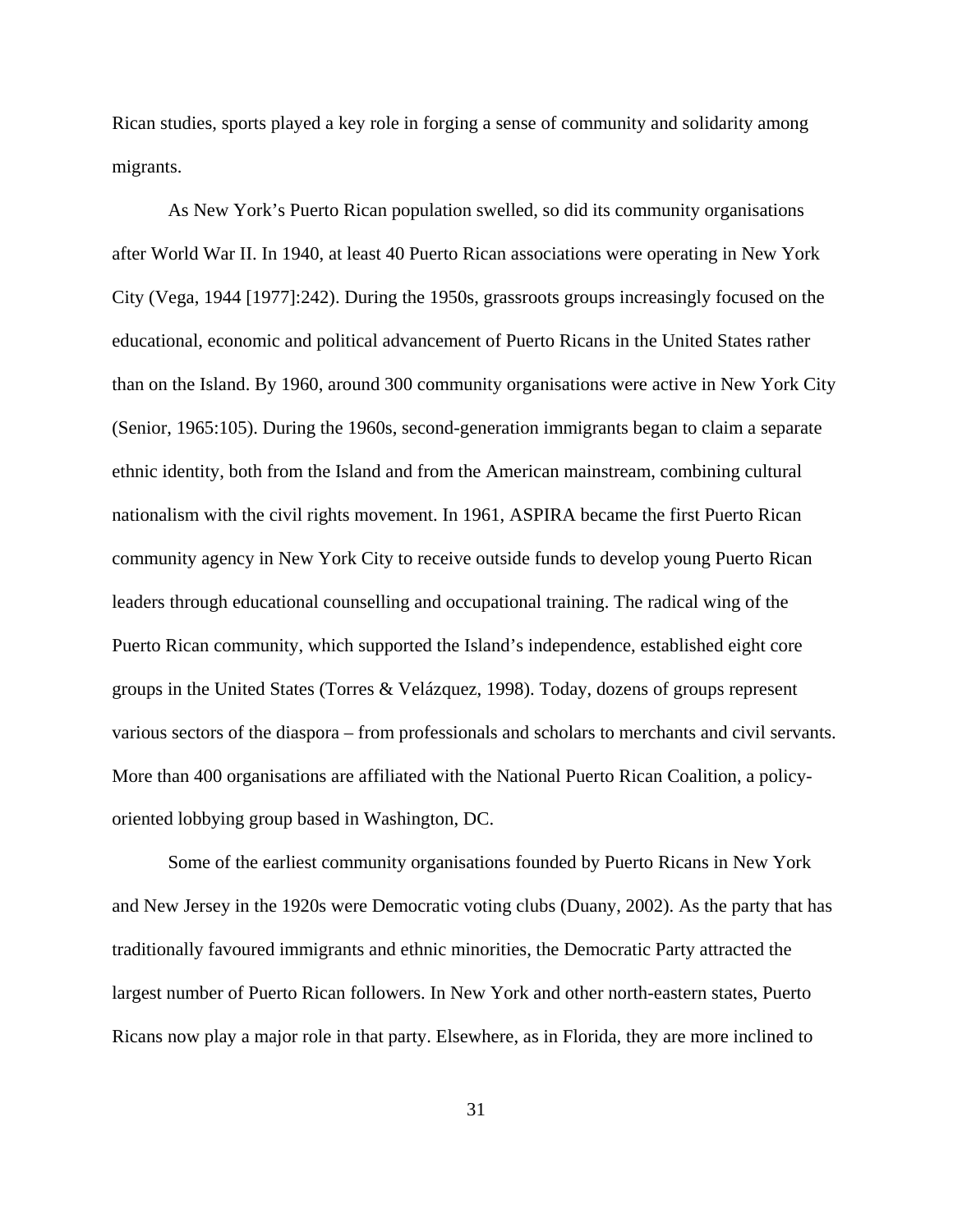vote for Republican candidates. However, most Puerto Rican elected officials are Democrats (Cruz, 2000). Nationwide, Puerto Ricans constitute one of the most solid blocs of Democratic voters, along with African Americans and Mexicans.

 The most common voluntary association among Puerto Rican migrants – particularly in New York City – has been the hometown club, a small clique of relatives and friends from the same Island locality. Most of these groups have called themselves *ausentes* (the absent ones) or *hijos* (sons and daughters) of a town back home. The prototype of the hometown club was the *Caborrojeños Ausentes*, founded in New York in 1922. This group organised excursions and collaborated with other voluntary associations and government agencies in the south-western municipality of Cabo Rojo. Most clubs sponsored social and cultural activities such as dances, raffles, sports, beauty contests and parades (Estades, 1978; Herbstein, 1978). All provided help with shelter, employment, financial aid, recreation and other benefits to their members.

 After World War II, hometown clubs proliferated in the diaspora. In 1956, Gilberto Gerena-Valentín founded *El Congreso del Pueblo* ('The People's Congress' or Council of Hometown Clubs) as an umbrella organisation in New York. By 1961, all of the Island's 78 municipalities were represented among the city's clubs (Senior, 1965). Annual celebrations in honour of *los ausentes* are still held in many Island towns, especially during patron saints' festivals. The perseverance of hometown clubs suggests that Puerto Ricans identify strongly with their locality of origin as well as with a broader conception of their nation. For the Migration Division, hometown clubs represented the backbone of the Puerto Rican community in the United States. Muñoz Marín (1960) himself recognised the resilience of the migrants' birthplaces in a speech addressed to Puerto Ricans in New York City.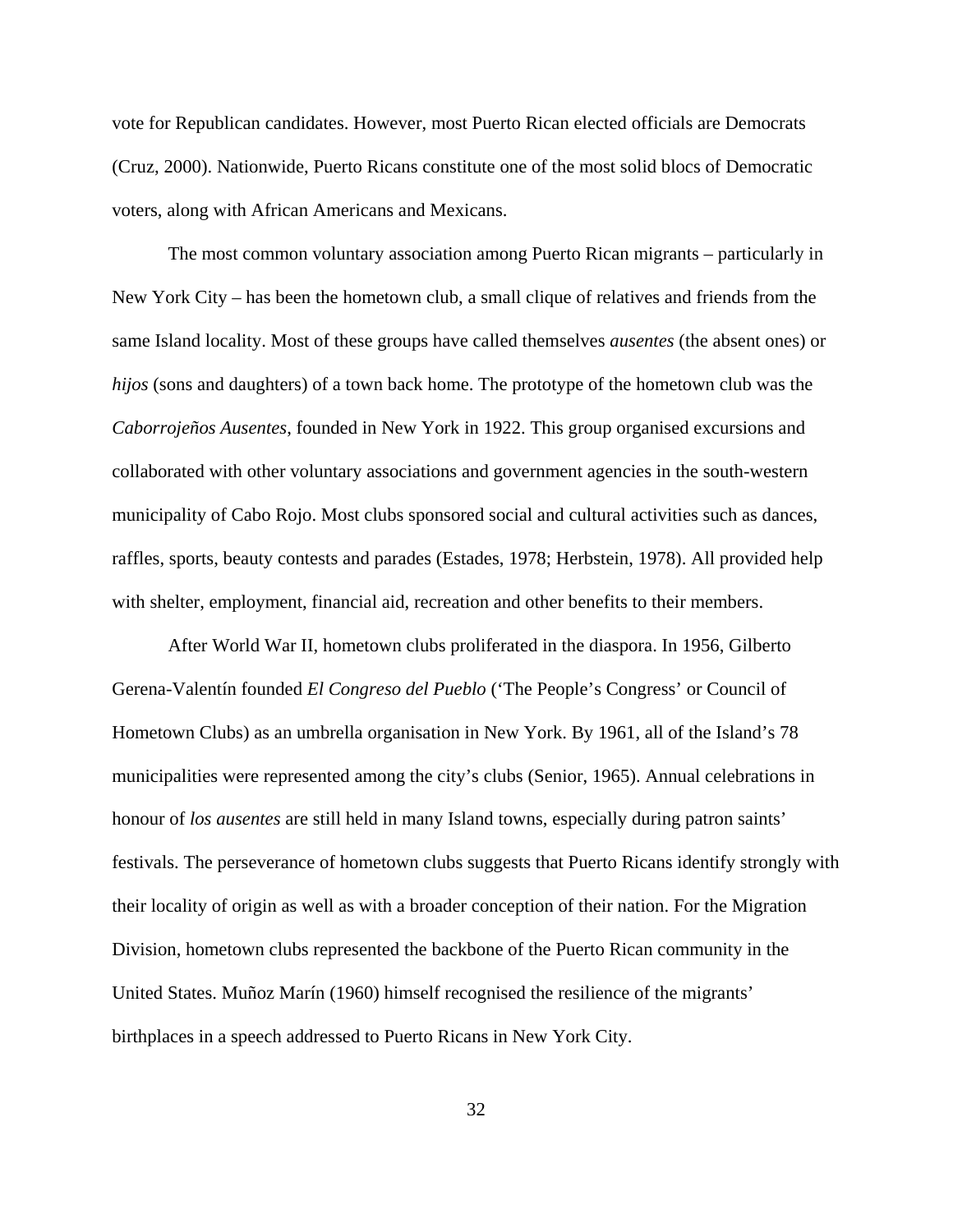Labour unions have played a prominent role in the organising of the Puerto Rican community in the United States. Since the late nineteenth century, Puerto Rican cigar workers led the struggle to protect their labour and civil rights through trade unions such as *La Internacional* and *La Resistencia* (Sánchez Korrol, 1983). During the 1930s and 1940s, many women employed by New York's garment and apparel industry joined unions, especially the International Ladies' Garment Workers Union. In the 1950s, Puerto Rican migrants were concentrated in labour-intensive manufacturing industries, and many of them belonged to the labour movement. However, since the 1970s, the transformation of the US economy, especially in New York City, from manufacturing to service industries, has produced a declining participation of Puerto Rican and other workers in labour unions, with the exception of those employed in the public sector (Figueroa, 1996).

 In short, Puerto Ricans organised themselves to promote their social, cultural, economic and political interests within the United States. They often extended Island modes of association based on working-class solidarities and hometown origins. Local, regional and national allegiances were swiftly reconstructed in the diaspora. Like earlier European immigrants, Puerto Rican immigrants bonded together according to common origin, class background, political ideology and shared interests through dozens of self-help groups that catered to a growing immigrant population, especially in New York City and other centres of the diaspora.

#### **CULTURAL MANIFESTATIONS OF PUERTO RICAN IDENTITY**

#### *The Language Issue*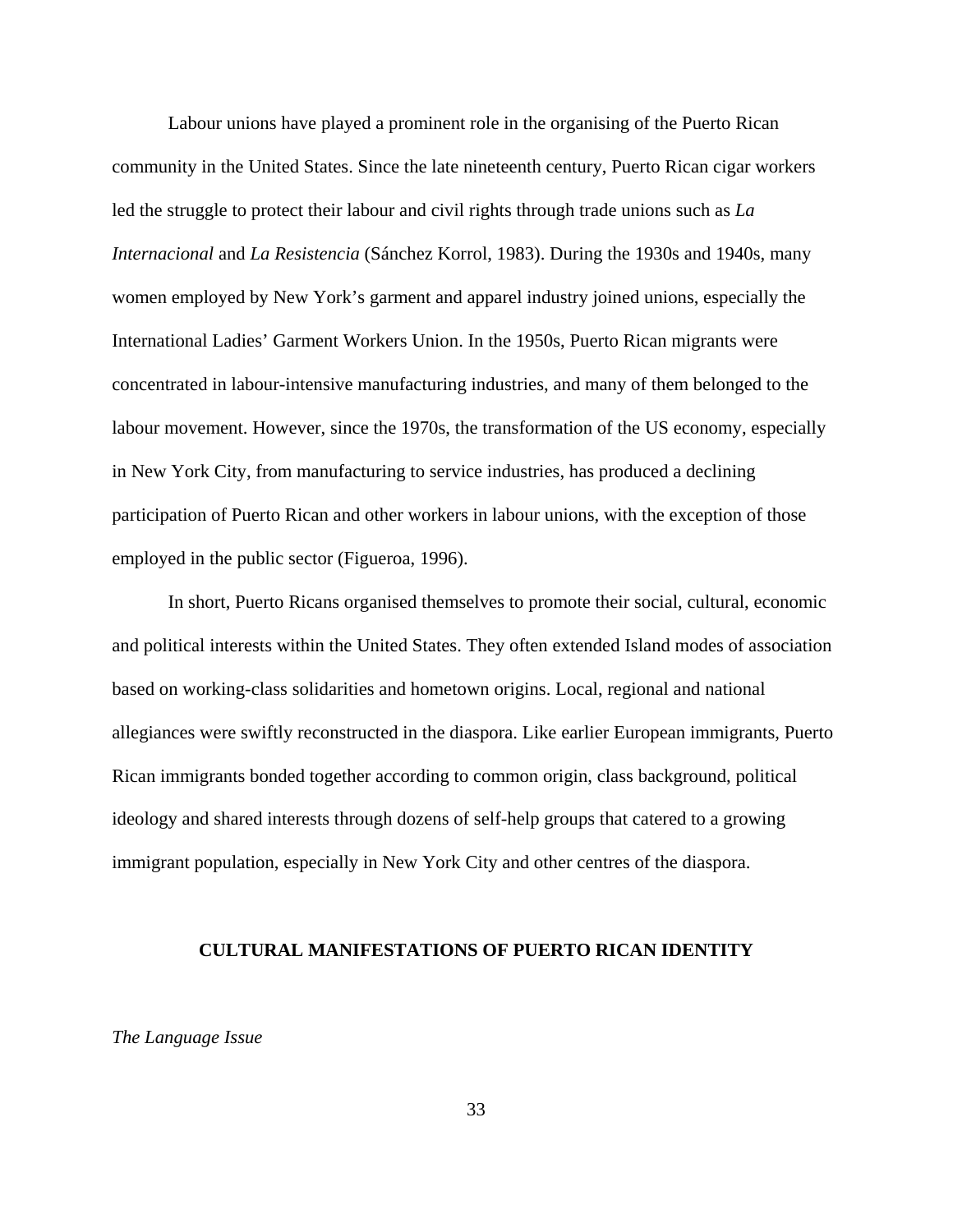After more than a century of US rule, Spanish remains the primary means of communication and a core symbol of national identity in Puerto Rico. Official efforts to impose the English language on the Island during the first half of the twentieth century largely failed. Since 1948, public school instruction, as well as college education, has been offered primarily in Spanish. Bilingualism is limited to a small minority of the Island's population, mostly the middle and upper classes and returnees and immigrants from the United States. In the mainland, many Puerto Ricans – especially those born and raised abroad – have adopted English as their dominant language (Zentella, 1997).

Clearly, the Puerto Rican diaspora subverts many of the traditional premises of the nationalist discourse, particularly the equation between the vernacular language and national identity. According to the 2007 American Community Survey, 32 per cent of Puerto Ricans in the United States spoke only English at home, compared with merely 4.7 per cent in Puerto Rico. Conversely, 81.5 per cent of the Island's residents spoke English 'less than very well', while 20.4 per cent of Puerto Ricans in the United States did so (US Census Bureau, 2008). Such statistics suggest a growing language gap between Puerto Ricans on the Island and in the mainland, which overlaps with other cultural differences, such as dress styles, physical appearance and musical preferences.

 On the Island, the better-educated and higher-income groups tend to be bilingual. Their speech patterns approximate standard dialects of Spanish and English as taught in local schools and universities. In the United States, Spanish dominance is rapidly receding among second- and third-generation immigrants. However, many stateside Puerto Ricans are fluent in Spanish and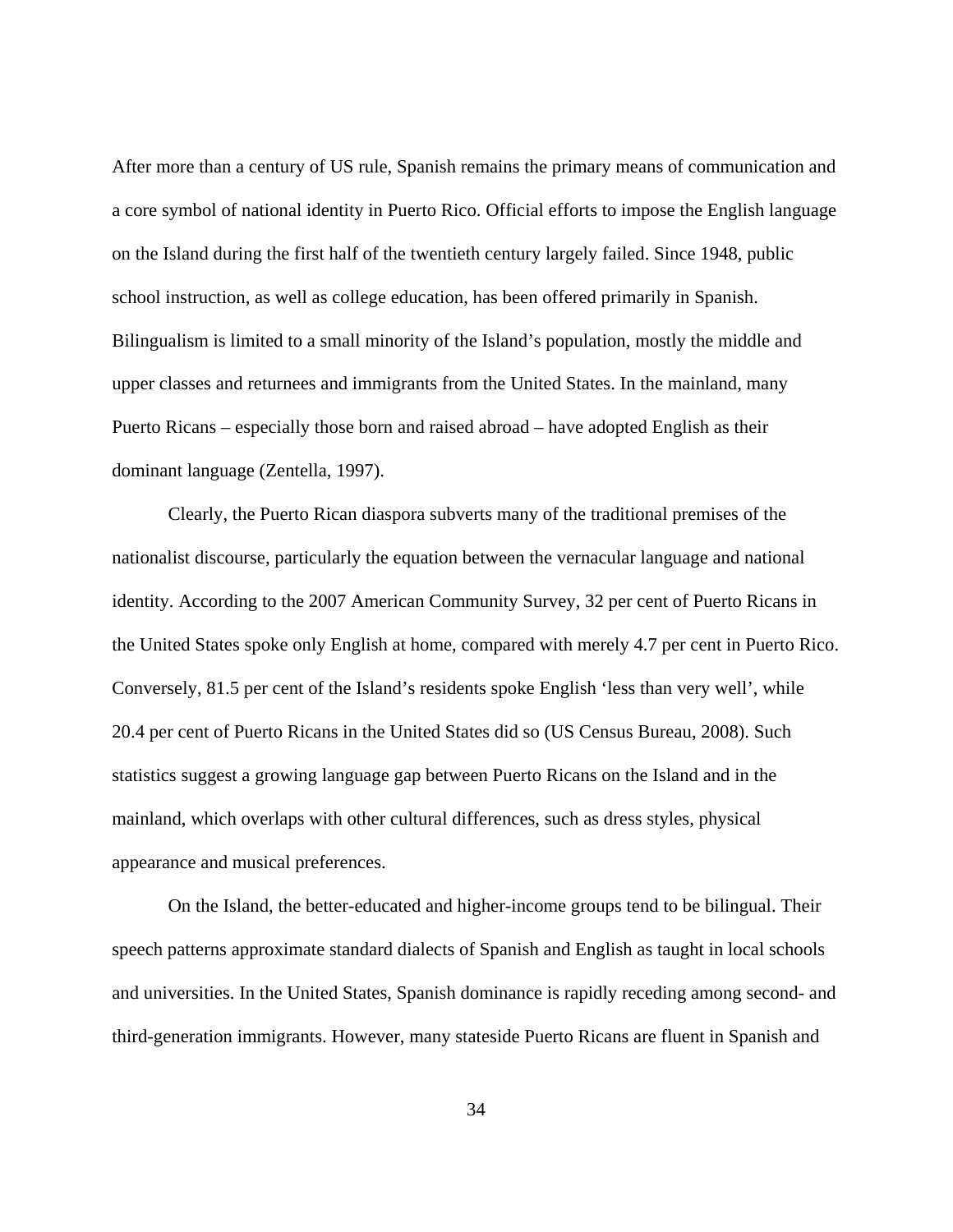English, and often alternate between the two languages. Thus, Puerto Ricans display a broad repertoire of language practices – ranging from Spanish monolingualism (primarily on the Island) to English monolingualism (primarily in the mainland), including various degrees of bilingualism.

 The combination of Spanish and English, commonly derided as 'Spanglish', is widespread among Puerto Ricans in the United States. Initially, many scholars thought that this practice impoverished and contaminated both languages. However, an increasing number of studies has re-assessed how Puerto Ricans and other Hispanics switch between Spanish and English (Urciuoli, 1996; Zentella, 1997, 2003). Accomplished writers often employ 'code switching' to recreate daily life in the *barrios.* Rhyming in English and Spanish, as in some popular rap songs, requires great verbal ability (Rivera, 2003). Rather than reflecting an intellectual or linguistic deficit, Spanglish may be considered a cultural asset, especially among second-generation immigrants, who often straddle American and Puerto Rican cultures.

#### *Religious and Civic Manifestations of Identity*

For nearly four centuries, Catholicism was the only faith permitted by the Spanish colonial regime in Puerto Rico. Today, Catholic customs permeate Puerto Rican traditional culture. The annual calendar of the feasts in honour of the saints and other Church-sponsored celebrations such as Christmas and Easter structure the Island's spiritual life. Puerto Rican Catholics traditionally emphasise communal rituals such as baptism, the cult of the saints, processions and festivals. Many popular customs persist in the diaspora, such as making the sign of the cross;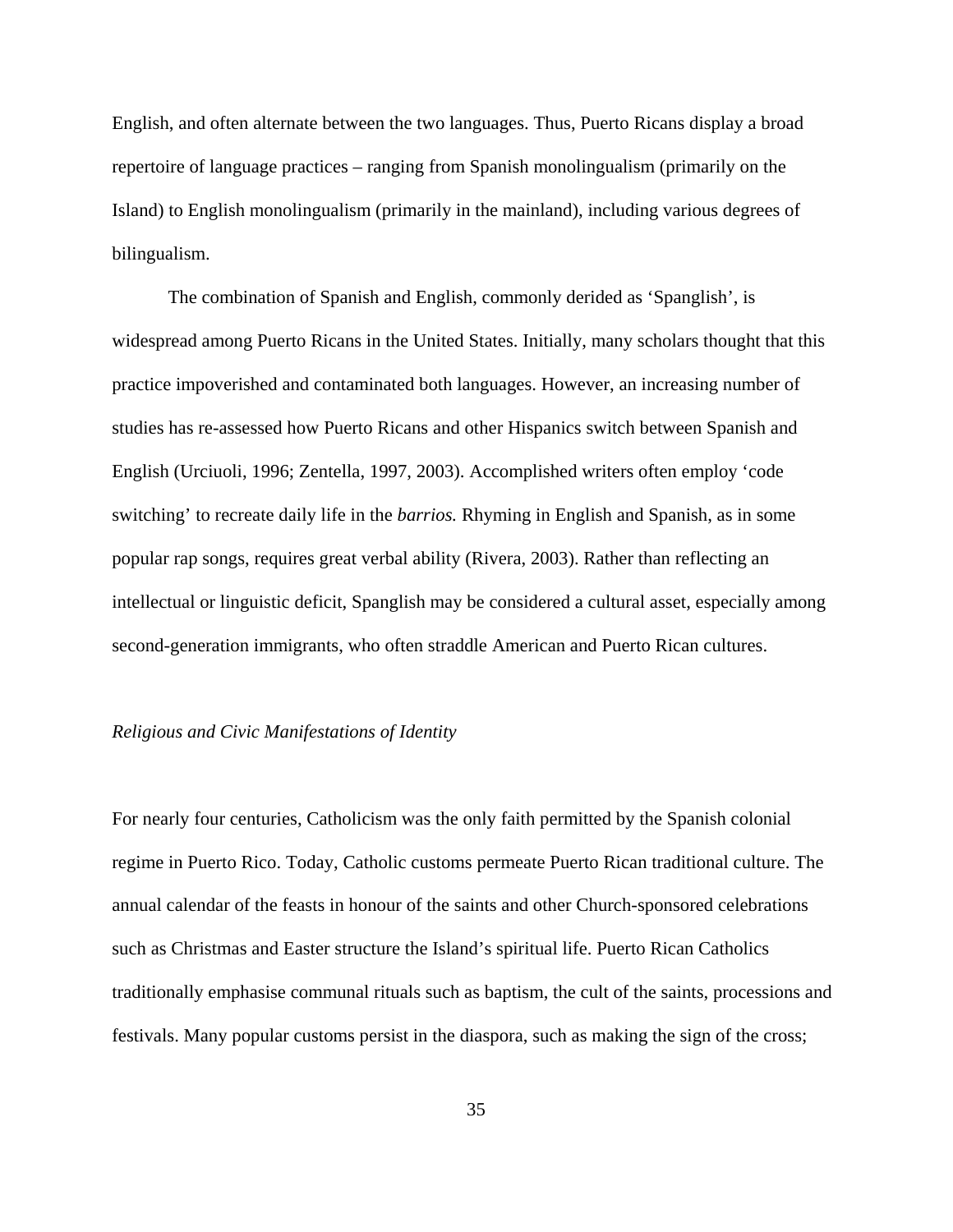invoking the name of God and the Virgin Mary; lighting candles, making promises and asking for favours from the saints; blessing one's children and pouring holy water over babies to protect them from evil; treating godparents as part of one's immediate family; and having crucifixes, shrines and images of the Virgin and the saints in one's home (González & La Velle, 1985). Nonetheless, Puerto Ricans are less likely than most other Hispanics in the United States to attend church regularly (Pew Hispanic Center, 2007).

 At the same time, Puerto Rico has one of the highest proportions (hovering around 30 per cent) of Protestants in Latin America. This is perhaps unsurprising given the Island's intensive exposure to US evangelical missionaries for more than a century. Similarly, the share of Protestants among stateside Puerto Ricans is the highest among all Hispanics in the United States (31 per cent are evangelical converts, according to the Pew Hispanic Center, 2007). One of the earliest Puerto Rican institutions in East Harlem was La Hermosa church, affiliated with the Disciples of Christ, founded in 1937. By the early 1960s, at least 284 Protestant congregations catered predominantly to Puerto Ricans in New York City (Senior, 1968:234). In 1968, Pentecostals had established as many as 30 storefront churches (*Asambleas de Dios*) in East Harlem (Herbstein, 1978:83).

 Other popular practices include *espiritismo* (Spiritualism) and *santería* (originally an Afro-Cuban religion). In New York City, at least one-third of all Puerto Ricans has consulted a spiritual medium (Lewis-Fernández & Núñez, 1997). Many believe that spiritual disturbances can cause disease; that the spirits of the dead may manifest themselves directly in the daily lives of their close relatives; and that the two can communicate with each other. Spiritualist rituals, combined with folk remedies, are commonly used to heal both physical and psychological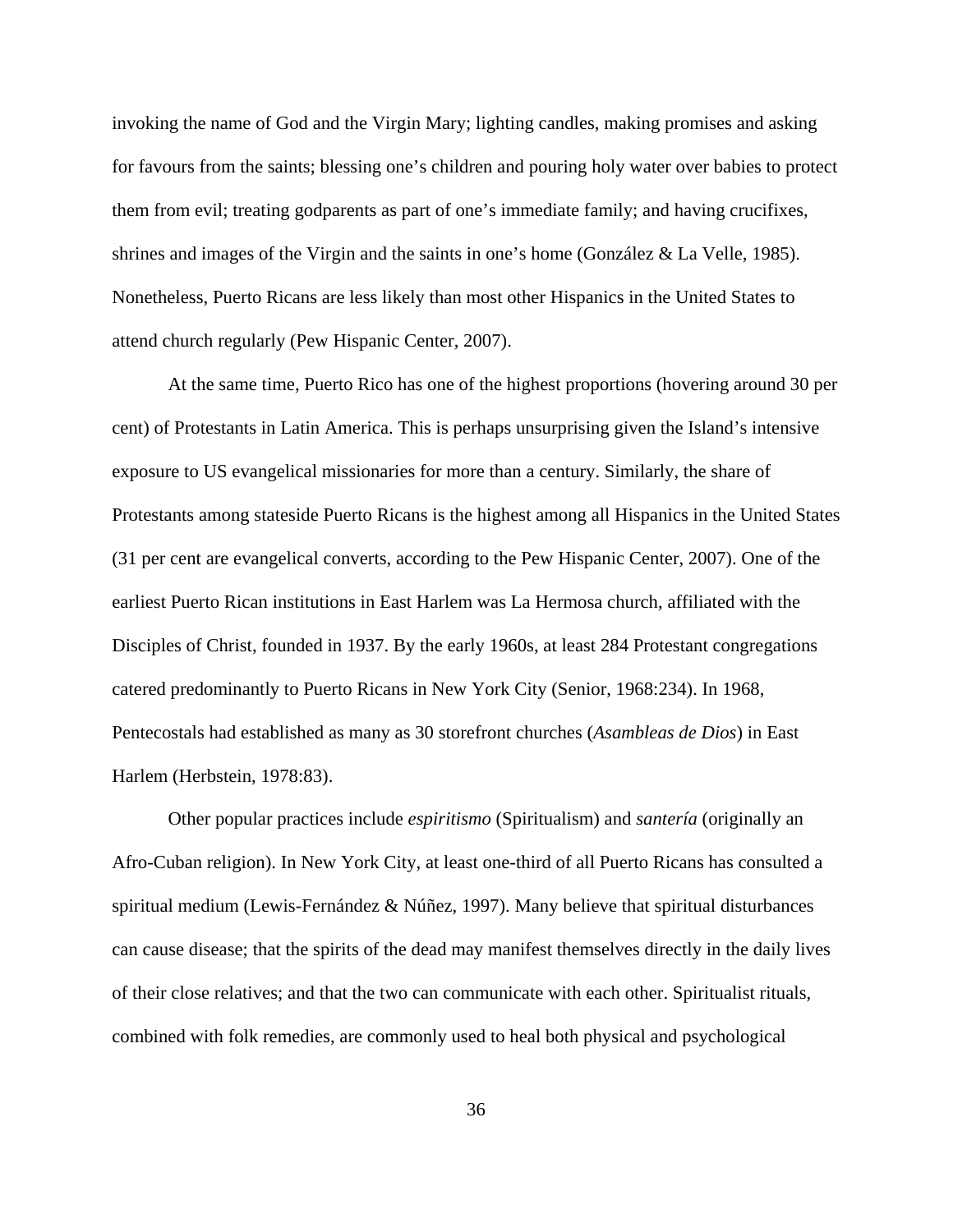ailments (Romberg, 2003). For many Puerto Ricans in the United States, Spiritualism reduces feelings of anxiety and depression, and strengthens their cultural identity and community belonging (Harwood, 1987).

 Puerto Ricans in the diaspora celebrate numerous collective rituals, including parades, festivals, beauty pageants, religious processions and family-oriented ceremonies. One of the most important holidays is the extended Christmas season, officially beginning on the eve of 24 December, with a special emphasis on Three Kings Day or the Feast of the Epiphany (6 January), and ending informally eight days afterwards (*las octavitas*). Puerto Ricans usually commemorate Christmas with abundant food, preferably *lechón asao* (roasted pig), *pasteles*  (green banana and meat patties) and *arroz con gandules* (rice with pigeon peas); drink, especially *coquito* (a rum-based coconut eggnog); and music and dancing, including *aguinaldos*  (Christmas carols), salsa and *merengue.*

 Since 1953, New York Puerto Ricans have observed the Feast of Saint John the Baptist, the patron of the city of San Juan. The feast was first celebrated in Spanish Harlem's La Milagrosa parish and sponsored by New York's Catholic Archdiocese. By 1964, about 60,000 Puerto Ricans attended an outdoor celebration in Randall's Island. Typically, the feast begins with a procession and mass on 24 June, the day of Saint John the Baptist, followed by performances by choirs, bands, dance groups and orchestras. The midnight before, following Island traditions, some Puerto Ricans seek good fortune by immersing themselves in Central Park lake waters or the Coney Island beach. The gathering has become the most important public festivity for New York's Puerto Rican Catholics, comparable to Saint Patrick's day for Irish Americans.

37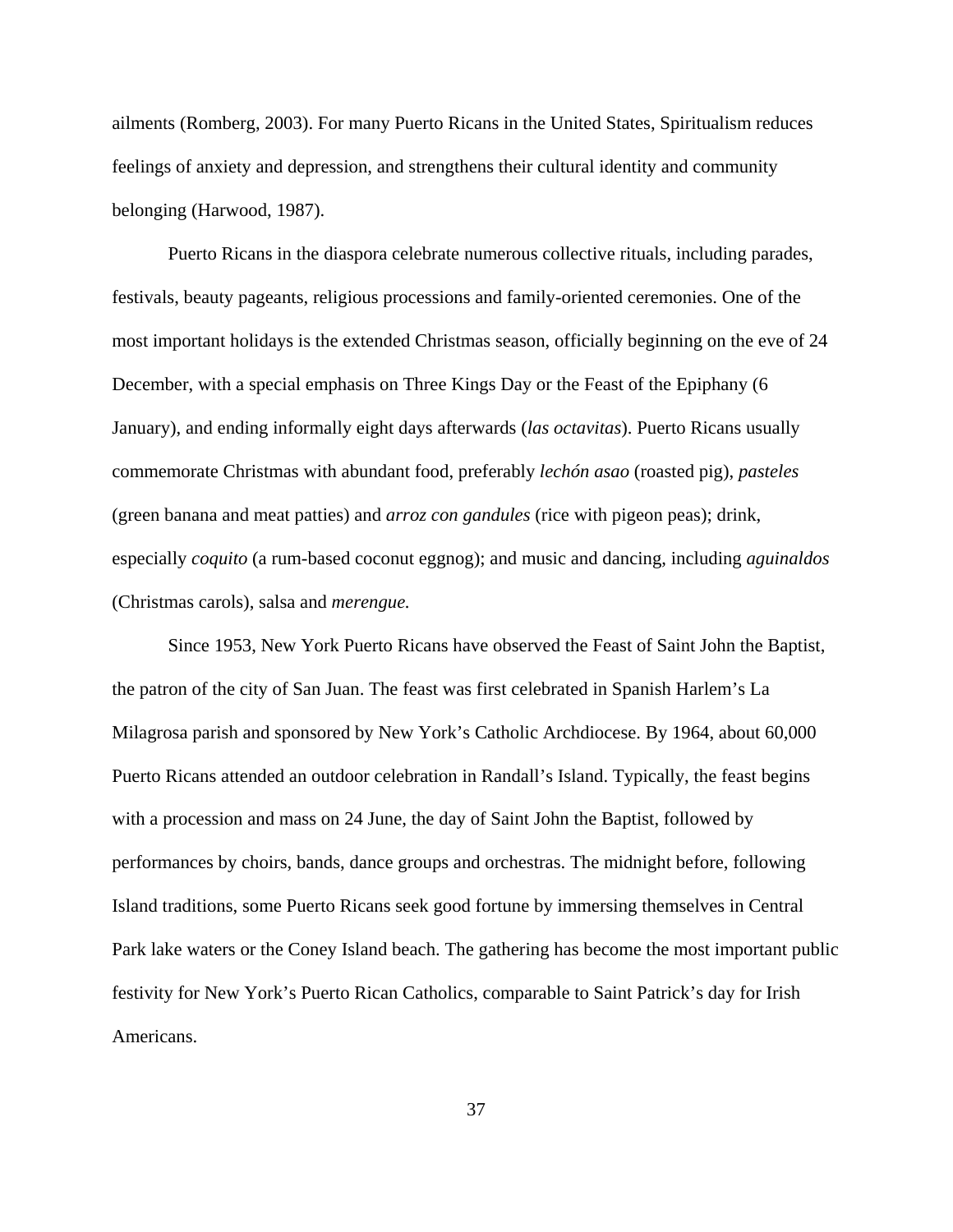The National Puerto Rican Day Parade (*Desfile Puertorriqueño*) is the most visible display of Puerto Rican pride and power in the United States. The parade was first held in New York City in 1958 as an offshoot of the short-lived *Desfile Hispano*, organised in 1956 as an all-Hispanic affair. By the early 1960s, half a million Puerto Ricans watched their compatriots marching down Fifth Avenue in Manhattan. In 2007, more than two million persons attended the event. Most of the major community organisations now support the annual parade, many sponsoring *carrozas* (floats) with Puerto Rican motifs, such as the flag, folk music and a beauty queen. Many Puerto Rican municipalities, as well as the Commonwealth government, participate in the event. In addition to New York, Puerto Ricans have held parades in numerous cities, including Chicago, Boston, Cleveland, Lorain, Rochester, Buffalo, Camden, Newark, Tampa and Orlando.

#### **IDENTITY POLITICS IN A MULTICULTURAL SETTING**

Diasporic communities remain tied to the Island by a steady circulation of people, capital, goods and information. New cultural identities, such as Nuyorican or even 'diasporican', and musical practices, such as salsa and *reggaeton*, attest to the enduring connections between the Island and the mainland. Another expression of these 'transnational' links is the money that migrants send back home. Although much smaller in volume than in neighbouring countries like the Dominican Republic and Cuba, private remittances to Puerto Rico increased more than tenfold from approximately US\$47 million in 1960 to 491 million in 2007 (Duany, 2007b; Junta de Planificación de Puerto Rico, 2008). Furthermore, 'cultural remittances' include a broad range of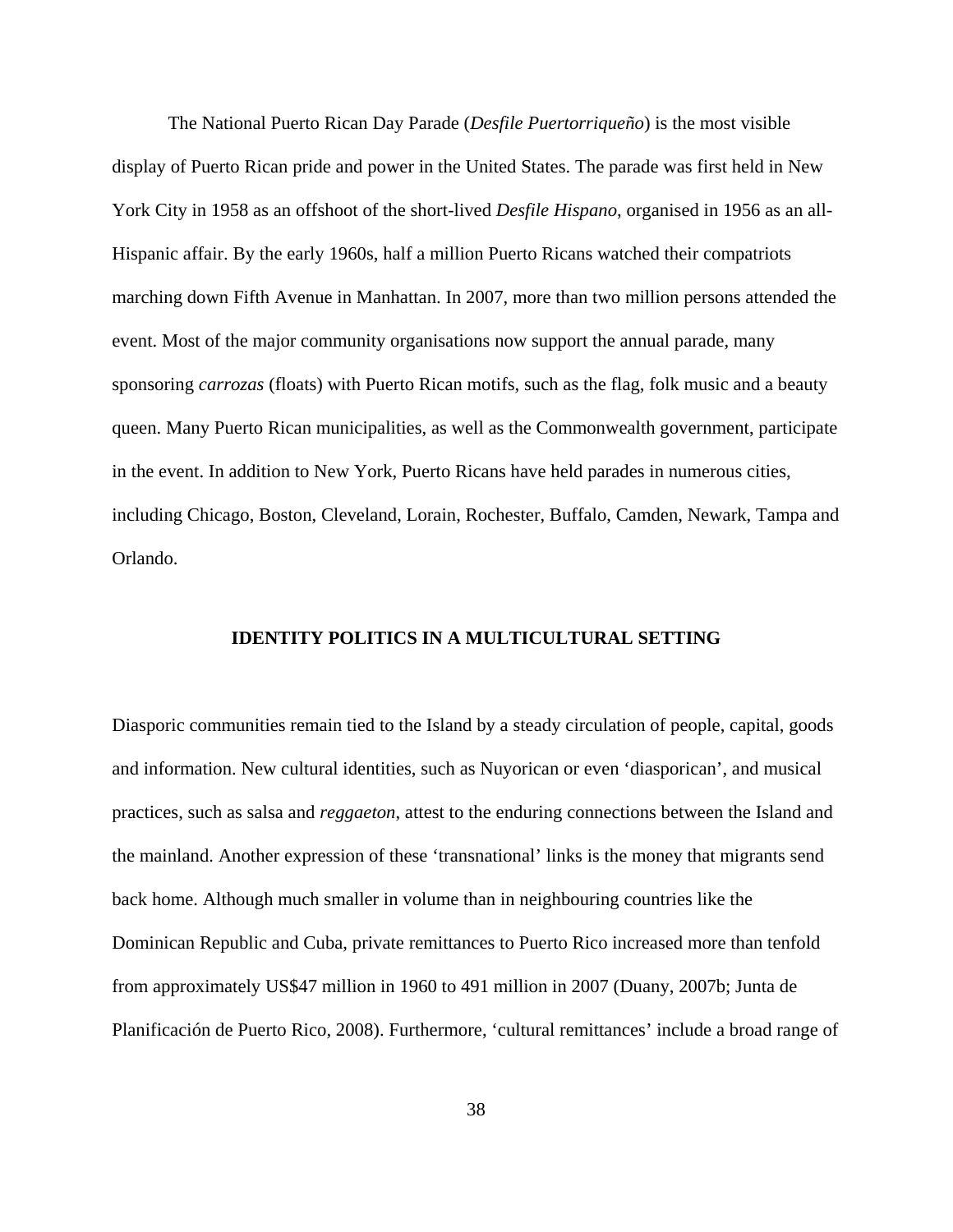customs, ideologies, artistic expressions and identities sent back from the diaspora to the homeland (Flores, 2008).

 Many Puerto Ricans have developed two or more 'home bases', each with its extended networks of relatives and friends on and off the Island (Alicea, 1990). Such multiple residences allow migrants to combine various sources of income, housing and assistance. Some people shuttle between these households to expand their livelihood strategies and nurture their family ties. In particular, Puerto Rican women often organise and participate in ritual gatherings – especially baptisms, weddings, anniversaries and funerals – both in Puerto Rico and the United States. Moreover, many travel back and forth to take care of elderly parents, pregnant daughters and small children (Alicea, 1997; Aranda, 2007).

 Circular migration is one of the reasons why Puerto Rican culture continues to thrive abroad. Many Puerto Ricans have not completely 'assimilated' into mainstream American culture, if the measure of assimilation is discarding Spanish and replacing it with the English language, becoming a hyphenated minority or abandoning their emotional attachment to the Island. This assertion of their national origins is partly due to the migrants' resistance against Americanisation, both on the Island and abroad. However, the mixture between Puerto Rican, Latino and American cultures has advanced swiftly, especially among second- and thirdgeneration immigrants in the United States. Even they often invoke romanticized images of their Puerto Rican homeland (see Toro-Morn & Alicea, 2003).

 Another factor that has retarded the 'assimilation' of stateside Puerto Ricans has been their treatment as a 'non-white' racial minority. Since the 1940s, many Puerto Ricans – especially in New York City – have been publicly depicted as a 'social problem' because of their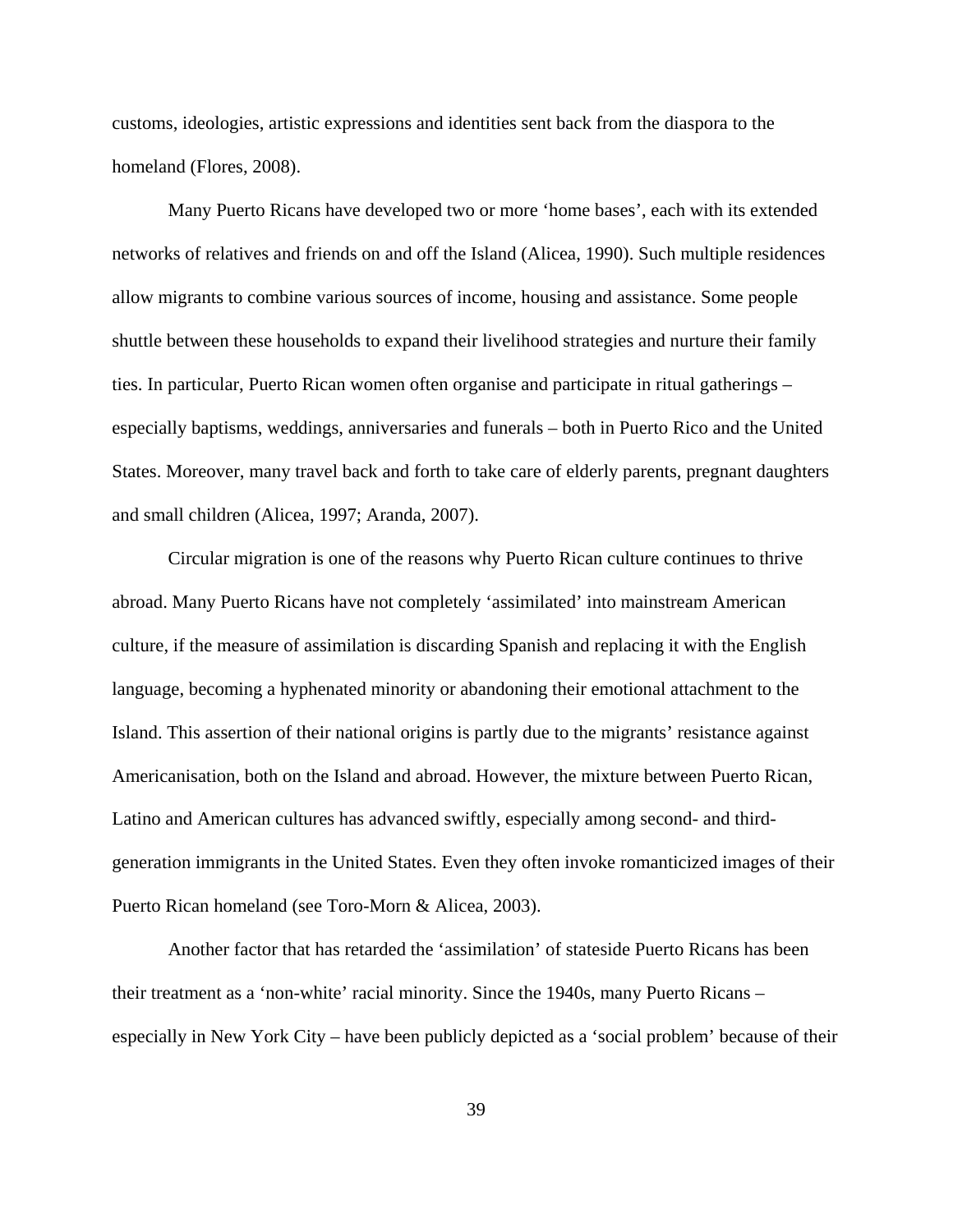dark skin colour, foreign language and culture, rural background, low educational status and lack of occupational skills. Consequently, Puerto Ricans have been stigmatised as lazy, ignorant, violent, sexually obsessed, physically unfit, culturally inassimilable and dark-skinned aliens (even though they are US citizens). Such stereotypes have been popularised through Broadway musicals and Hollywood movies such as *West Side Story*, as well as television programmes, journalistic reports and academic monographs such as Oscar Lewis's *La Vida.* This negative media portrayal is common among colonial migrants and racial minorities in the United States and elsewhere.

 Puerto Ricans and African Americans share a parallel history of racial exclusion and marginalisation, especially in New York City (Rivera, 2003; Torres, 1995). Both groups have clustered in contiguous or mixed residential areas, especially in *barrios* and ghettoes. Both were largely incorporated into the lower rungs of the labour market. Both have been lumped together as part of the 'urban underclass', because of their extreme concentration in inner-city neighbourhoods, chronic unemployment and socioeconomic problems ranging from high rates of female-headed households and welfare dependence to school dropouts and drug addicts. Linguistic and cultural differences have sometimes distanced Puerto Ricans from African Americans. However, no other immigrant group has developed a closer physical and social proximity to African Americans than Puerto Ricans (Flores, 1993).

 Since the 1960s, Puerto Ricans have increasingly interacted with Dominicans, especially in New York City and in Puerto Rico itself. Cooperation, as well as underlying tension, has marked the relations between the two groups. As the city's largest Hispanic populations, Puerto Ricans and Dominicans often compete for scarce resources – from economic niches such as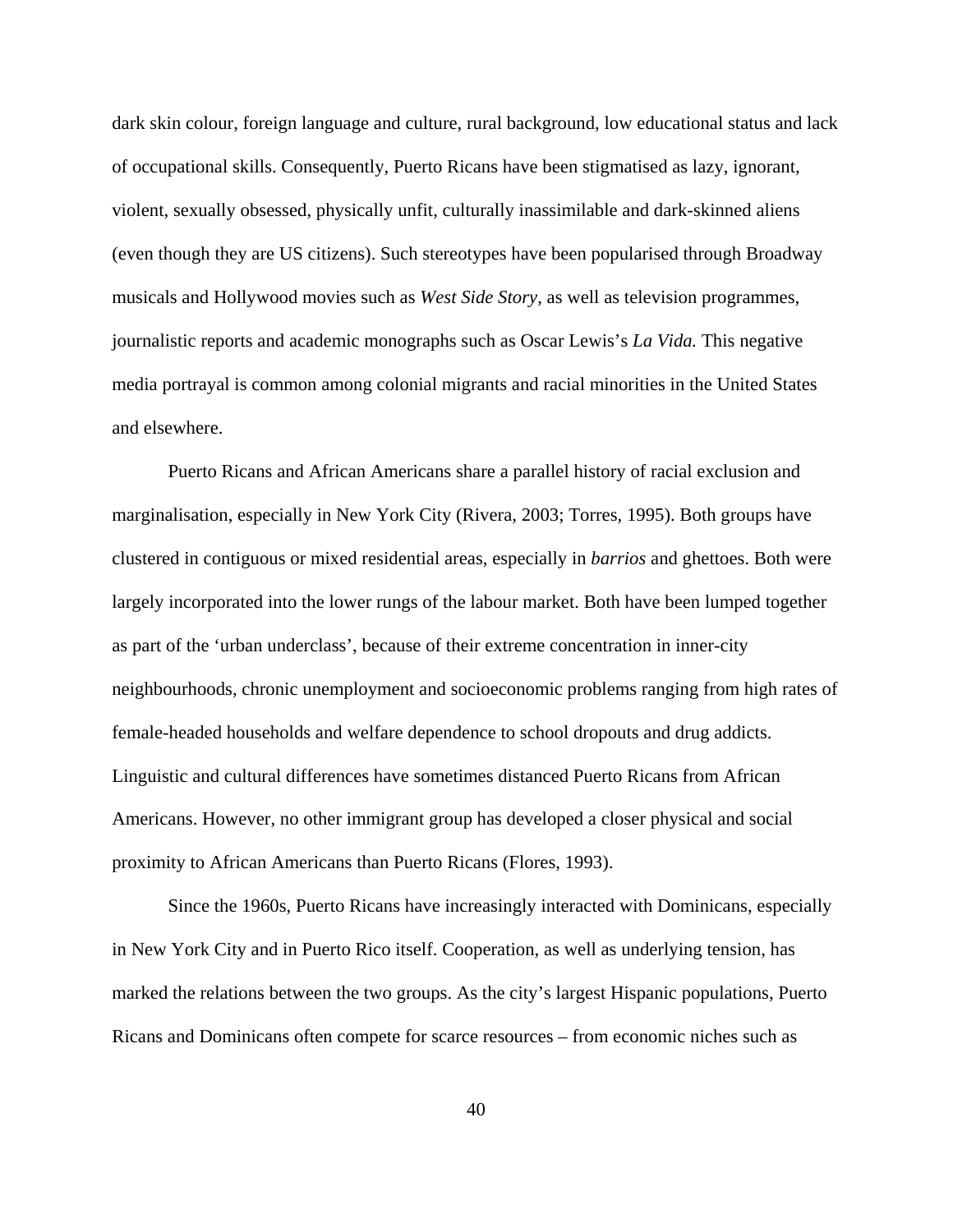small grocery stores (*bodegas*), to elected positions in municipal and state assemblies, to funding for academic programmes in local universities. Nonetheless, linguistic, cultural and religious affinities foster friendship and intermarriage between Puerto Ricans and Dominicans.

#### **CONCLUSION**

The Puerto Rican case suggests that diasporic identities can prosper over long periods in a foreign country. Since the late nineteenth century, Puerto Ricans in the United States have retained close links to their homeland. Diasporic organisations have selectively appropriated the discourses and practices traditionally associated with being Puerto Rican, yet they continue to portray themselves as part of the Puerto Rican 'nation'. Nuyoricans have redefined Puerto Rican identity away from a sole reliance on the Spanish language to incorporate monolingual English speakers with family ties to the Island (Zentella, 1997). Thus, the Puerto Rican diaspora has nurtured long-distance nationalism, the persistent claim to a national identity by people residing away from their homeland, even for several generations. Today, speaking Spanish and living on the Island are no longer exclusive markers of Puerto Ricanness. In short, the diaspora has broadened the linguistic and territorial boundaries of the nation.

 In the end, should Puerto Rican migration be considered 'colonial' or 'postcolonial'? The question can only be settled by clearly defining Puerto Rico's status vis-à-vis the United States, a formidable task for scholars as well as politicians. Recent writing confirms that the United States continues to dominate the Island politically and economically. The emotionally laden term 'colonialism' to describe the current situation has become widely accepted among Puerto Ricans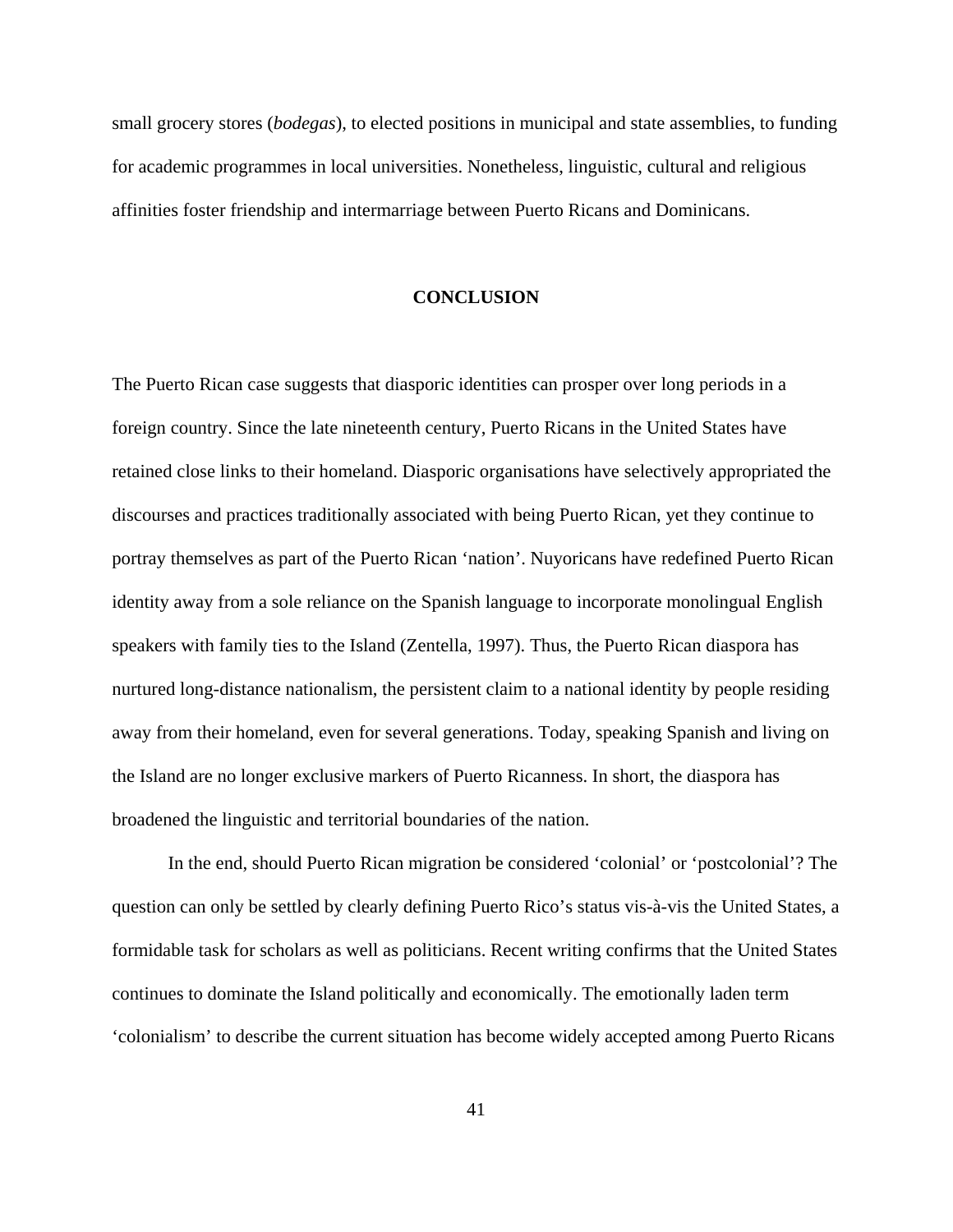of various ideological persuasions, including advocates of an 'enhanced' Commonwealth. At the same time, Puerto Ricans display a vibrant sense of cultural identity that is usually associated with postcolonial nations (Duany, 2002; Flores, 2008; Grosfoguel, 2003; Negrón-Muntaner, 2007). Despite their US citizenship, most Puerto Ricans on the Island and in the diaspora assert that their nationality is Puerto Rican, rather than American. Even the hyphenated term 'Puerto Rican-American' is rarely used either in Puerto Rico or the United States. As José L. Torres-Padilla and Carmen Haydée Rivera (2008) suggest, Puerto Ricans in both places live 'off the hyphen'. Furthermore, the Commonwealth government has acquired many of the symbolic trappings of contemporary nations, such as a flag, anthem, coat of arms, Olympic sports representation, participation in beauty contests and so on. Yet the Island lacks the most basic requirement of a nation-state: sovereignty. Hence, the Puerto Rican diaspora occupies an ambiguous space between 'colonial' and 'postcolonial' population movements. This ambiguity is the long-term historical consequence of the oxymoronic legal doctrine declaring that Puerto Rico 'belongs to but is not a part of the United States'.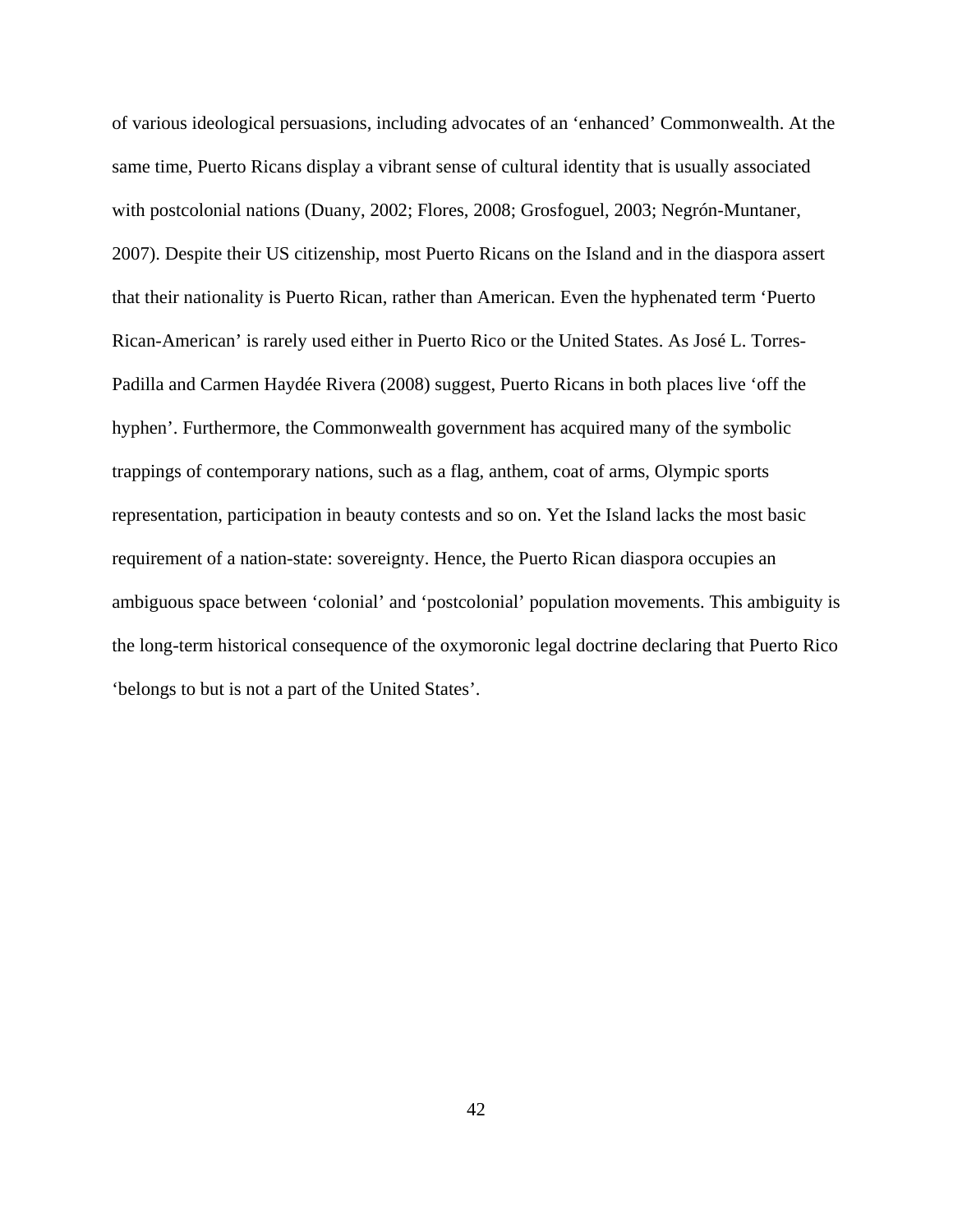#### **NOTE**

1. This chapter is a revised version of a paper delivered at the workshop on 'Postcolonial Immigration and Identity Formation in Europe since 1945: Towards a Comparative Perspective', International Institute of Social History, Amsterdam, 7–8 November 2008. I would like to thank the workshop organisers, Ulbe Bosma, Jan Lucassen and Gert Oostindie, for their kind invitation and useful comments on an earlier draft of the paper. This essay expands and updates three of my previous analyses of the topic (Duany, 2004a, 2004b, 2007a).

#### **REFERENCES**

- Acosta-Belén, Edna, & Carlos E. Santiago. 2006. *Puerto Ricans in the United States: A Contemporary Portrait*. Boulder, CO: Lynne Rienner.
- Aders, Robert O. 1976. Letter to William D. Ford, Chairman, Subcommittee on Agricultural Labor, 26 January. Microfilm Reel 145; Series: Apple Harvest, 1959–1981; Box 2487: Folders 1–19. Records of the Offices of the Government of Puerto Rico in the United States, Centro de Estudios Puertorriqueños, Hunter College, CUNY, New York.
- Alicea, Marixsa. 1990. Dual Home Bases: A Reconceptualization of Puerto Rican Migration. *Latino Studies Journal* 1(3):78–98.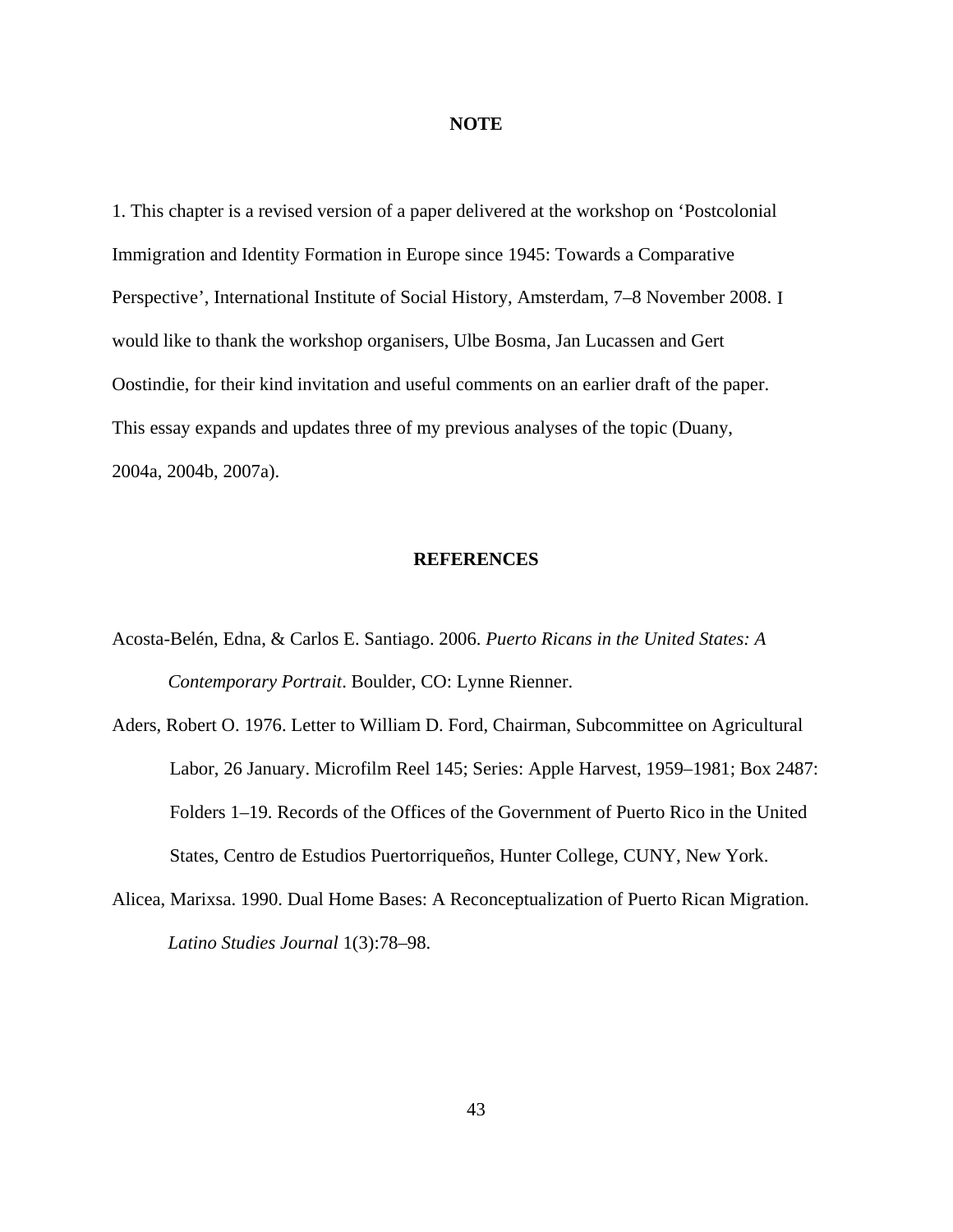- ———. 1997. 'A Chambered Nautilus': The Contradictory Nature of Puerto Rican Women's Role in the Social Construction of a Transnational Community. *Gender & Society* 11:597–626.
- Aquino, Gabriel. 2004. Puerto Rican Identity in the United States: How US Puerto Ricans View Their Identity through Out-Group Marriages. Paper presented at the Annual Meeting of the American Sociological Association, San Francisco, CA, 22 October.
- Aranda, Elizabeth M. 2007. *Emotional Bridges to Puerto Rico: Migration, Return Migration, and the Struggles of Incorporation*. Lanham, MD: Rowman & Littlefield.
- Asis, Maruja M.B. 2006. The Philippines' Culture of Migration. *Migration Information Source*. Retrieved on 21 November 2008.

<http://www.migrationinformation.org/Feature/display.cfm?ID=364>.

- Banco Gubernamental de Fomento para Puerto Rico. 2008. *Pulso turístico*. Retrieved on 29 September 2008. <http://www.gdb-pur.com/economy/pulse/pulse.htm>.
- Bonilla-Silva, Gloria. 1988. *Organizing Puerto Rican Migrant Farmworkers: The Experience of Puerto Ricans in New Jersey*. New York: Peter Lang.
- Burnett, Christina Duffy, & Burke Marshall, eds. 2001. *Foreign in a Domestic Sense: Puerto Rico, American Expansion, and the Constitution*. Durham, NC: Duke University Press.
- Central Intelligence Agency. 2008. *The World Factbook*. Retrieved on 21 November 2008. <https://www.cia.gov/library/publications/the-world-factbook/>.
- Chenault, Lawrence R. 1938. *The Puerto Rican Migrant in New York City.* New York: Columbia University Press.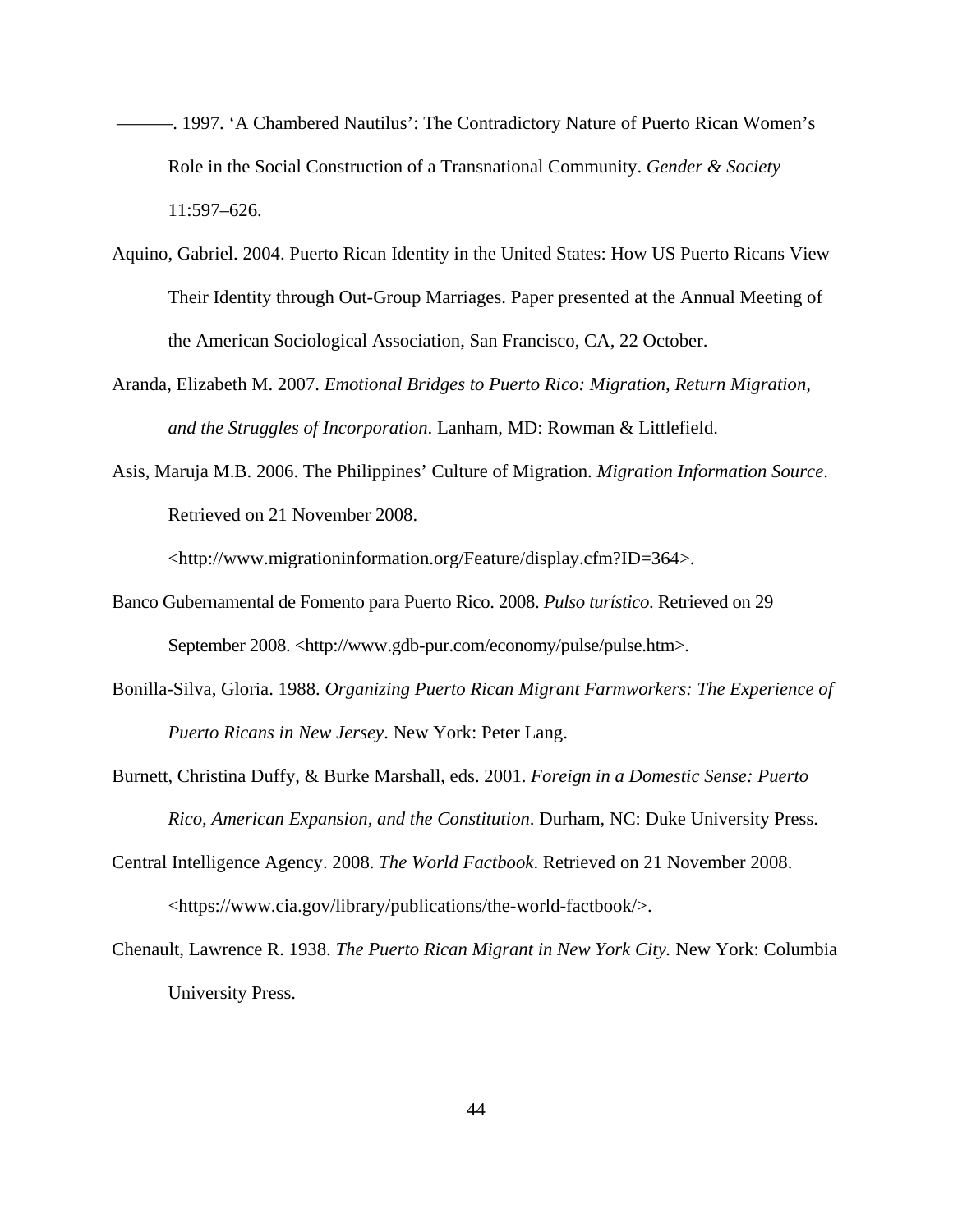- Cruz, José E. 1998. *Identity and Power: Puerto Rican Politics and the Challenge of Ethnicity.*  Philadelphia: Temple University Press.
- ———. 2000. Nosotros, puertorriqueños: Contribuciones a la política, los movimientos sociales y las fuerzas armadas. *In* Edna Acosta-Belén et al. (eds.), *'Adiós, Borinquen querida': La diáspora puertorriqueña, su historia y sus aportaciones.* Albany, NY: CELAC, pp. 39– 50.
- De Genova, Nicholas, & Ana Y. Ramos-Zayas. 2003. *Latino Crossings: Mexicans, Puerto Ricans, and the Politics of Race and Citizenship*. New York: Routledge.
- de Jong, Lammert. 2005. The Kingdom of the Netherlands: A Not So Perfect Union with the Netherlands Antilles and Aruba. *In* Lammert de Jong & Dirk Krujit (eds.), *Extended Statehood in the Caribbean: Paradoxes of Quasi Colonialism, Local Autonomy and Extended Statehood in the USA, French, Dutch and British Caribbean*. Amsterdam: Rozenberg Publishers, pp. 85–123.
- Duany, Jorge. 2002. *The Puerto Rican Nation on the Move: Identities on the Island and in the United States.* Chapel Hill: University of North Carolina Press.
- ——— . 2004a. Between the Nation and the Diaspora: Migration to and from Puerto Rico. *In* Maura I. Toro-Morn & Marixsa Alicea (eds.), *Migration and Immigration: A Global View.* Westport, CT: Greenwood, pp. 177–198.
- ———. 2004b. Puerto Ricans in the United States. *In* Melvin Ember, Carol R. Ember & Ian Skoggard (eds.), *Encyclopedia of Diasporas: Immigrant and Refugee Cultures around the World*, Vol. 2. New York: Kluwer/Plenum, pp. 1055–1068.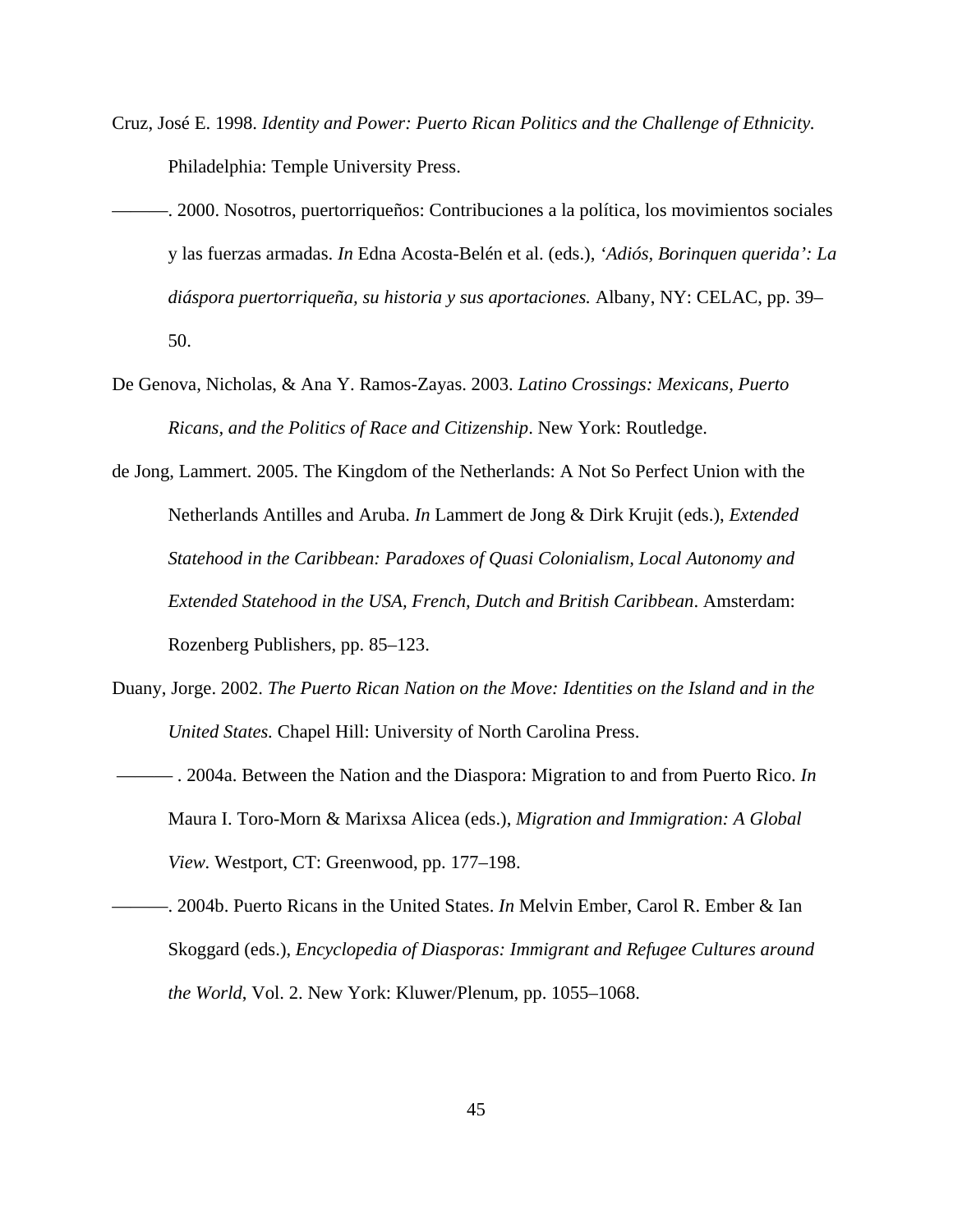- ———. 2007a. La nación en la diáspora: Las múltiples repercusiones de la emigración puertorriqueña a Estados Unidos. *Revista de Ciencias Sociales* 17 (New Series):118–153.
- ———. 2007b. *A Transnational Migration Crossroads: The Circulation of People and Money in Puerto Rico*. San Juan: Centro para la Nueva Economía, San Juan. Retrieved on 14 January 2008.

<http://www.grupocne.org/publications/Transnational\_Migrant\_Crossroads.pdf>.

———, & Félix V. Matos-Rodríguez. 2006. *Puerto Ricans in Orlando and Central Florida*. Policy Report 1(1). New York: Centro de Estudios Puertorriqueños, Hunter College, CUNY. Retrieved on 29 September 2008.

<http://www.centropr.org/documents/working\_papers/FloridaBrief(F).pdf>.

- ———, & Emilio Pantojas-García. 2005. Fifty Years of Commonwealth: The Contradictions of Free Associated Statehood in Puerto Rico. *In* Lammert de Jong & Dirk Kruijt (eds.), *Extended Statehood in the Caribbean: Paradoxes of Quasi Colonialism, Local Autonomy and Extended Statehood in the USA, French, Dutch and British Caribbean*. Amsterdam: Rozenberg Publishers, pp. 21–58.
- Erman, Sam. 2008. Meanings of Citizenship in the U.S. Empire: Puerto Rico, Isabel Gonzalez, and the Supreme Court, 1898 to 1905. *Journal of American Ethnic History* 27(4):5–33.
- Estades, Rosa. 1978. *Patterns of Political Participation of Puerto Ricans in New York City.* Río Piedras, PR: Editorial Universitaria, Universidad de Puerto Rico.
- Estado Libre Asociado de Puerto Rico, Departamento del Trabajo, División de Migración. 1966– 1967. Informe anual. Programa de Servicios a Trabajadores Agrícolas Migrantes. Microfilm Reel 38: Reports, 1956–1992; Box 874, Folder 2-Box 875, Folder 20. Records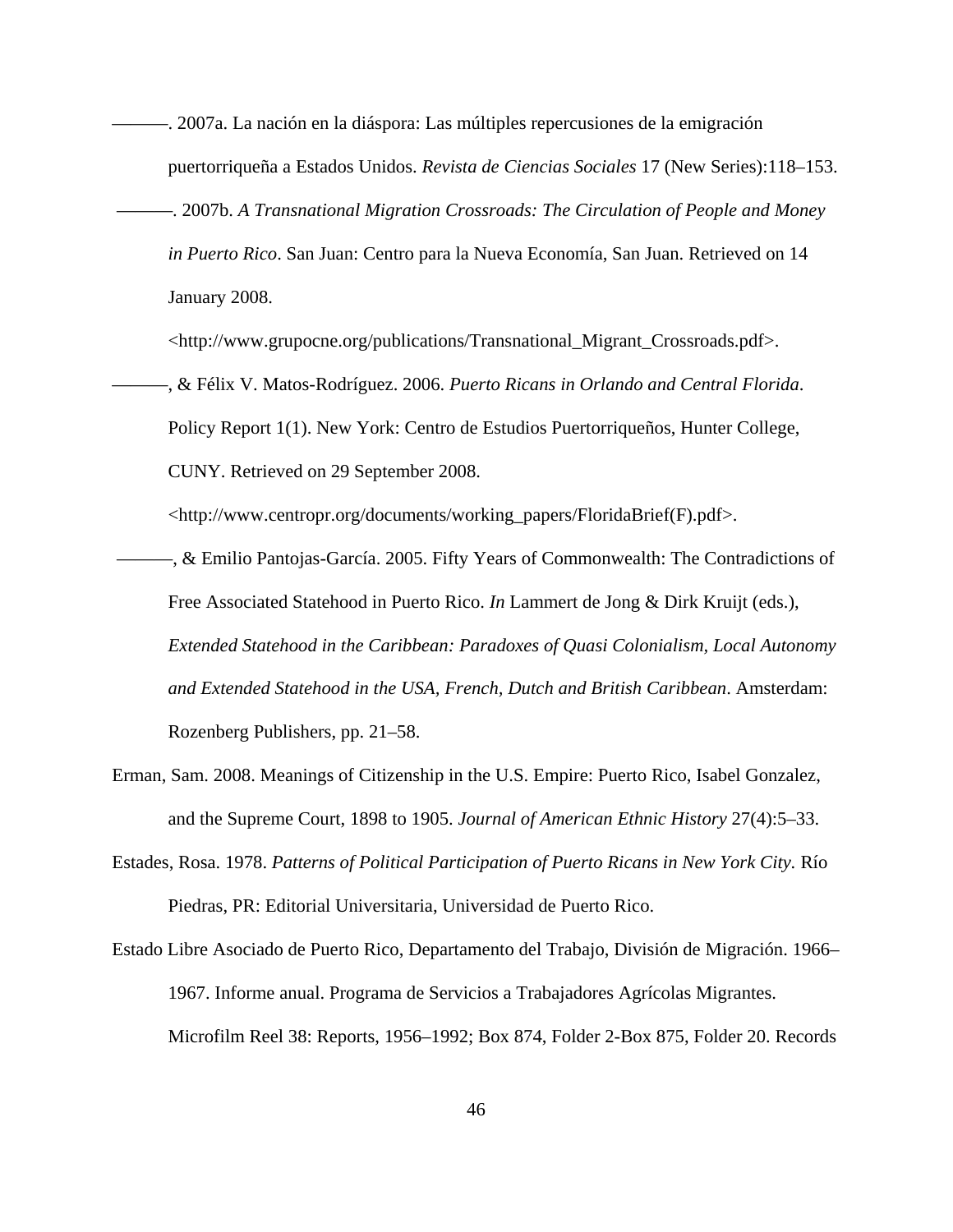of the Offices of the Government of Puerto Rico in the United States, Centro de Estudios Puertorriqueños, Hunter College, CUNY, New York.

- ———. 1966–1978. Informe anual. Microfilm Reel 53: Annual Reports; Box 2374-Box 2736. Records of the Offices of the Government of Puerto Rico in the United States, Centro de Estudios Puertorriqueños, Hunter College, CUNY, New York.
- Falcón, Angelo. 1993. A Divided Nation: The Puerto Rican Diaspora in the United States and the Proposed Referendum. *In* Edwin Meléndez & Edgardo Meléndez (eds.), *Colonial Dilemma: Critical Perspectives on Contemporary Puerto Rico*. Boston: South End, pp. 173–180.
- ———. 2004a. *Atlas of Stateside Puerto Ricans*. Washington, DC: Puerto Rico Federal Affairs Administration.
- ———. 2004b. De'tras Pa' Lante: Explorations on the Future History of Puerto Ricans in New York City. *In* Gabriel Haslip-Viera, Angelo Falcón & Félix Matos-Rodríguez (eds.), *Boricuas in Gotham: Puerto Ricans in the Making of Modern New York City*. Princeton, NJ: Marcus Wiener, pp. 147–92.
- ———. 2007. The Diaspora Factor: Stateside Boricuas and the Future of Puerto Rico. NACLA Report on the Americas 40(6):28–32.
- Figueroa, Hector. 1996. Puerto Rican Workers: A Profile. *NACLA Report on the Americas* 30(3):27–30.
- Flores, Juan. 1993. *Divided Borders: Essays on Puerto Rican Identity.* Houston: Arte Público Press.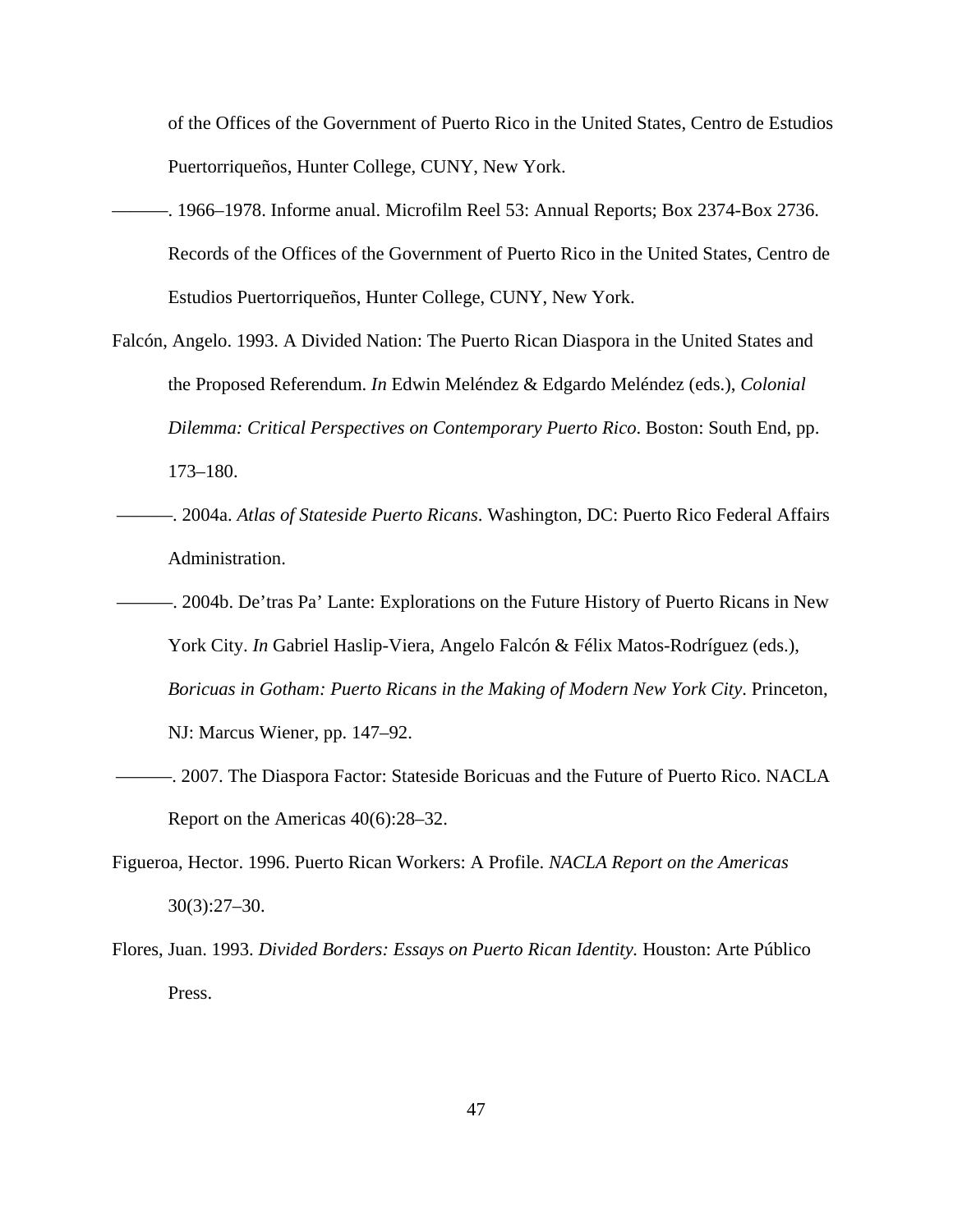- ———. 2000. *From Bomba to Hip Hop: Puerto Rican Culture and Latino Identity.* New York: Columbia University Press.
- ———. 2008. *The Diaspora Strikes Back:* Caribeño *Tales of Learning and Turning*. New York: Routledge.
- Flores-González, Nilda. 2001. *Paseo Boricua*: Claiming a Puerto Rican Space in Chicago. *CENTRO: Journal of the Center for Puerto Rican Studies* 13(2):6–23.
- García-Colón, Ismael. 2008. Claiming Equality: Puerto Rican Farmworkers in Western New York. *Latino Studies* 6(3):269–289.
- Gibson, Campbell J., & Emily Lennon. 1999. *Historical Census Statistics on the Foreign-Born Population of the United States: 1850–1990*. Retrieved on 28 September 2008. <http://www.census.gov/population/www/documentation/twps0029/twps0029.html>.
- Gilbertson, Greta A., Joseph P. Fitzpatrick & Lijung Yang. 1996. Hispanic Intermarriage in New York City: New Evidence from 1991. *International Migration Review* 30(2):445–459.
- Giraud, Michel. 2002. Racisme colonial, réaction identitaire et égalité citoyenne: Les leçons des expériences migratoires antillaises et guyannaises. *Hommes et Migrations* 237:40–53.
- González, Roberto O., & Michael La Velle. 1985. *The Hispanic Catholic in the United States: A Socio-Cultural and Religious Profile.* New York: Northeast Pastoral Center for Hispanics.
- Grosfoguel, Ramón. 2003. *Colonial Subjects: Puerto Ricans in a Global Perspective.* Berkeley: University of California Press.
- ———, ed. 2004. Caribbean Migration to Metropolitan Centers: Identity, Citizenship, and Models of Integration. Special Issue of *Caribbean Studies* 32(1).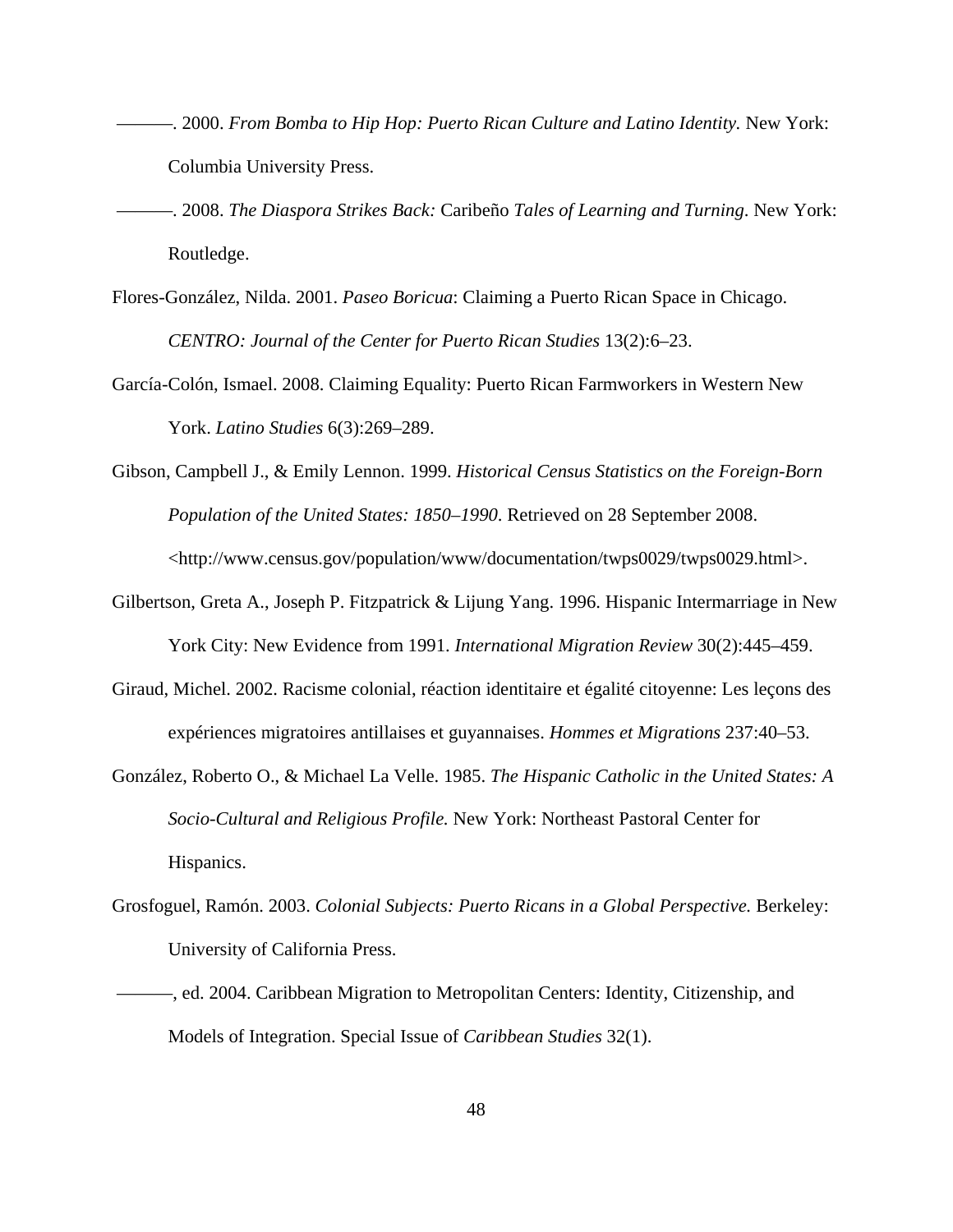- Harwood, Allan. 1987. *Rx: Spiritist as Needed: A Study of a Puerto Rican Community Mental Health Resource.* 2nd ed. Ithaca, NY: Cornell University Press.
- Herbstein, Judith F. 1978. *Rituals and Politics of the Puerto Rican 'Community' in New York City*. Ph.D. dissertation, City University of New York.
- History Task Force, Centro de Estudios Puertorriqueños, ed. 1979. *Labor Migration under Capitalism: The Puerto Rican Experience.* New York: Monthly Review Press.
- Junta de Planificación de Puerto Rico. 1972–1989. *Estadísticas socioeconómicas.* San Juan: Junta de Planificación de Puerto Rico.
- ———. 2000. Migración de retorno en Puerto Rico. *In* Junta de Planificación de Puerto Rico (ed.), *Informe económico al Gobernador, 1999*. San Juan: Junta de Planificación de Puerto Rico, pp. 1–16.
- ———. 2001. Movimiento de pasajeros entre Puerto Rico y el exterior. Años fiscales. Unpublished manuscript. San Juan: Junta de Planificación, Programa de Planificación Económica y Social, Subprograma de Análisis Económico.

———. 2008. *Apéndice estadístico*. Retrieved on 30 September 2008.

<http://www.jp.gobierno.pr/>.

- Lapp, Michael. 1990. *Managing Migration: The Migration Division of Puerto Rico and Puerto Ricans in New York City, 1948–1968*. Ph.D. dissertation, Johns Hopkins University.
- Lee, Sharon M., & Barry Edmonston. 2005. New Marriages, New Families: U.S. Racial and Hispanic Intermarriage. *Population Bulletin* 60(2).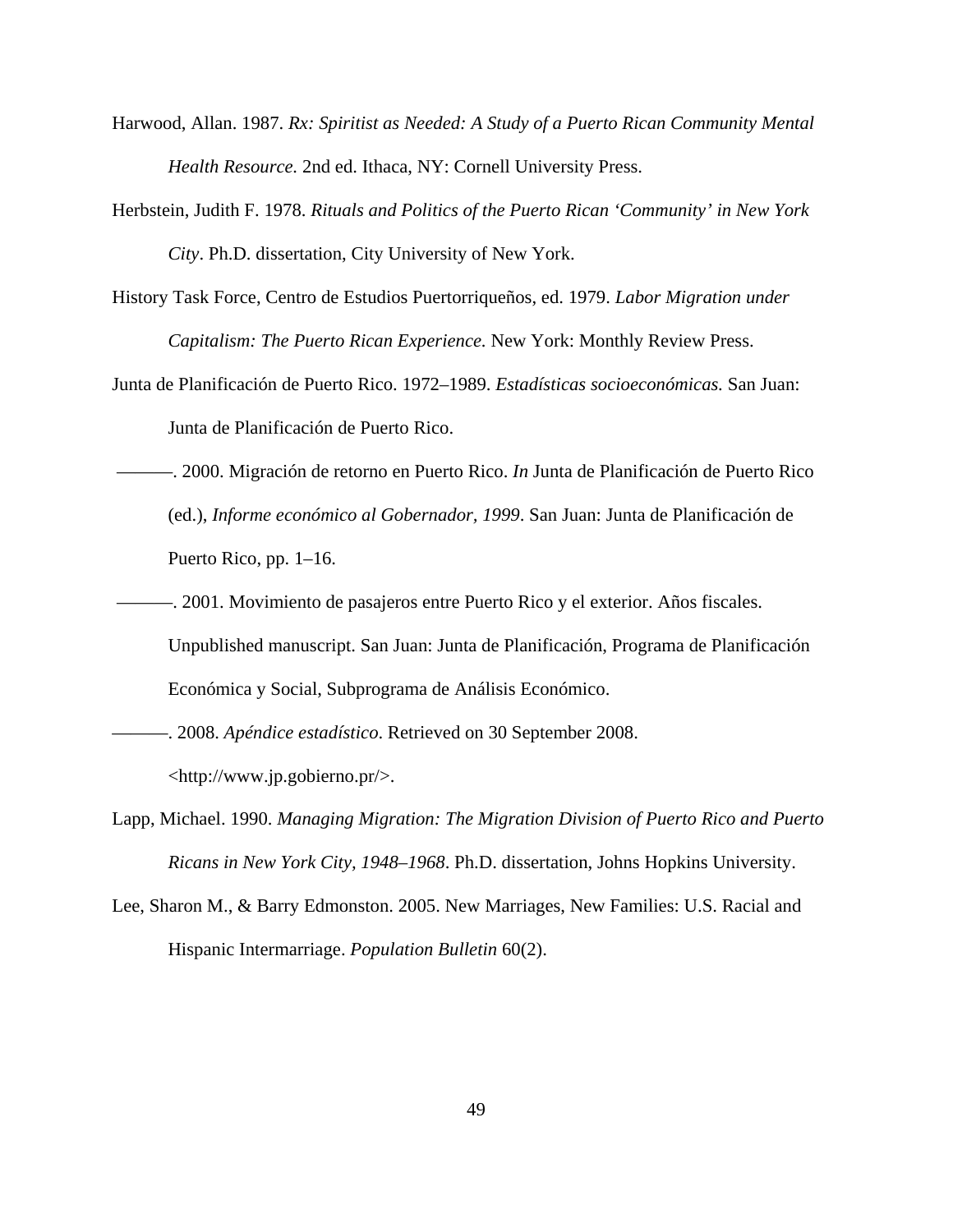- Lewis-Fernández, Roberto, & Mario Núñez. 1997. Hacia una interpretación psico-antropológica del espiritismo puertorriqueño. *In* José María Poveda (ed.), *Chamanismo: El arte natural de curar*. Madrid: Temas de Hoy, pp. 336–356.
- Lorenzo-Hernández, José. 1999. The Nuyorican's Dilemma: Categorization of Returning Migrants in Puerto Rico. *International Migration Review* 33(4):988–1013.
- Martínez-San Miguel, Yolanda. 2003. *Caribe Two Ways: Cultura de la migración en el Caribe insular hispánico.* San Juan: Callejón.
- Matos-Rodríguez, Félix V., & Pedro Juan Hernández. 2001. *Pioneros: Puerto Ricans in New York City, 1896–1948.* Charleston, SC: Arcadia.
- Mekdad, Fayssal. 2002. *Special Committee Decision of 22 June 2001 Concerning Puerto Rico*. Special Committee on the Situation with Regard to the Implementation of the Declaration on the Granting of Independence to Colonial Countries and Peoples, United Nations, General Assembly, May 2. Retrieved on 29 September 2008. <http://daccessods.un.org/TMP/2559122.html>.
- Meléndez, Edgardo. 1997. La política transnacional puertorriqueña: Asuntos pendientes y problemas de investigación. Paper presented at the workshop on 'The Caribbean Diaspora: Current Trends and Future Prospects', University of Puerto Rico, Río Piedras, 2 May.
- Meléndez, Edwin. 1993. *Los que se van, los que regresan: Puerto Rican Migration to and from the United States, 1982–1988*. Political Economy Working Paper Series 1. New York: Centro de Estudios Puertorriqueños, Hunter College, CUNY.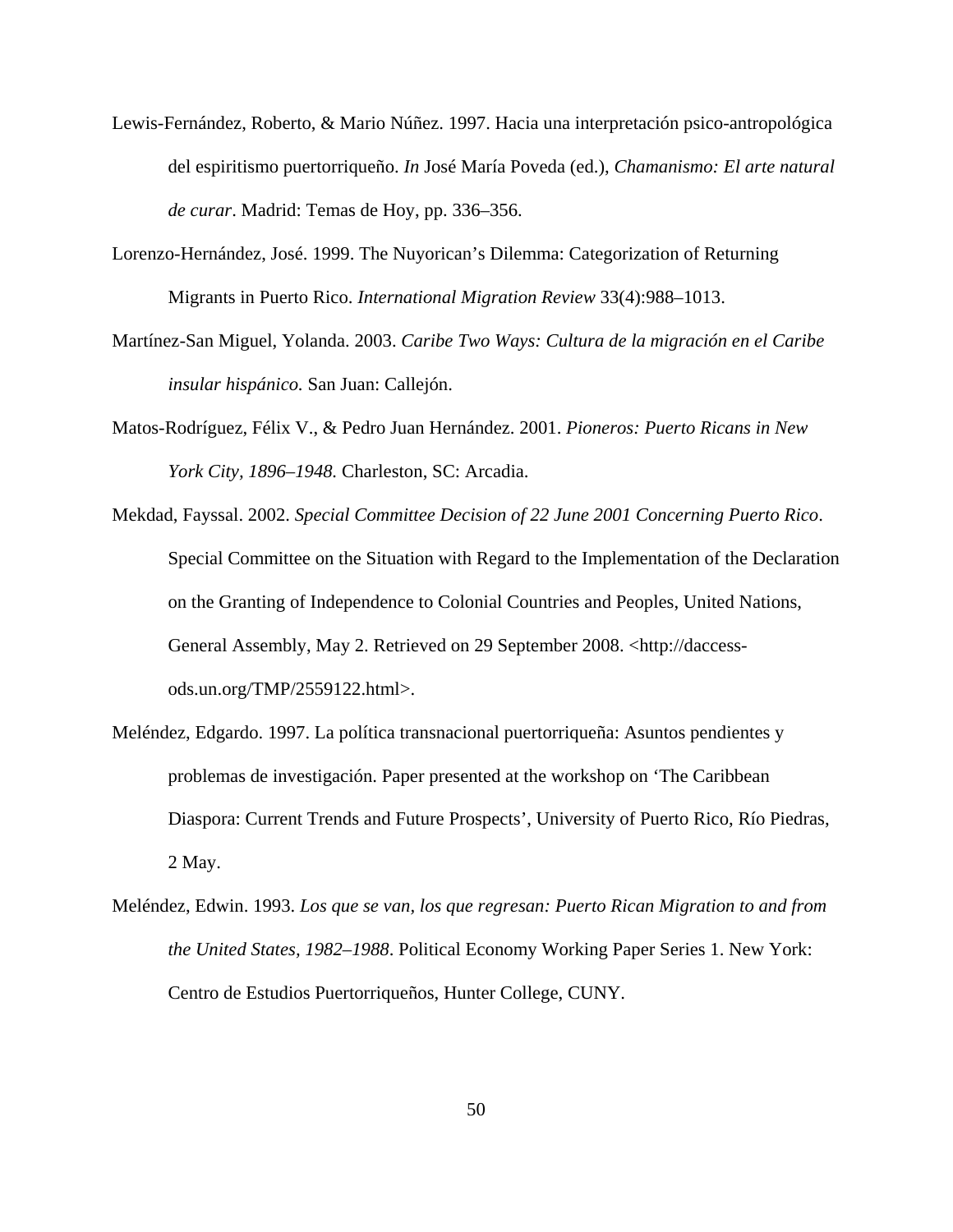- ———. 2007. Changes in the Characteristics of Puerto Rican Migrants to the United States. *In* Martha Montero-Sieburth & Edwin Meléndez (eds.), *Latinos in a Changing Society*. Westport, CT: Praeger, pp. 112–131.
- Milia-Marie-Luce, Monique. 2002. *De l'Outre-mer au continent: Étude comparée de l'émigration puertoricaine et antillo-guyanaise de l'après Guerre aux années 1960*. Ph.D. dissertation, École des Hautes Études en Sciences Sociales, Paris.
- ———. 2007. La grande migration des Antillais en France ou les années BUMIDOM. *In* GÉODE Caraïbe (ed.), *Dynamiques migratoires de la Caraïbe*. Paris: Karthala, pp. 93– 103.
- Monserrat, Joseph. 1991. The Development, Growth and Decline of the Puerto Rican Migrant Farmworkers Contract Program. Unpublished manuscript. Series: Subject Files; Box 17, Folder 2. The Joseph Monserrat Papers, Centro de Estudios Puertorriqueños, Hunter College, CUNY, New York.
- Muñoz Marín, Luis. 1946. Foro público sobre el problema poblacional de Puerto Rico. Resumen de las soluciones ofrecidas por los ponentes en la sesión de julio 19, 1946. Memorandum to Max Egloff, 28 September. Section IV: President of the Senate, 1941–1948; Series 2: Insular Government; Sub-series I: Fortaleza; Box 1B: Office of Information; Folder 16. Fundación Luis Muñoz Marín,Trujillo Alto, PR.
- ———. 1958. Celebration of the Tenth Anniversary of the Migration Division of Puerto Rico's Department of Labor. Section V: Governor of Puerto Rico, 1949–1964; Series 9: Speeches; Box 13: Status; Folder 8. Fundación Luis Muñoz Marín, Trujillo Alto, PR.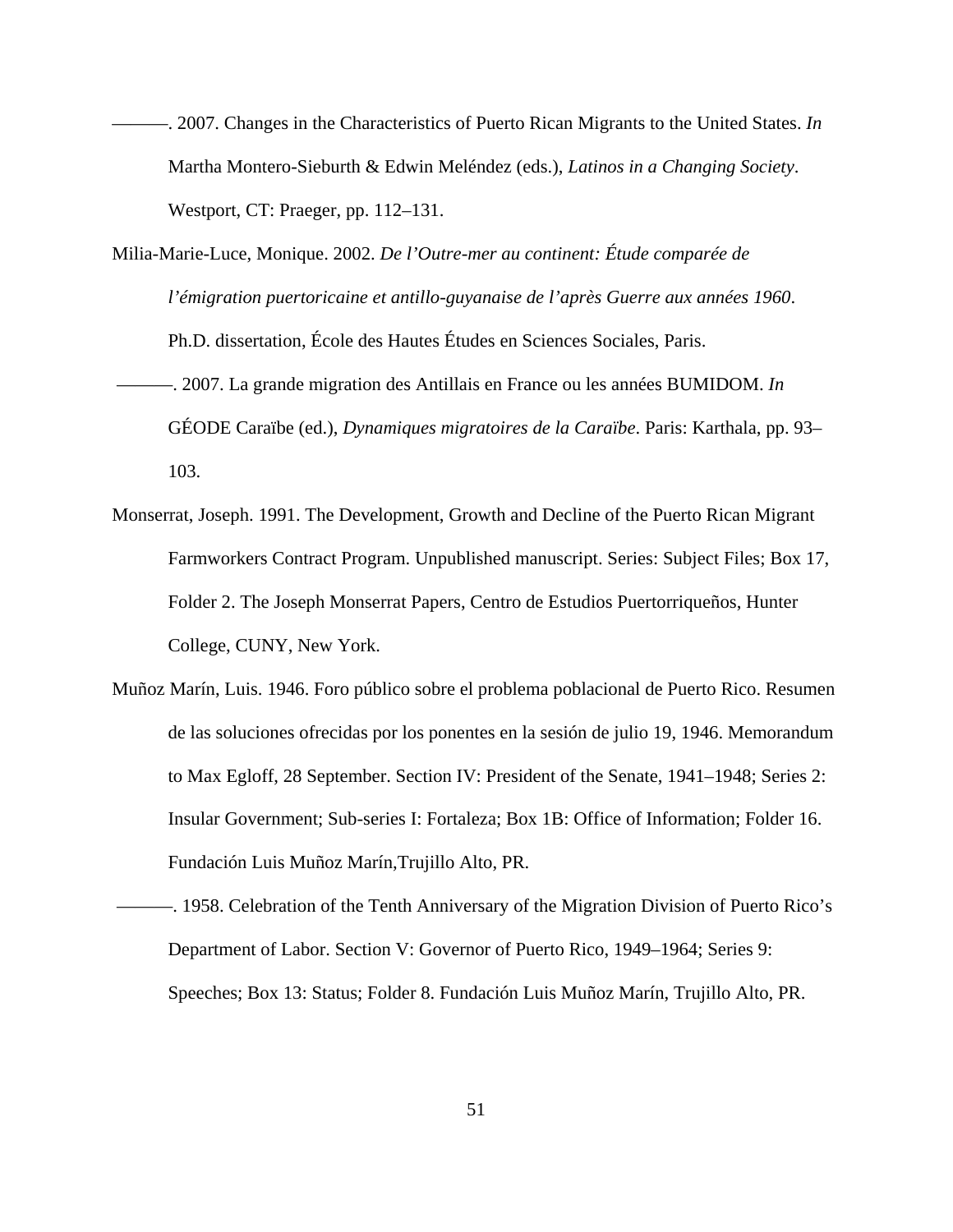- ———. 1960. Discurso a los puertorriqueños en Nueva York pronunciado por el Gobernador Muñoz Marín el 10 de abril de 1960. Section V: Governor of Puerto Rico, 1949–1964; Series 9: Speeches; Box 16: Status; Folder 7. Fundación Luis Muñoz Marín, Trujillo Alto, PR.
- Mustelier Ayala, Sandra. 2006. *Ecos boricuas en el Oriente cubano: La otra diáspora del ala*. San Juan: Makarios.
- National Puerto Rican Coalition. 1999. *Directory of Puerto Rican Elected Officials 1999*. Washington, DC: National Puerto Rican Coalition.
- Negrón-Muntaner, Frances. 2004. *Boricua Pop: Puerto Ricans and the Latinization of American Culture*. New York: New York University Press.
- ———, ed. 2007. *None of the Above: Puerto Ricans in the Global Era*. New York: Palgrave Macmillan.

*El Nuevo Día*. 2004. Sobre el estatus de Puerto Rico. 18 October, 80.

- O'Connor, Donald J. 1948. Mainland Labor Force Needs in 1948–49 and Puerto Rico's Opportunities to Exploit Them. Memorandum to Jesús T. Piñero and others, 10 August. Section IV: President of the Senate, 1941–1948; Series 2: Insular Government; Subseries 1: Fortaleza; 1C: Office of Puerto Rico in Washington; Folder 18. Fundación Luis Muñoz Marín, Trujillo Alto, PR.
- Olmeda, Luz H. 1998. Aspectos socioeconómicos de la migración en el 1994–95. *In* Junta de Planificación de Puerto Rico (ed.), *Informe económico al Gobernador*. San Juan: Junta de Planificación de Puerto Rico, pp. 6–12.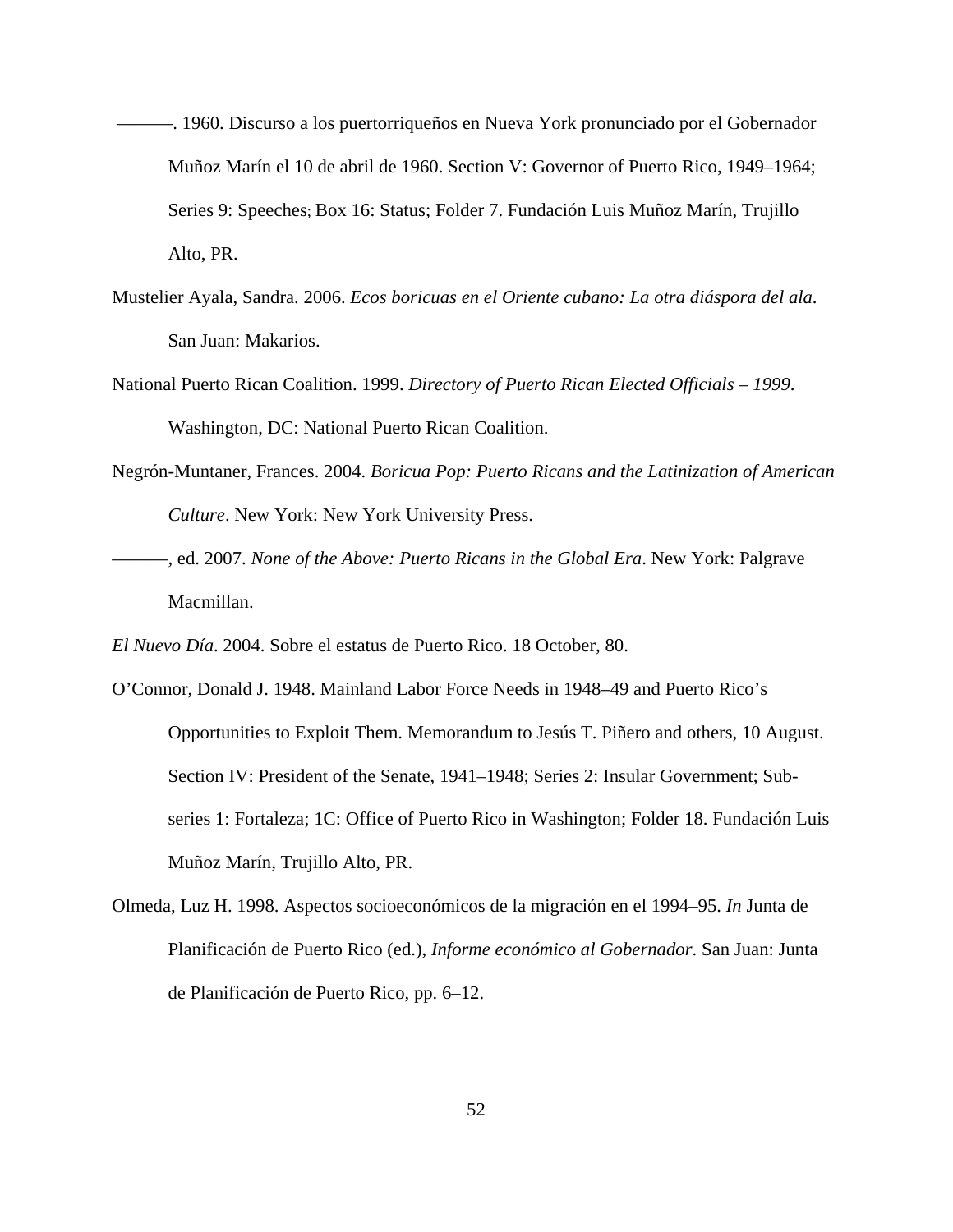- Oostindie, Gert, & Inge Kliners. 2004. *Decolonising the Caribbean: Dutch Policies in a Comparative Perspective.* Amsterdam: Amsterdam University Press.
- Pantojas-García, Emilio. 1990. *Development Strategies as Ideology: Puerto Rico's Export-Led Industrialization Experience*. Boulder, CO: Lynne Rienner.
- Pabón, Carlos. 2002. *Nación postmortem: Ensayos sobre los tiempos de insoportable ambigüedad*. San Juan: Callejón.
- Pérez, Gina M. 2004. *The Near Northwest Side Story: Migration, Displacement, and Puerto Rican Families*. Berkeley: University of California Press.
- Pew Hispanic Center. 2007. *Changing Faiths: Latinos and the Transformation of American Religion*. Retrieved on 30 September 2008. <http://pewhispanic.org/files/reports/75.pdf>.
- Puerto Rican Legal Defense and Education Fund. Various dates. Vazquez v. Ferre. Box 7: Legal Division, Litigation Files. Puerto Rican Legal Defense and Education Fund Papers, Centro de Estudios Puertorriqueños, Hunter College, CUNY, New York.
- *Puerto Rico Herald*. 2004. Inscripción de boricuas aumenta funcionarios electos. 6 January. Retrieved on 14 November 2007.

<http://www.puertoricoherald.org/issues/2004/vol8n50/LiveEd/Media3es.html>.

- Ramos, Aarón Gamaliel, & Angel Israel Rivera, eds. 2001. *Islands at the Crossroads: Politics in the Non-Independent Caribbean*. Boulder, CO: Lynne Rienner.
- Ramos-Zayas, Ana Y. 2003. *National Performances: The Politics of Class, Race, and Space in Puerto Rican Chicago.* Chicago: University of Chicago Press.
- Rinaldo, Rachel. 2002. Space of Resistance: The Puerto Rican Cultural Center and Humboldt Park. *Cultural Critique* 50:135–174.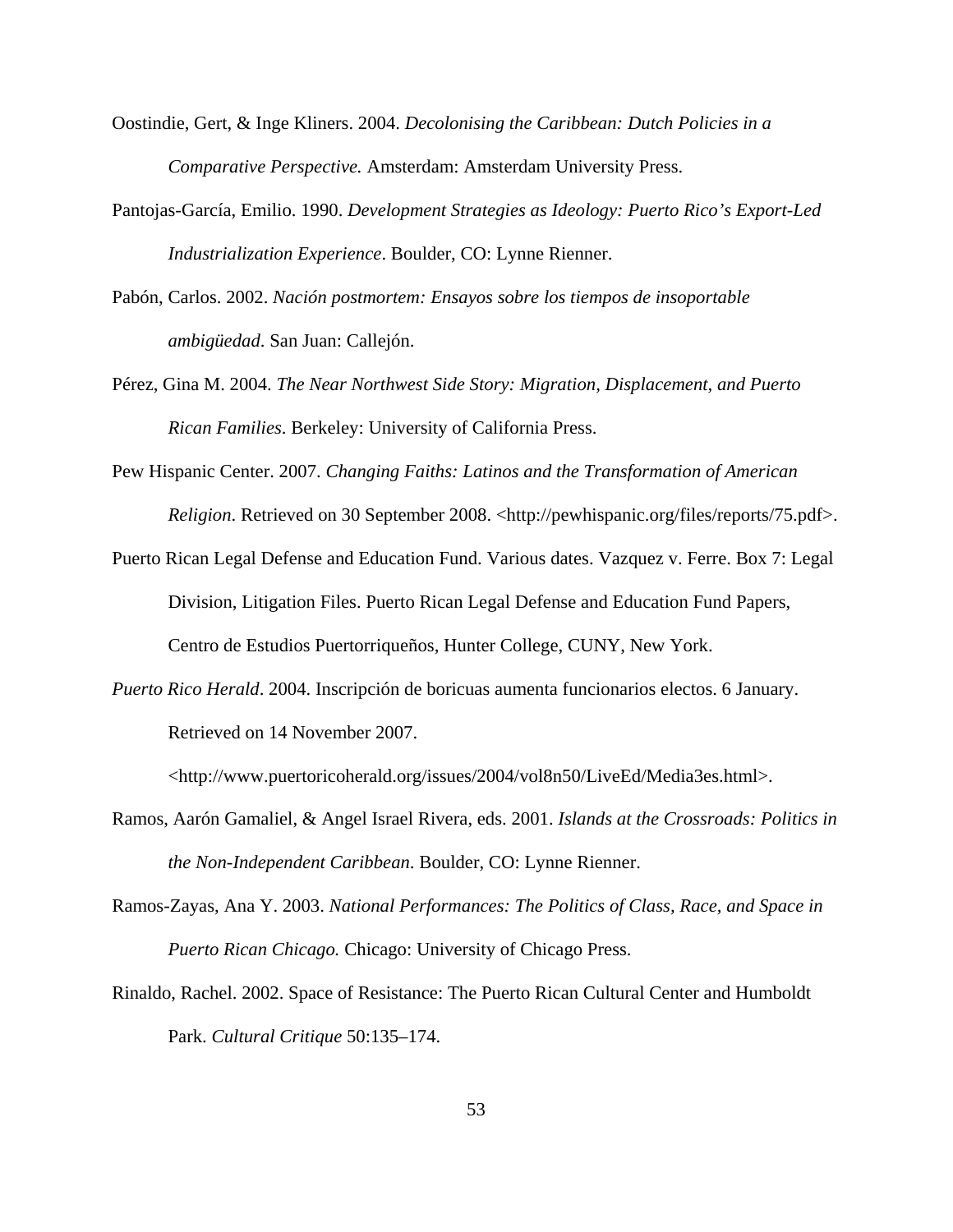- Rivera, Raquel Z. 2003. *New York Ricans from the Hip Hop Zone.* New York: Palgrave Macmillan.
- Rivera-Batiz, Francisco, & Carlos E. Santiago. 1994. *Puerto Ricans in the United States: A Changing Reality.* Washington, DC: National Puerto Rican Coalition.

———. 1996. *Island Paradox: Puerto Rico in the 1990s.* New York: Russell Sage Foundation.

Rivera Ramos, Efrén. 2001. *The Legal Construction of Identity: The Judicial and Social Legacy of American Colonialism in Puerto Rico.* Washington, DC: American Psychological Association.

Rodríguez, Clara E. 1989. *Puerto Ricans: Born in the U.S.A.* Boston: Unwin Hyman.

- Romberg, Raquel. 2003. *Witchcraft and Welfare: Spiritual Capital and the Business of Magic in Modern Puerto Rico.* Austin: University of Texas Press.
- Rosario Natal, Carmelo. 1983. *Éxodo puertorriqueño: Las emigraciones al Caribe y Hawaii, 1900–1915.* San Juan: n.p.
- Sánchez Korrol, Virginia E. 1983. *From Colonia to Community: The History of Puerto Ricans in New York City.* 2nd ed. Berkeley: University of California Press.
- Senior, Clarence. 1947. *Puerto Rican Emigration*. Río Piedras, PR: Social Research Center, University of Puerto Rico.
- ———. 1965. *The Puerto Ricans: Strangers Then Neighbors.* Chicago: Quadrangle.
- ———. 1968. Los puertorriqueños en Nueva York: Una nota sobre su progreso. *In* Federico Ribes Tovar (ed.), *El libro puertorriqueño de Nueva York*, Vol. 1. New York: Plus Ultra, pp. 231–237.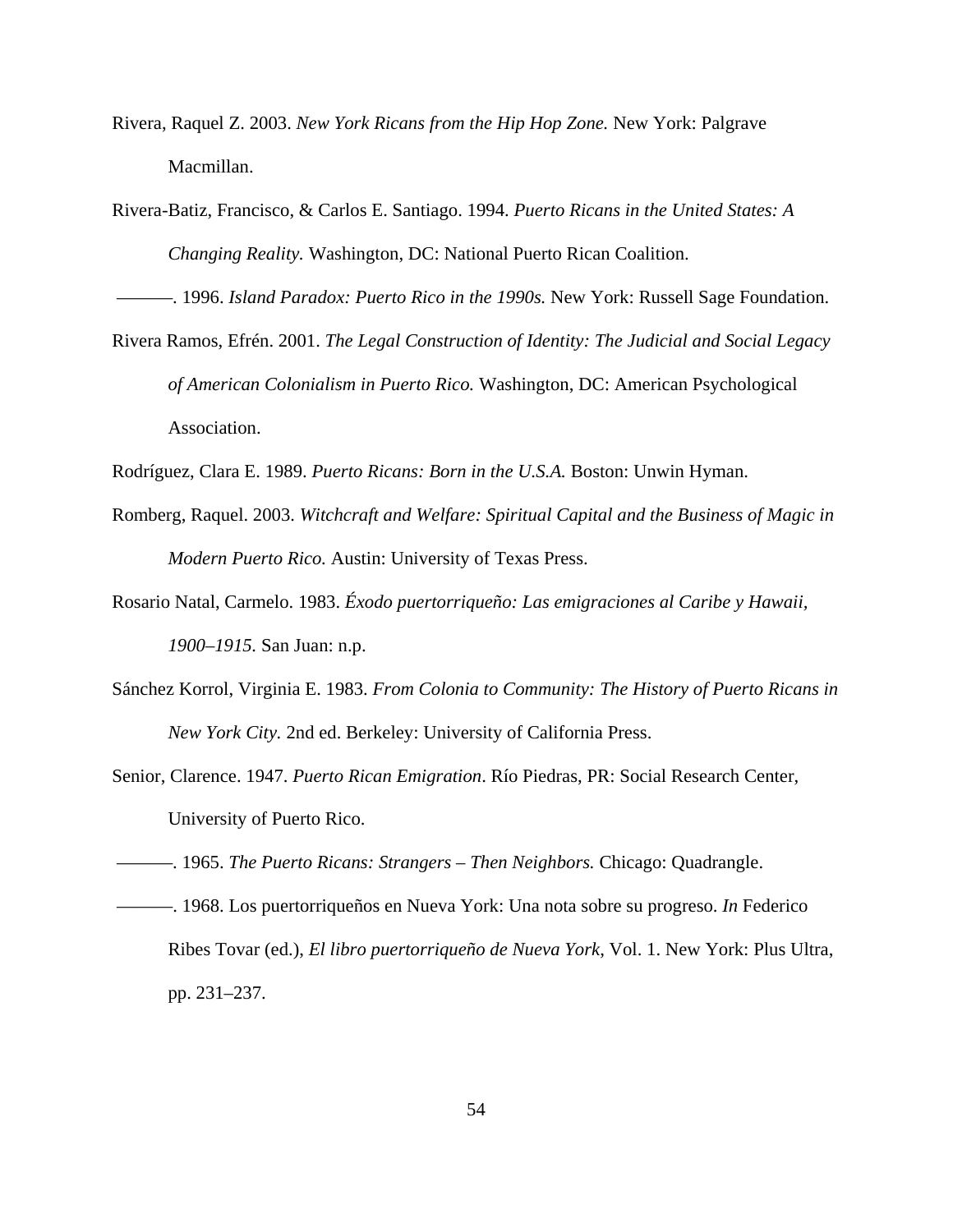- Sotomayor, Orlando. 2000. Análisis comparado de las estructuras de salarios de Puerto Rico y los Estados Unidos. *Revista de Ciencias Sociales* 9 (New Series):106–135.
- Stinson Fernández, John. 1996. Hacia una antropología de la emigración planificada: El Negociado de Empleo y Migración y el caso de Filadelfia. *Revista de Ciencias Sociales* (New Series) 1:112–155.
- Thompson, Lanny. 2002. Representation and Rule in the Imperial Archipelago: Cuba, Puerto Rico, Hawai'i, and the Philippines under U.S. Dominion after 1898. *American Studies Asia* 1:3–39.
- Toro-Morn, Maura I., & Marixsa Alicea. 2003. Gendered Geographies of Home: Mapping Second- and Third-Generation Puerto Ricans' Sense of Home. *In* Pierrette Hondagneu-Sotelo (ed.), *Gender and U.S. Immigration: Contemporary Trends*. Berkeley: University of California Press, pp. 194–214.
- Torres, Andrés. 1995. *Between Melting Pot and Mosaic: African Americans and Puerto Ricans in the New York Political Economy.* Philadelphia: Temple University Press.
- ———, & José E. Velázquez, eds. 1998. *The Puerto Rican Movement: Voices from the Diaspora.* Philadelphia: Temple University Press.
- Torres-Padilla, José L., & Carmen Haydée Rivera, eds. 2008. *Writing Off the Hyphen: New Perspectives on the Literature of the Puerto Rican Diaspora*. Seattle: University of Washington Press.
- Urciuoli, Bonnie. 1996. *Exposing Prejudice: Puerto Rican Experiences of Language, Race, and Class.* Boulder, CO: Westview.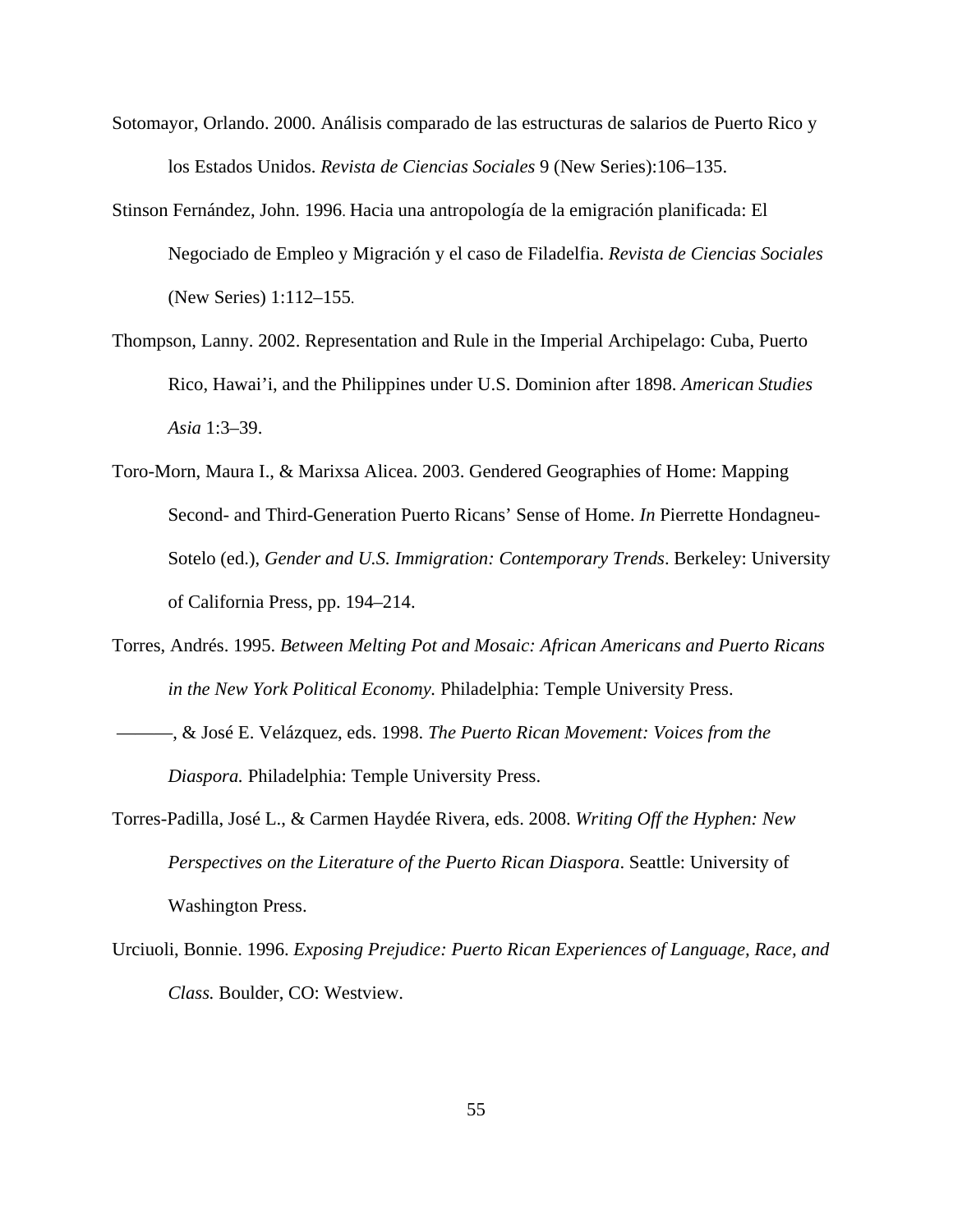- US Census Bureau. 1953. *U.S. Census of Population: 1950. Special Reports: Puerto Ricans in Continental United States*. Washington, DC: US Government Printing Office.
- ———. 1963. *U.S. Census of Population: 1960. Puerto Ricans in the United States*.

Washington, DC: US Government Printing Office.

- ———. 1973. *Census of Population: 1970. Characteristics of the Population. Part 53. Puerto Rico*. Washington, DC: US Government Printing Office.
- ———. 1982. *Persons of Spanish Origin by State: 1980.* Supplementary Report PC80-S1-7. Washington, DC: US Government Printing Office.
- ———. 2004. *Migration between Counties in the United States and Puerto Rico: 1995 to 2000*. Retrieved on 15 January 2008.

<http://www.census.gov/population/cen2000/prus/tab01.pdf>.

- ———. 2006. *Hispanic-Owned Firms: 2002*. Retrieved on 29 September 2008. <http://www.census.gov/prod/ec02/sb0200cshisp.pdf>.
- ———. 2008. *American Factfinder*. Retrieved on 28 September 2008. <http://factfinder.census.gov/home/saff/main.html?\_lang=en>.
- US Commission on Civil Rights. 1976. *Puerto Ricans in the Continental United States: An Uncertain Future*. Washington, DC: US Commission on Civil Rights.
- Vargas-Ramos, Carlos. 2000. *The Effects of Return Migration on Political Participation in Puerto Rico*. Ph.D. dissertation, Columbia University.

———. 2006. *Settlement Patterns and Residential Segregation of Puerto Ricans in the United States*. Policy Report 1(2). New York: Centro de Estudios Puertorriqueños, Hunter College, CUNY.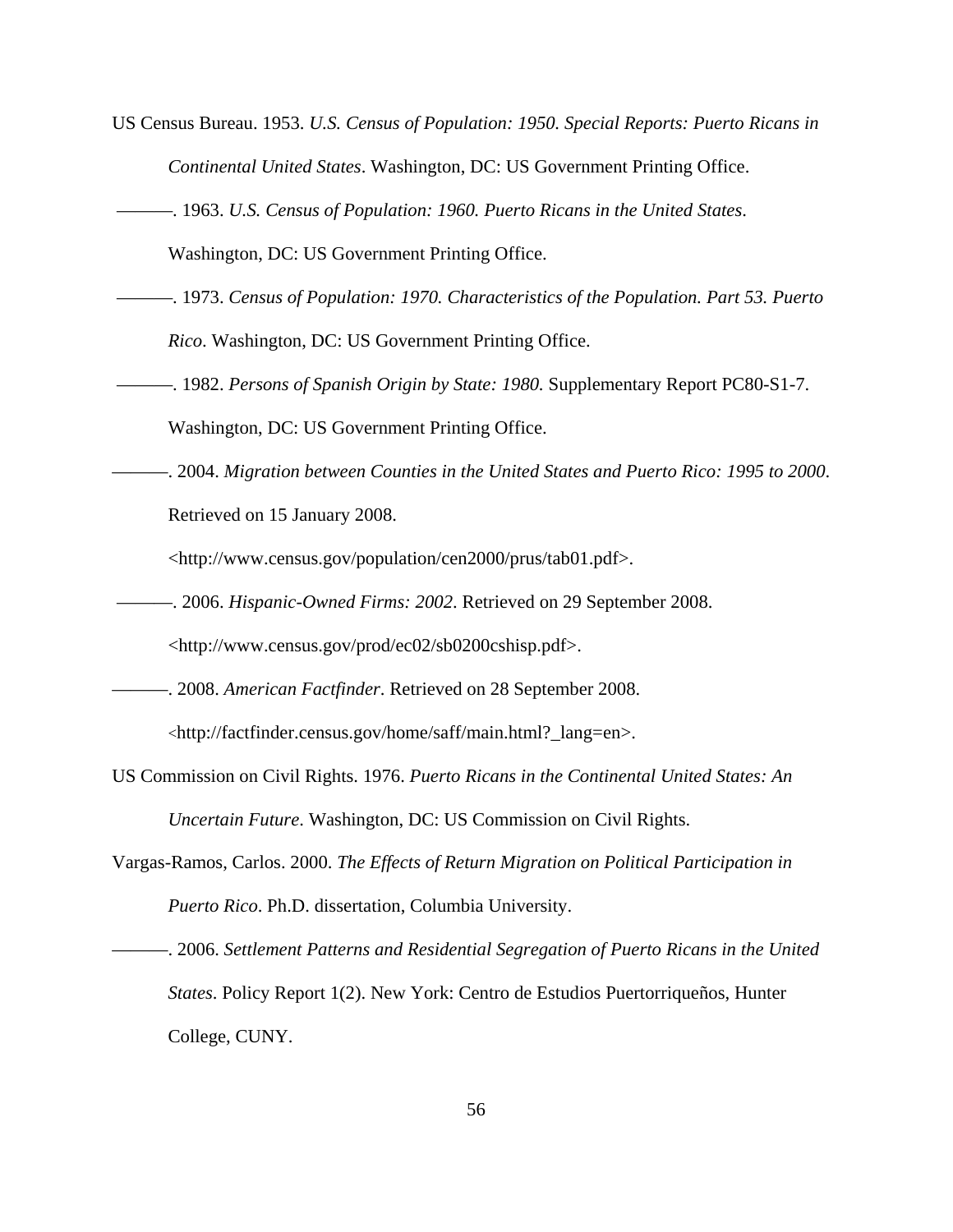- Vázquez Calzada, José L. 1979. Demographic Aspects of Migration. *In* History Task Force, Centro de Estudios Puertorriqueños (ed.), *Labor Migration under Capitalism: The Puerto Rican Experience*. New York: Monthly Review Press, pp. 223–238.
- Vega, Bernardo. 1944 [1977]. *Memorias de Bernardo Vega: Contribución a la historia de la comunidad puertorriqueña en Nueva York*. Edited by César Andreu Iglesias. 5th ed. Río Piedras, PR: Huracán.
- Viguié Films. Undated. *Los beneficiarios*. Film produced for the Migration Division of the Department of Labor, Government of Puerto Rico. Records of the Offices of the Puerto Rican Government in the United States, Centro de Estudios Puertorriqueños, Hunter College, CUNY, New York.
- Whalen, Carmen Teresa. 2001. *From Puerto Rico to Philadelphia: Puerto Rican Workers and Postwar Economies.* Philadelphia: Temple University Press.
- ———, & Víctor Vázquez-Hernández, eds. 2005. *The Puerto Rican Diaspora: Historical Perspectives*. Philadelphia: Temple University Press.
- Zentella, Ana Celia. 1997. *Growing Up Bilingual: Puerto Rican Children in New York.* Malden, MA: Blackwell.
- ———. 2003. Returned Migration, Language, and Identity: Puerto Rican Bilinguals in Dos Worlds/Two Mundos. *In* Matthew G. Gutmann, Félix V. Matos Rodríguez, Lynn Stephen & Patricia Zavella (eds.), *Perspectives on Las Américas: A Reader in Culture, History, and Representation*. Malden, MA: Blackwell, pp. 245–258.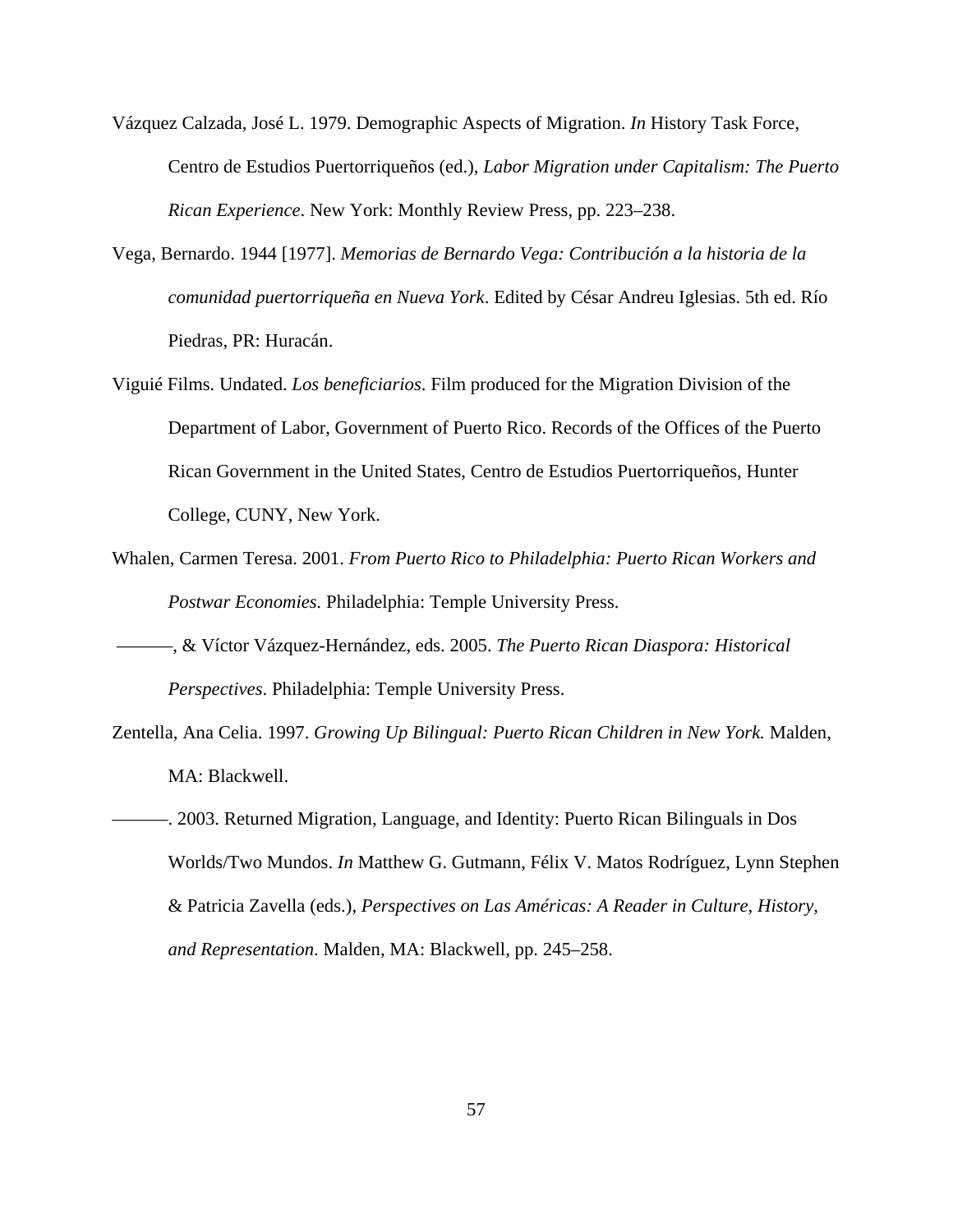### **Table 1. Population Originating in the Former or Current US Overseas Territories and**

|                          | Number of People Living in the | Number of People Living in the |  |  |
|--------------------------|--------------------------------|--------------------------------|--|--|
|                          | <b>United States</b>           | <b>Sending Territory</b>       |  |  |
| Puerto Rico              | 4,120,205                      | 3,958,128                      |  |  |
| Philippines              | 2,412,446                      | 96,061,680                     |  |  |
| Cuba                     | 1,611,478                      | 11,423,952                     |  |  |
| Guam                     | 79,947                         | 175,877                        |  |  |
| Hawaii                   | 72,643                         | 1,283,388                      |  |  |
| American Samoa           | 69,615                         | 64,827                         |  |  |
| <b>US Virgin Islands</b> | 13,055                         | 109,840                        |  |  |

## **Now Living in the Continental United States, 2007**

**Sources**: Central Intelligence Agency (2008); US Census Bureau (2008).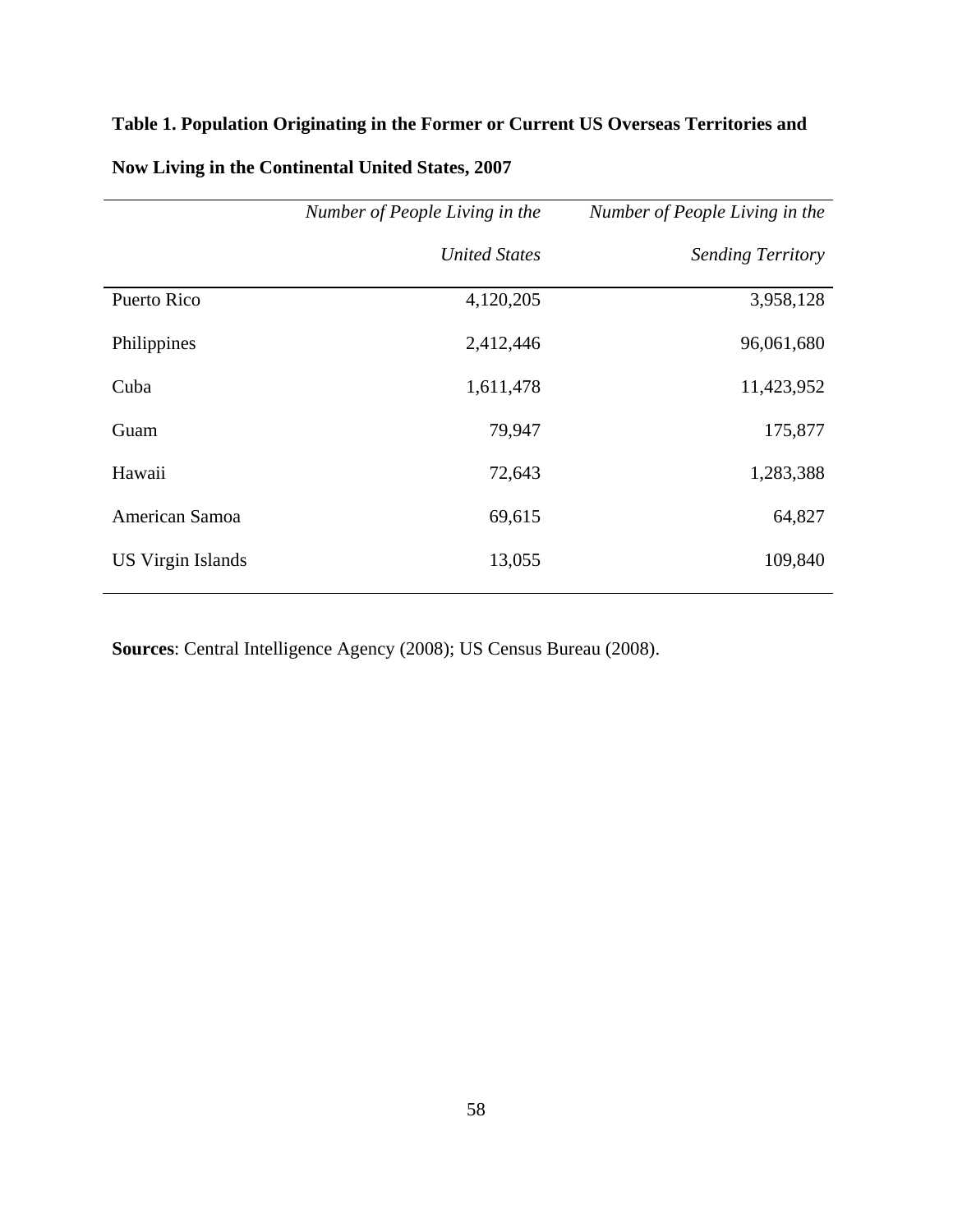|               | 1960    | 1980      | 2007      |
|---------------|---------|-----------|-----------|
| California    | 28,108  | 93,038    | 164,460   |
| Connecticut   | 15,247  | 88,361    | 218,219   |
| Florida       | 19,535  | 94,775    | 725,724   |
| Illinois      | 36,081  | 129,165   | 168,916   |
| Massachusetts | 5,217   | 76,450    | 232,375   |
| New Jersey    | 55,351  | 243,540   | 401,230   |
| New York      | 642,622 | 986,389   | 1,082,620 |
| Ohio          | 13,940  | 32,442    | 80,315    |
| Pennsylvania  | 21,206  | 91,802    | 309,644   |
| Texas         | 6,050   | 22,938    | 96,896    |
| Other states  | 49,156  | 155,045   | 639,806   |
| Total         | 892,513 | 2,013,945 | 4,120,205 |

**Table 2. Geographic Distribution of the Population of Puerto Rican Origin in the United** 

**Sources**: for 1960–1980, US Census Bureau (1963, 1982); for 1990–2007, US Census Bureau (2008).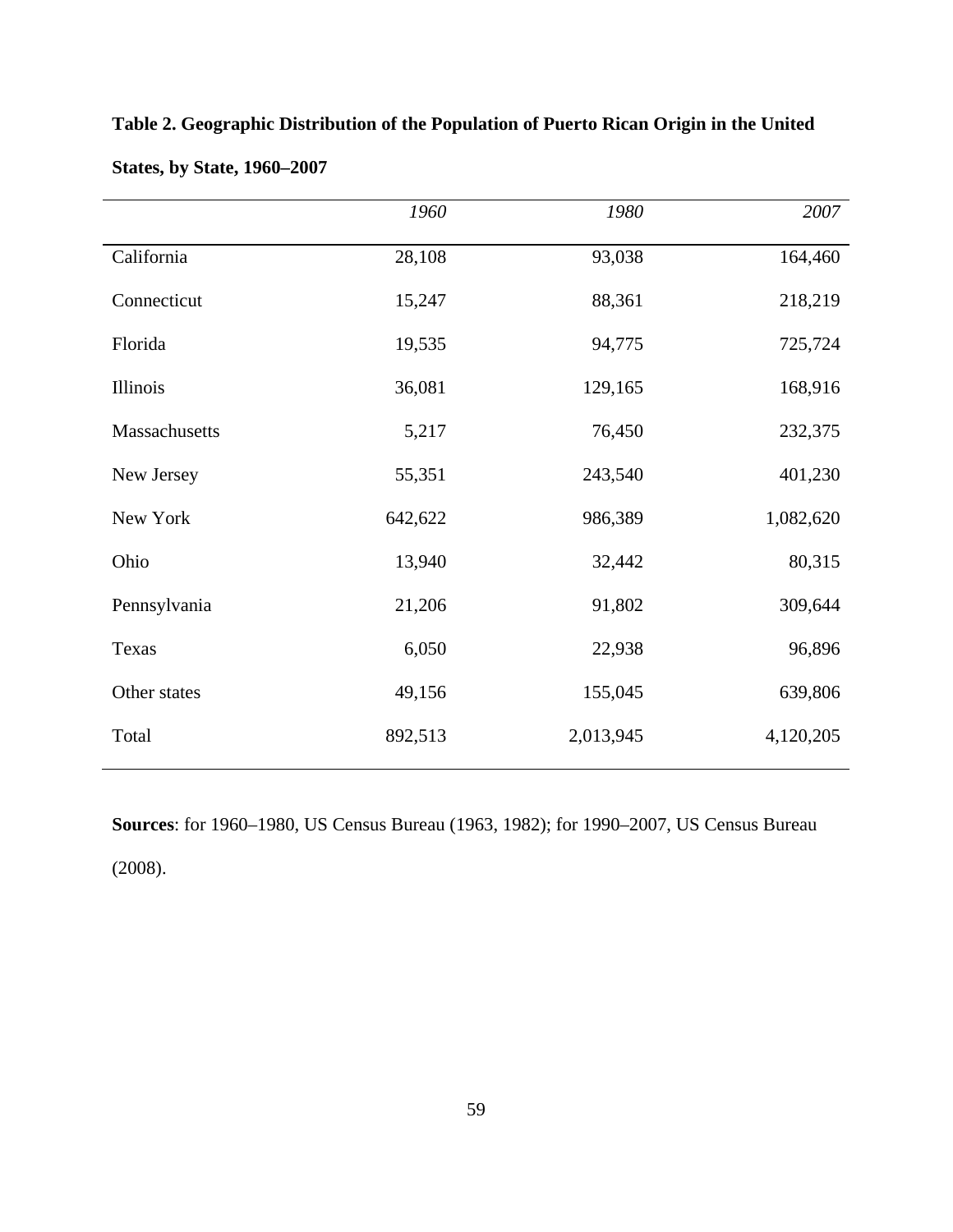|                            | Immigrants from<br>Emigrants to |             | Net Migration to the |  |
|----------------------------|---------------------------------|-------------|----------------------|--|
|                            | Puerto Rico                     | Puerto Rico | <b>United States</b> |  |
| Orange, Florida            | 14,347                          | 4,927       | 9,420                |  |
| Osceola, Florida           | 7,600                           | 600         | 7,000                |  |
| Bronx, New York            | 13,853                          | 8,534       | 5,319                |  |
| Hillsborough, Florida      | 6,147                           | 1,401       | 4,746                |  |
| Miami-Dade, Florida        | 8,754                           | 4,029       | 4,725                |  |
| Broward, Florida           | 5,170                           | 1,058       | 4,112                |  |
| Hampden, Massachusetts     | 5,580                           | 1,864       | 3,716                |  |
| Hartford, Connecticut      | 6,250                           | 2,708       | 3,542                |  |
| New Haven, Connecticut     | 4,897                           | 1,761       | 3,136                |  |
| Philadelphia, Pennsylvania | 6,017                           | 2,946       | 3,071                |  |
| Other places               | 164,358                         | 82,940      | 80,398               |  |
| Total                      | 242,973                         | 112,788     | 130,185              |  |

## **Table 2. Main Destinations of Migrants between Puerto Rico and the United States, by**

## **County, 1995–2000**

**Source**: US Census Bureau (2004).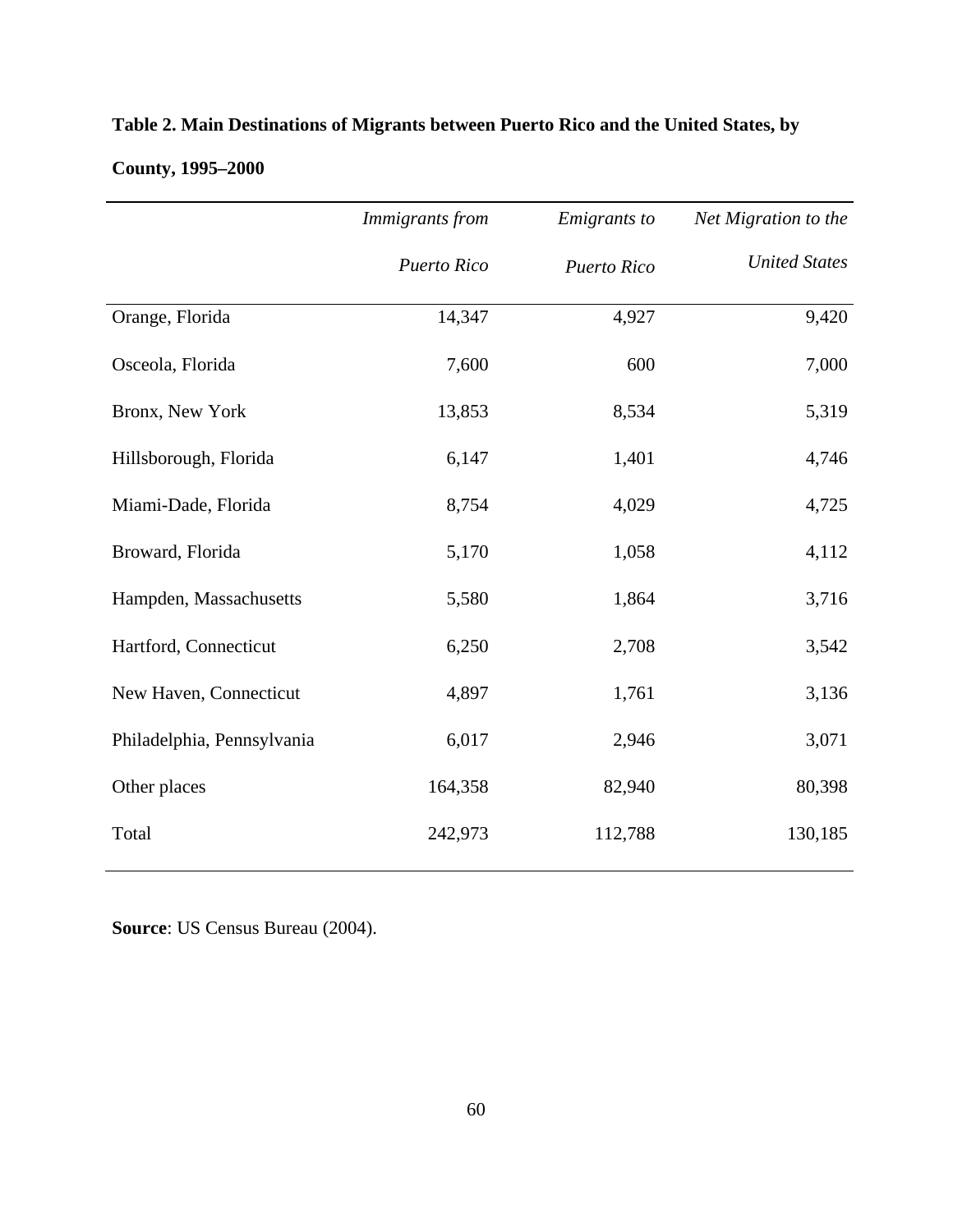| Table 3. Selected Socioeconomic Characteristics of Puerto Ricans and Other Major Ethnic |  |
|-----------------------------------------------------------------------------------------|--|
| and Racial Groups in the United States, 2007                                            |  |

|                                  | Puerto | Whites | <b>Blacks</b> | <b>Asians</b> | All       |
|----------------------------------|--------|--------|---------------|---------------|-----------|
|                                  | Ricans |        |               |               | Hispanics |
| Female-headed households (%)     | 25.4   | 9.5    | 29.2          | 9.1           | 18.5      |
| Bachelor's degree (%)            | 10.7   | 18.3   | 11.4          | 29.8          | 8.7       |
| Graduate or professional degree  | 4.8    | 10.7   | 5.8           | 19.6          | 3.9       |
| $(\%)$                           |        |        |               |               |           |
| Unemployment rate (%)            | 9.9    | 5.3    | 12.0          | 5.0           | 7.3       |
| Managers and professionals (%)   | 26.6   | 36.6   | 26.9          | 46.9          | 17.7      |
| Service workers (%)              | 21.9   | 15.0   | 24.1          | 13.2          | 24.3      |
| Self-employed workers (%)        | 3.4    | 7.3    | 3.7           | 6.2           | 6.1       |
| Median household income (US\$)   | 38,047 | 53,714 | 34,001        | 66,935        | 40,766    |
| Per capita income (US\$)         | 17,747 | 29,503 | 17,550        | 29,466        | 15,502    |
| Poverty rate (%)                 | 24.3   | 10.2   | 24.7          | 10.6          | 20.7      |
| Owner-occupied housing units (%) | 40.3   | 72.2   | 46.5          | 60.7          | 49.9      |

**Source**: US Census Bureau (2008).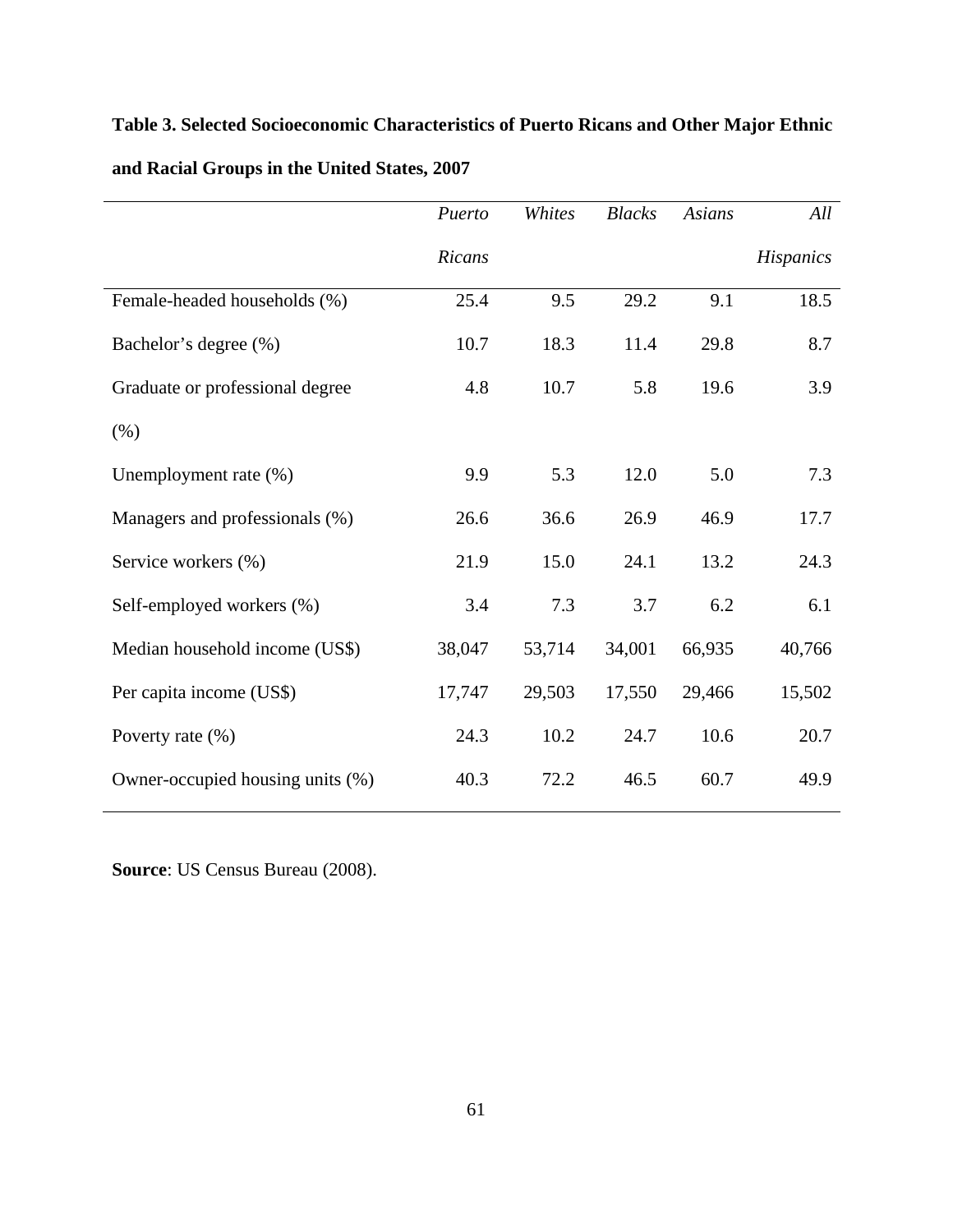

**Figure 1. Net Migration from Puerto Rico to the United States, 1900–2007 (Thousands)** 

**Sources**: for 1900–1919, Vázquez Calzada (1979); for 1920–1949, US Commission on Civil Rights (1976); for 1950–1989, Junta de Planificación de Puerto Rico (1972–1989); for 1990– 1999, Junta de Planificación de Puerto Rico (2001); for 2000–2007, Banco Gubernamental de Fomento para Puerto Rico (2008).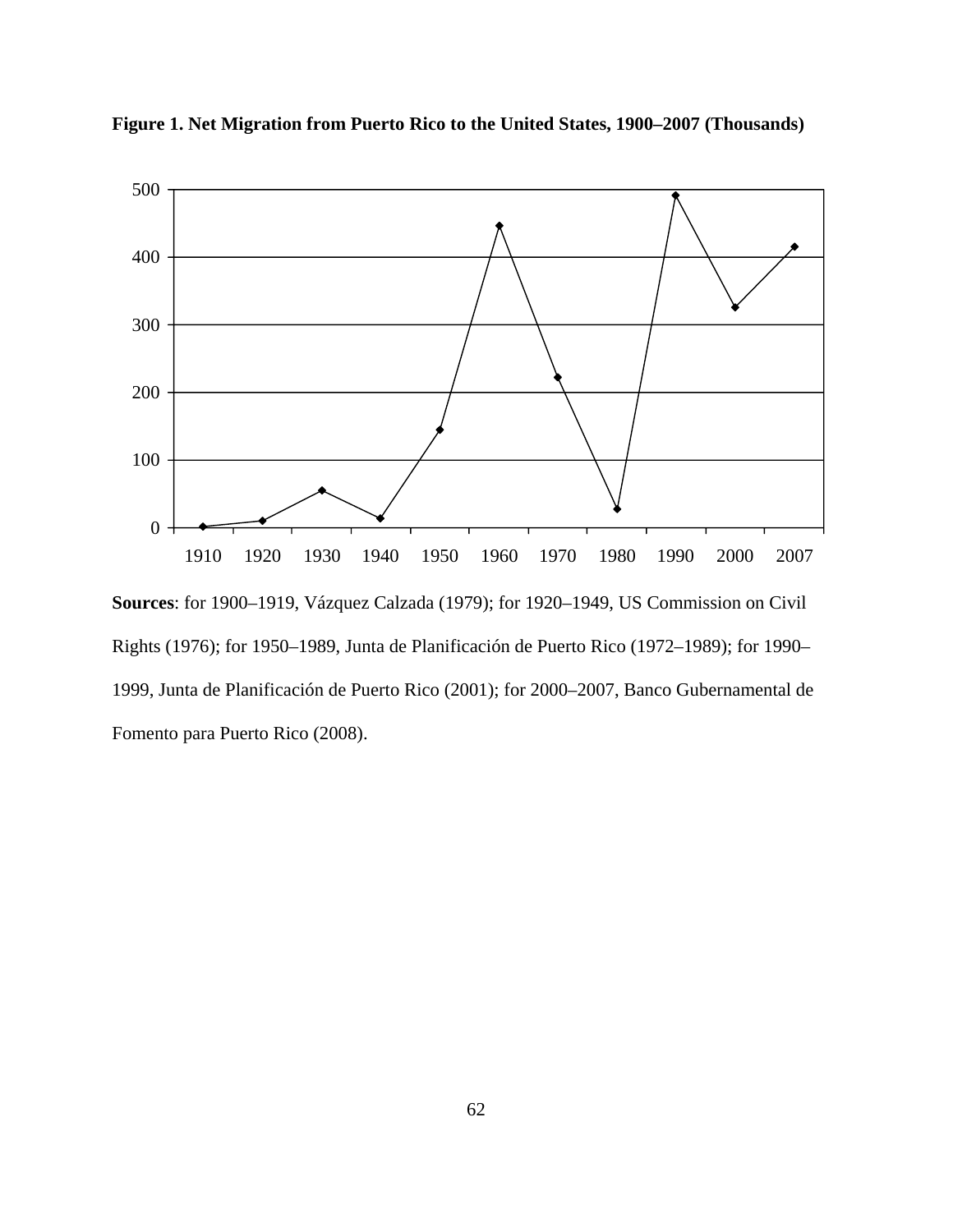

**Figure 2. Puerto Ricans in the United States and Population of Puerto Rico, 1899–2007** 

#### **(Thousands)**

**Sources**: for 1900, Gibson & Lennon (1999); for 1899–1950, US Census Bureau (1953); for 1960–1980, US Census Bureau (1963, 1982); for 1990–2007, US Census Bureau (2008). **Note**: between 1910 and 1940, the available figures for the United States refer to persons of Puerto Rican birth only; after 1950, they include persons of Puerto Rican parentage and, after 1970, they include all persons of Puerto Rican origin.